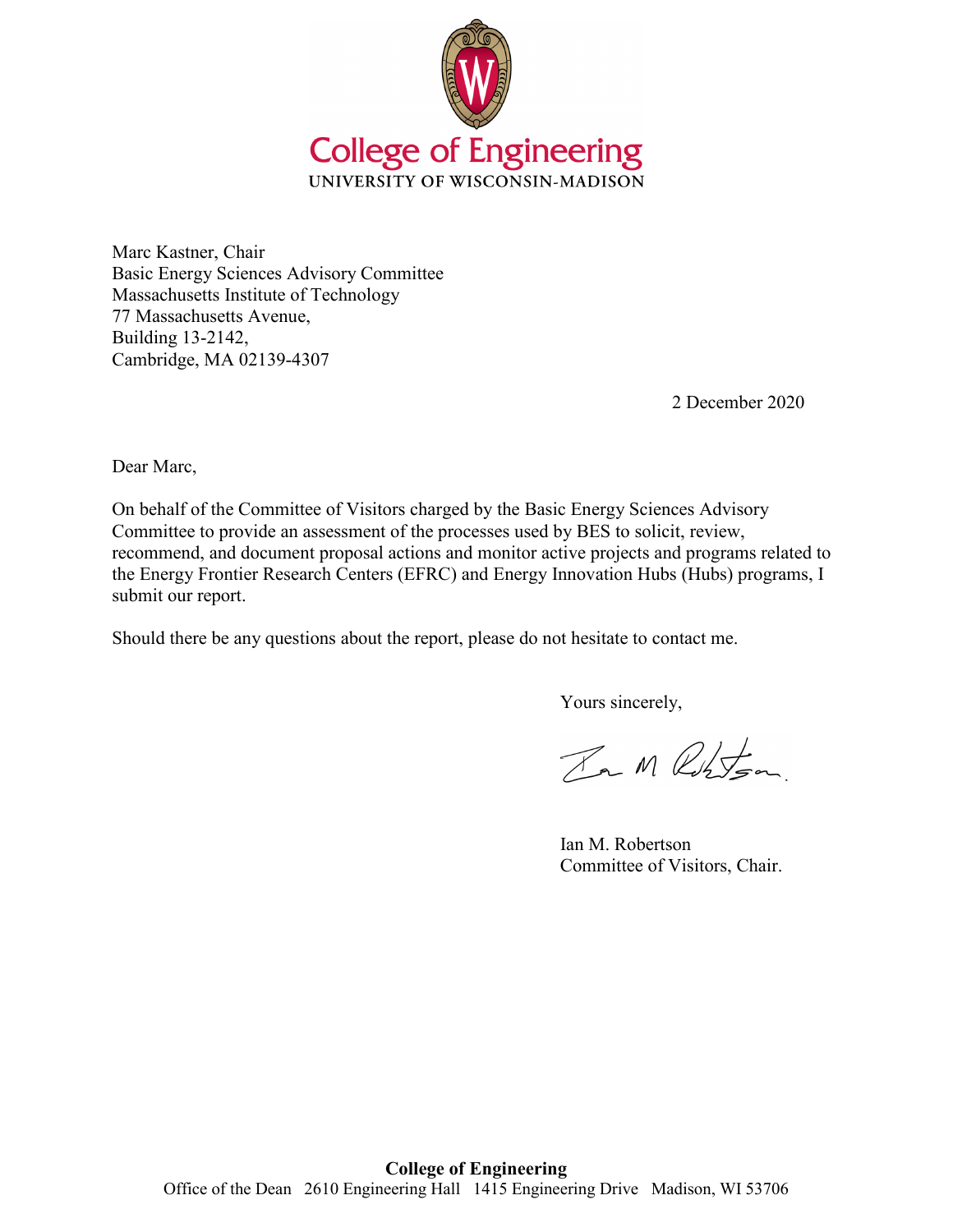Committee of Visitors Review Report 2017-2020 Energy Frontier Research Centers and Energy Innovation Hubs Basic Energy Sciences U. S. Department of Energy to the Basic Energy Sciences Advisory Committee

> Chair: Ian Robertson Co-chair: Polly Arnold OBE FRS Co-chair: Hans Christen Co-chair: Gary Rubloff

October 13-16, 2020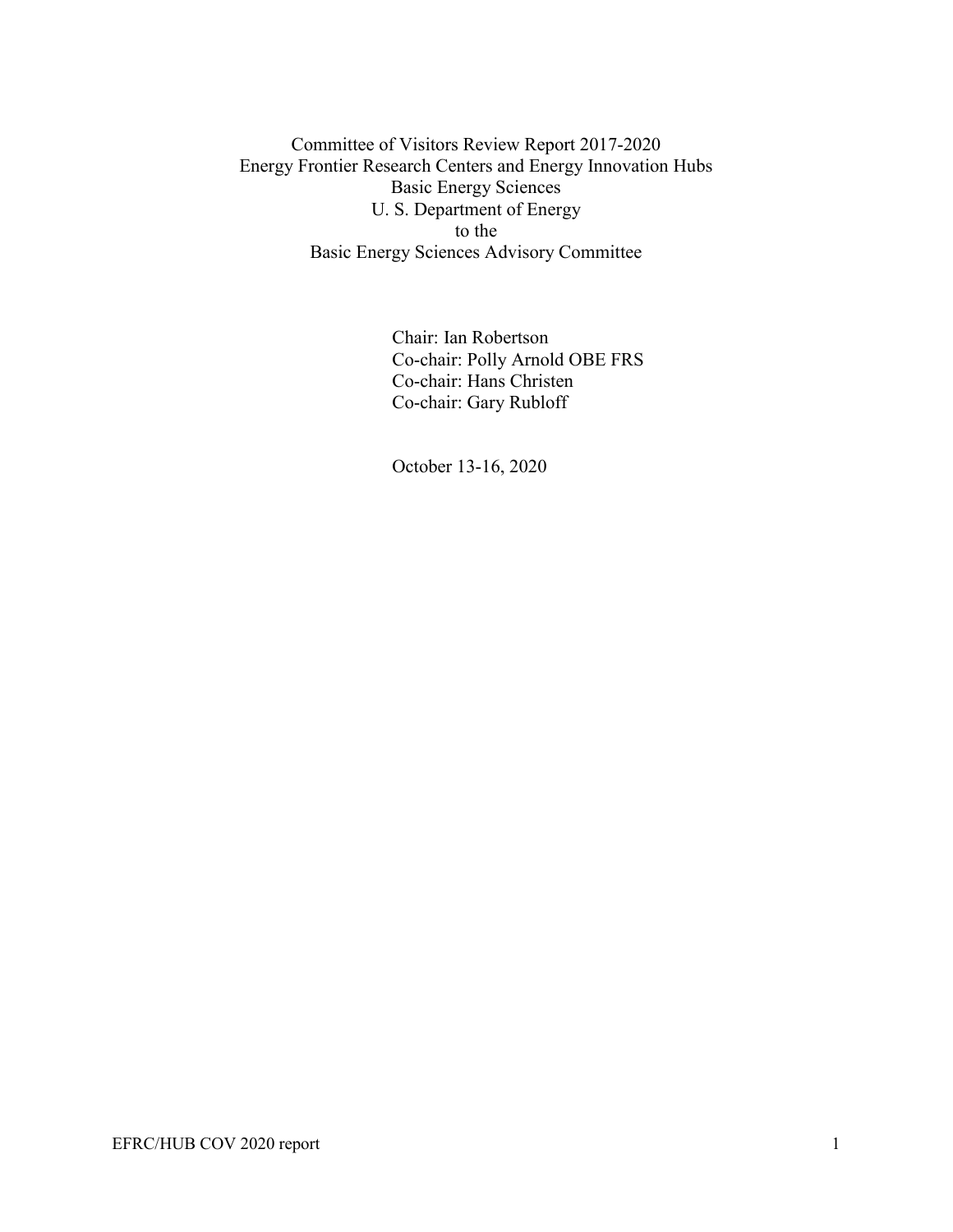| $\mathbf{1}$ |       |                                                                          |                |
|--------------|-------|--------------------------------------------------------------------------|----------------|
| 2            |       |                                                                          |                |
| 3            |       |                                                                          |                |
| 4            |       |                                                                          |                |
| 5            |       |                                                                          |                |
| 6            |       |                                                                          |                |
| 7            |       |                                                                          |                |
| 8            |       |                                                                          |                |
|              | 8.1   | DOE-BES Response to The Recommendations of the 2016 COV 13               |                |
|              | 8.2   |                                                                          |                |
|              | 8.2.1 |                                                                          |                |
|              | 8.2.2 |                                                                          |                |
|              | 8.2.3 |                                                                          |                |
|              | 8.3   | Pre-Proposal Process Established In 2018 As A Result of the 2016 COV  15 |                |
|              | 8.3.1 |                                                                          |                |
|              | 8.3.2 |                                                                          |                |
|              | 8.4   |                                                                          |                |
|              | 8.4.1 |                                                                          |                |
|              | 8.4.2 |                                                                          |                |
|              | 8.4.3 |                                                                          |                |
|              | 8.5   |                                                                          |                |
|              | 8.5.1 |                                                                          |                |
|              | 8.6   | Completeness of Documentation for Making Recommendations 17              |                |
|              | 8.6.1 |                                                                          |                |
|              | 8.6.2 |                                                                          |                |
|              | 8.6.3 |                                                                          |                |
|              | 8.7   |                                                                          |                |
|              | 8.7.1 |                                                                          |                |
|              | 8.7.2 |                                                                          |                |
|              | 8.7.3 |                                                                          |                |
|              | 8.8   | Efficacy and Quality of Processes used for Center Management Oversight:  |                |
|              |       |                                                                          |                |
|              | 8.8.1 |                                                                          |                |
|              | 8.8.2 |                                                                          |                |
|              |       | EFRC/HUB COV 2020 report                                                 | $\overline{2}$ |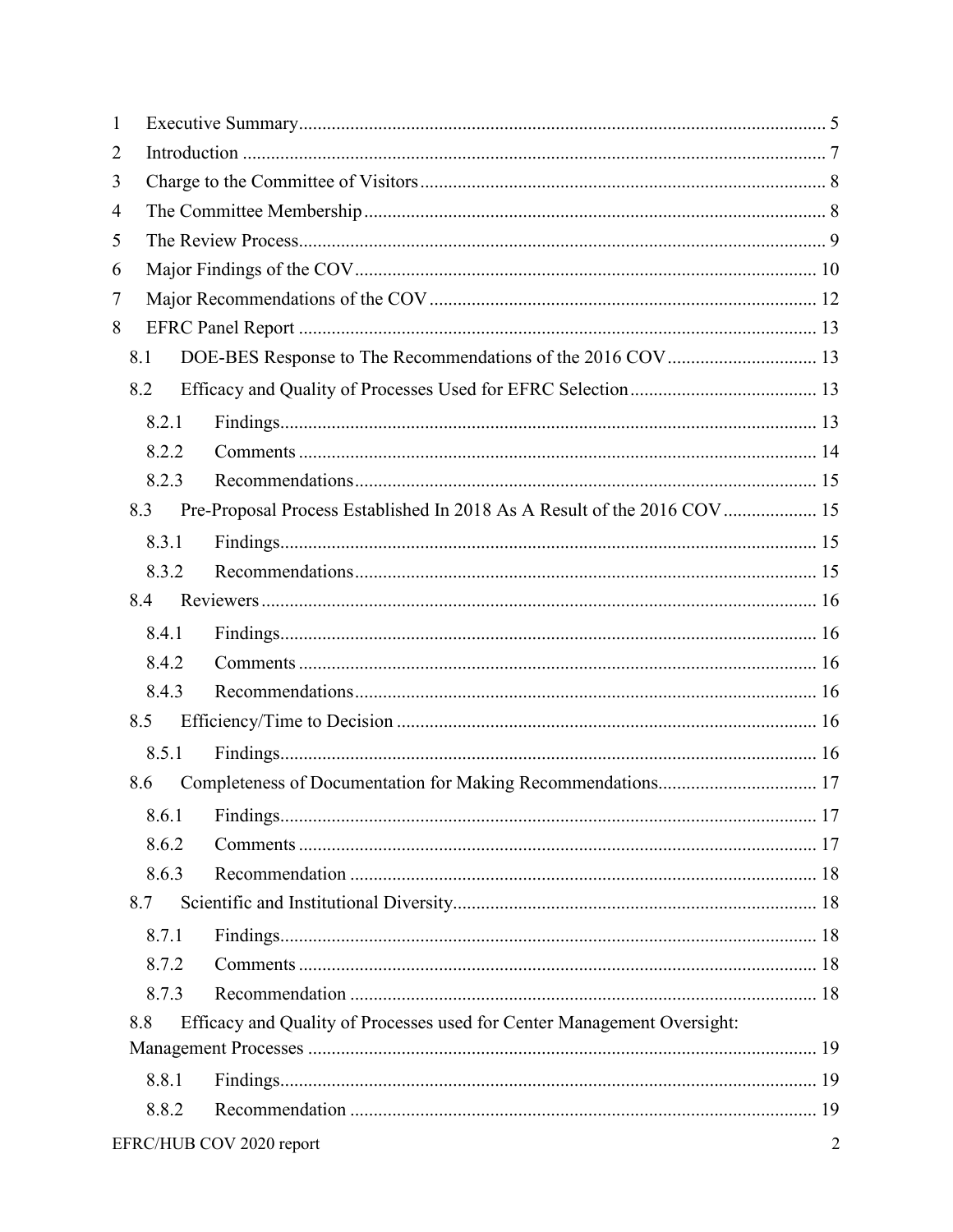| 8.9    | Management Reviews Including Guidance Provided, Documentation Received,        |    |
|--------|--------------------------------------------------------------------------------|----|
|        | Reviewer Qualifications, BES Feedback, EFRC Response to Feedback  19           |    |
| 8.9.1  |                                                                                |    |
| 8.9.2  |                                                                                |    |
| 8.9.3  |                                                                                |    |
| 8.10   | Mid-Term Reviews Including Guidance Provided, Documentation Received, Reviewer |    |
|        |                                                                                |    |
| 8.10.1 |                                                                                |    |
| 8.10.2 |                                                                                |    |
| 8.10.3 |                                                                                |    |
| 8.11   |                                                                                |    |
| 8.11.1 |                                                                                |    |
| 8.11.2 |                                                                                |    |
| 8.11.3 |                                                                                |    |
|        |                                                                                |    |
| 8.12.1 |                                                                                |    |
| 8.12.2 |                                                                                |    |
| 8.13   |                                                                                |    |
| 8.13.1 |                                                                                |    |
|        |                                                                                |    |
| 8.14.1 |                                                                                |    |
| 8.14.2 |                                                                                |    |
| 8.14.3 |                                                                                |    |
|        |                                                                                | 22 |
| 8.15.1 |                                                                                |    |
| 8.15.2 |                                                                                |    |
| 8.16   |                                                                                |    |
| 8.16.1 |                                                                                |    |
| 8.16.2 |                                                                                |    |
| 8.16.3 |                                                                                |    |
| 8.16.4 |                                                                                |    |
| 8.16.5 |                                                                                |    |
| 8.16.6 |                                                                                |    |
| 8.16.7 |                                                                                |    |
|        |                                                                                |    |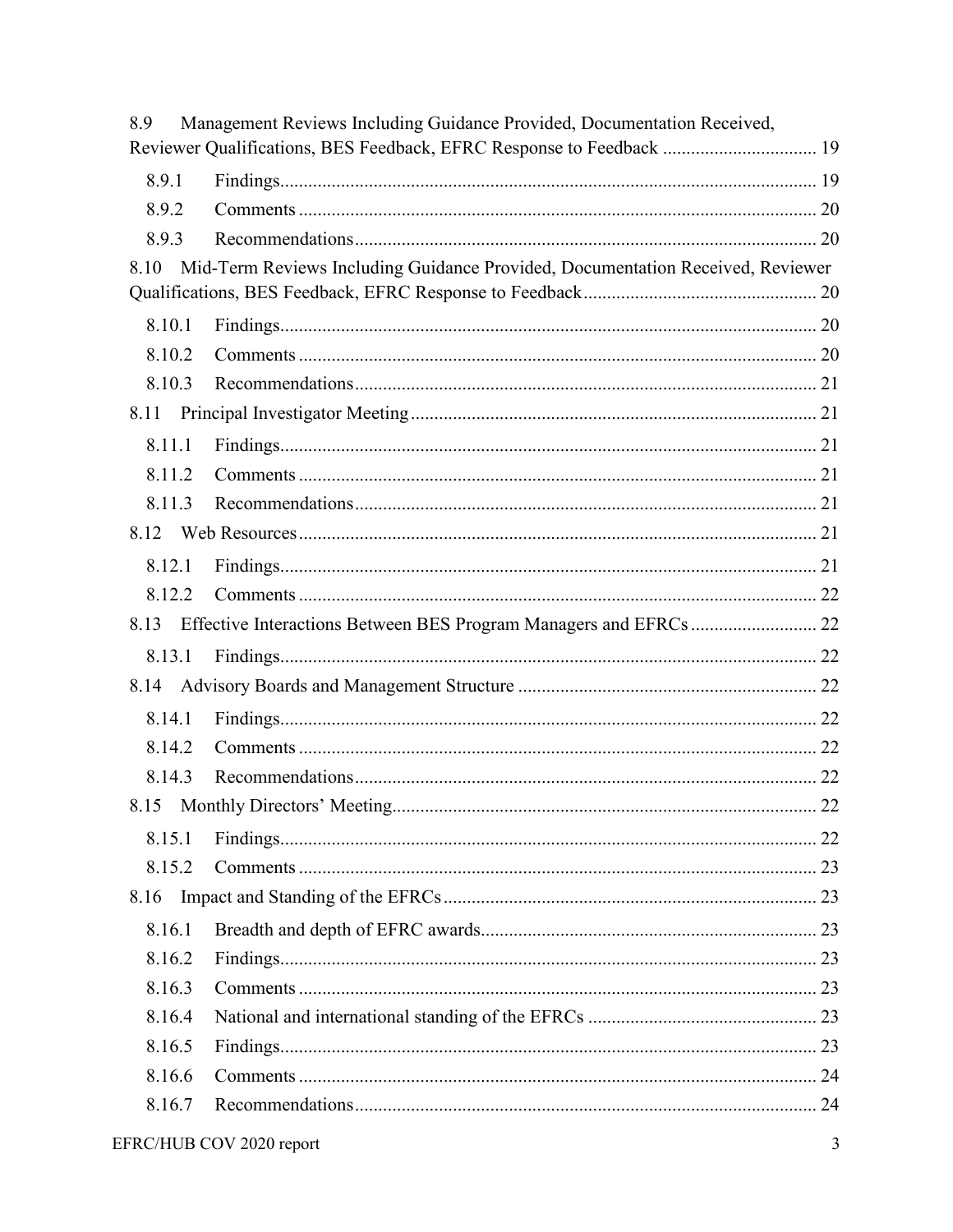| 9     |                                                                             |  |
|-------|-----------------------------------------------------------------------------|--|
| 9.1   |                                                                             |  |
| 9.2   | Efficacy and Quality of Processes used for the HUB Awards Selection and BES |  |
|       |                                                                             |  |
| 9.2.1 |                                                                             |  |
| 9.2.2 |                                                                             |  |
| 9.2.3 |                                                                             |  |
| 9.3   |                                                                             |  |
| 9.3.1 |                                                                             |  |
| 9.3.2 |                                                                             |  |
| 9.3.3 |                                                                             |  |
| 9.4   |                                                                             |  |
| 9.4.1 |                                                                             |  |
| 9.4.2 |                                                                             |  |
|       |                                                                             |  |
|       |                                                                             |  |
|       |                                                                             |  |
|       |                                                                             |  |
|       |                                                                             |  |
|       |                                                                             |  |
|       |                                                                             |  |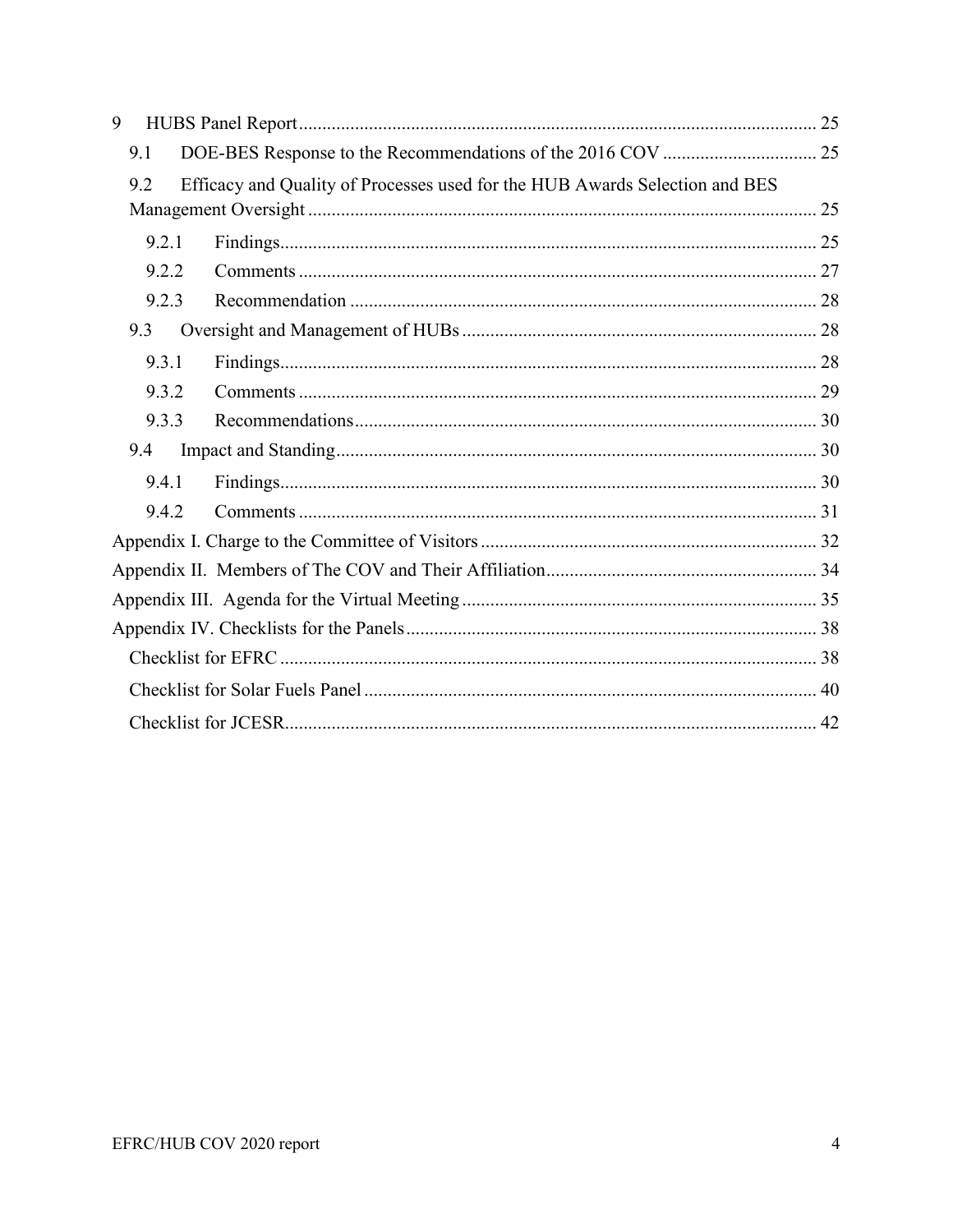## <span id="page-5-0"></span>**1 Executive Summary**

A Committee of Visitors (COV), under the auspices of the Basic Energy Sciences Advisory Committee (BESAC), reviewed the solicitation, procurement and management processes of the Energy Frontier Research Centers (EFRCs) and the Energy Innovation Hubs (HUBs) that are supported and managed by the Basic Energy Sciences (BES) Program within the Department of Energy (DOE) Office of Science for the fiscal years 2017 through 2020. The COV was chaired by Prof. Ian Robertson. In addition to the chair, there were sixteen other members of the COV. The review was conducted virtually on October 13-16, 2020. To facilitate the review, the COV members were divided into two groups, one tasked with reviewing the EFRCs (10 members) and the other the HUBs (6 members).

The COV was charged by Dr. Marc Kastner, chair of BESAC. The charge was: i) For both EFRCs and HUBs, to assess the efficacy and quality of the processes used to solicit, review, recommend, and document proposal actions and monitor active projects and programs. ii) Within the boundaries defined by DOE missions and available funding, to comment on how the award process has affected the breadth and depth of portfolio elements, and the national and international standing of the portfolio elements.

The COV commends the DOE-BES staff and program managers for their dedication, professionalism, and skill. The level of detail documented about each step of the process is exemplary and demonstrates the careful consideration that goes into the selection of awards. The management and oversight of the EFRCs and the HUBs is exceptional and are contributing factors to their success. The COV found that outstanding science is being funded and that the science and individuals are of both national and international caliber.

The DOE-BES staff, program managers, and management are thanked for their help before and during this virtual COV, and for the flawless organization. The entire COV process was conducted in an efficient and productive manner. Everyone involved responded in a timely manner to the questions and requests for information during the COV process.

The COV recommends that DOE-BES:

- Document the processes leading to a reduction in the scope of work when the requested budget is reduced. Such documentation will provide an archival record of the process, which will provide continuity should a change in program manager occur and will enable future COVs to assess the entire award process.
- Continue to communicate about future funding directions and opportunities, proposal submission, etc., extensively with the community at large and to use the communication strategies learned from the COVID19 pandemic to further broaden their reach and impact.
- Streamline where and when they can the management and oversight reporting requirements for EFRCs and HUBs. In this regard, the reports should be informative rather than cumulative, duplication of reported material should be minimized, and strict, specified page limits should be introduced. It is recognized that the project scopes vary between EFRCs and HUBs and even across HUBs, and the management and oversight requirements should be balanced to reflect the funding level and scope of the project.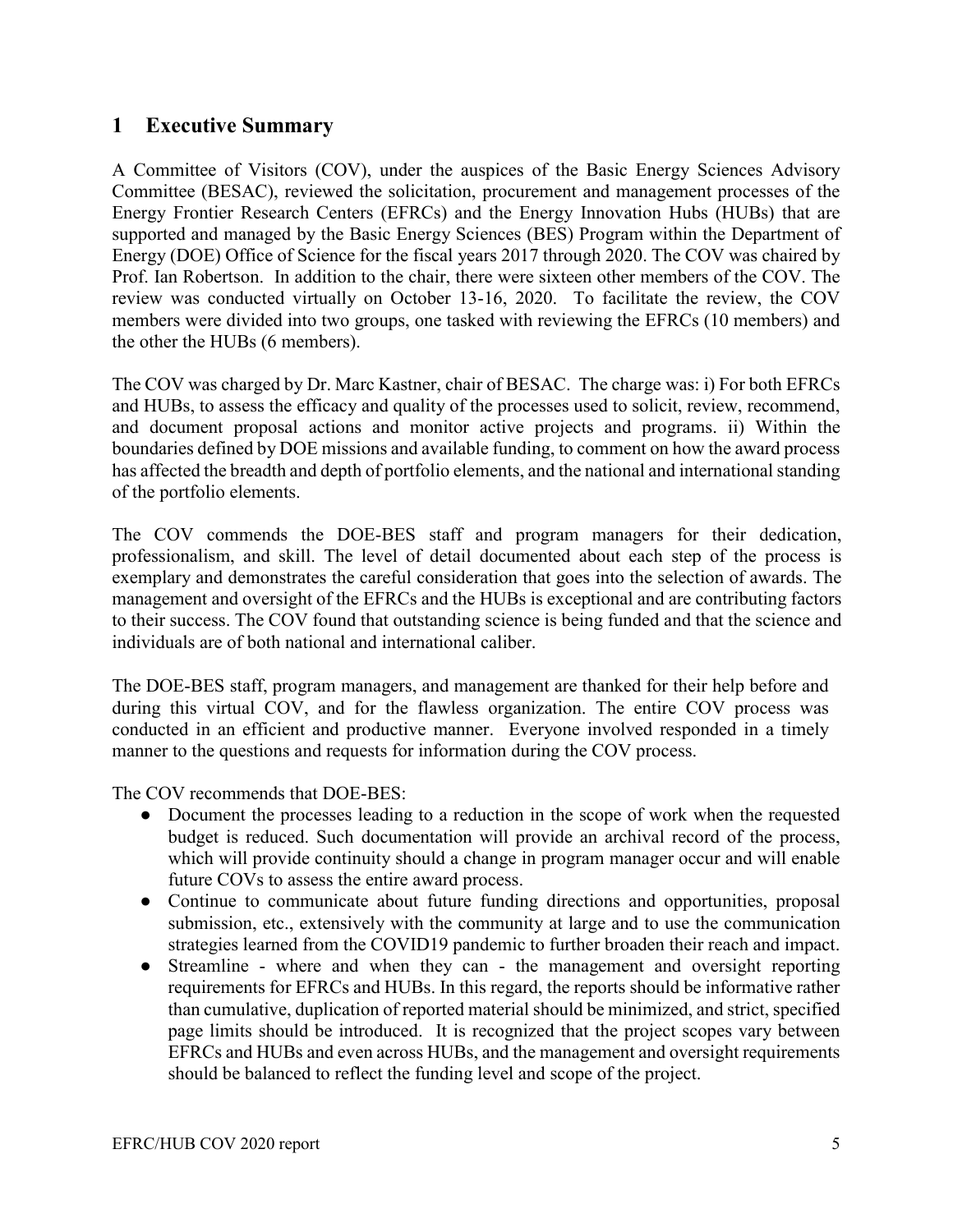- Continue to have a diverse and balanced representation of reviewers from academia, industry, Federal Funding Agencies, and Federal Laboratories. In addition, the number of reviewers selected should correlate with the scope and complexity of the project and the level of funding. The use of virtual panel reviews presents an opportunity to enhance the overall diversity of the panel.
- Should have the flexibility to determine the best practices for conducting panel reviews both for in-person and virtual panels.
- Continue to ensure the EFRCs and HUBs, and all other DOE-BES activities, are inclusive in the broadest sense, welcoming manifestations of diversity including scientific expertise (discipline, research expertise, career stage), institutional (academia, industry, government laboratories), and people (gender, race, ethnicity, etc.).

Finally, the COV recommends that BESAC:

• Consider the aim, purpose and usefulness of charge 2(b): "*Within the boundaries defined by DOE missions and available funding, comment on how the award process has affected the national and international standing of the portfolio elements."* This COV, similarly to previous COVs, recognizes that this is a complicated and demanding analysis if done comprehensively, and not one that can realistically be addressed with the time and resources allotted to a COV.

In the remainder of the document, the charge to the committee, the membership of the committee, the process of the review, the major findings and recommendations, are summarized. Finally, the reports of the panels for the EFRC and HUBs are presented.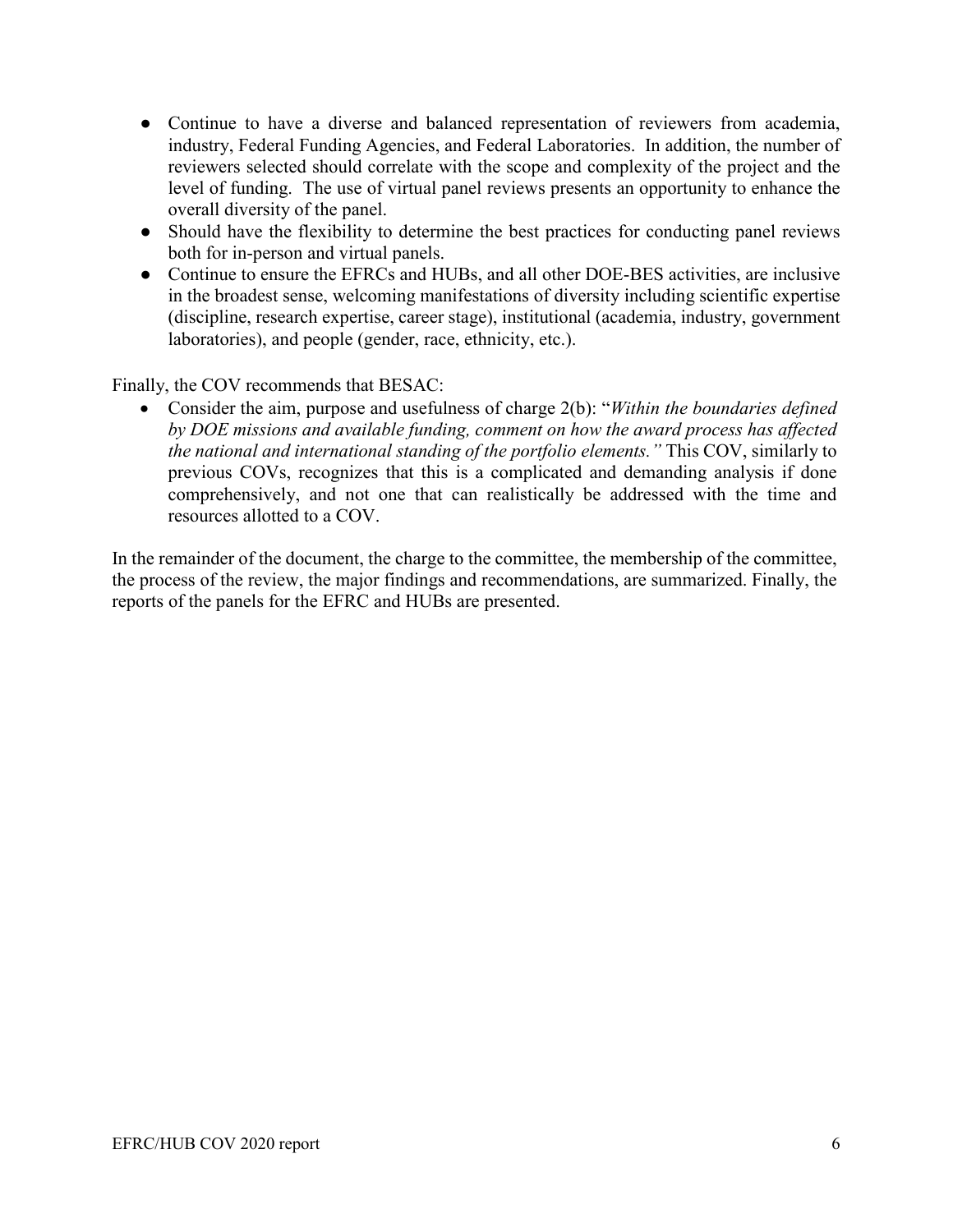## <span id="page-7-0"></span>**2 Introduction**

A Committee of Visitors (COV), under the auspices of the Basic Energy Sciences Advisory Committee (BESAC), reviewed the solicitation, procurement and management processes of the Energy Frontier Research Centers (EFRCs) and the Energy Innovation HUBs (HUBs) that are supported and managed by the Basic Energy Sciences (BES) Program within the Department of Energy (DOE) Office of Science for the fiscal years 2017 through 2020. The COV was chaired by Prof. Ian Robertson. The seventeen members of the COV conducted the review virtually on October 13-16, 2020. This was the third review of the EFRCs and the HUBs; with the others being held in 2016 and 2013. The EFRC review focused on the FY18 and 20 re-competitions, and the oversight and management of existing EFRCs. The HUBs review focused on the required ending of the Joint Center for Artificial Photosynthesis (JCAP), the renewal in 2018 of the Joint Center for Energy Storage Research (JCESR) and its continued activities, and the FY20 re-competition in the Fuels from Sunlight HUB Program.

The FY18 Funding Opportunity Announcement (FOA) (FOA number DE-FOA-0001810), DOE-BES announced a re-competition of EFRCs, encouraging both new and renewal proposals. The total level of funding was anticipated to be \$98M annually. Proposals were required to address priority research directions identified by the series of "Basic Research Needs" (BRN) reports, the scientific grand challenges identified in the report *Directing Matter and Energy: Five Grand Challenges for Science and the Imagination*, and the opportunities described in the report *Challenges at the Frontiers of Matter and Energy: Transformative Opportunities for Discovery Science*. The resulting themes funded included catalysis science, electrical energy storage systems, materials chemistry by design, nuclear energy, quantum materials, separation science, solar energy utilization, subsurface fractures and flow and synthesis science. This competition introduced a pre-proposal step as recommended by the 2016 COV. These pre-proposals were reviewed internally and the decision made to encourage/discourage submission of a proposal. This process reduced the number of full proposals received significantly.

The FY20 FOA (number DE-FOA-0002204) for the EFRC re-competition required proposals to address priority research directions identified by the series of BRN and Roundtable reports, the scientific grand challenges identified in the report *Directing Matter and Energy: Five Grand Challenges for Science and the Imagination*, and the opportunities described in the report *Challenges at the Frontiers of Matter and Energy: Transformative Opportunities for Discovery Science*. The total level of funding was anticipated to be \$25M annually. The four topical areas for this FOA were: 1) Environmental Management (new and renewal proposals); 2) Quantum Information Science (new proposals only); 3) Microelectronics (new proposals only); and 4) Polymer Upcycling (new proposals only). Pre-proposal submissions were again required and as in the FY18 FOA this resulted in fewer full proposals being submitted.

The FY20 FOA Fuels from Sunlight HUB (DE-FOA-0002254) solicited new proposals for multiinvestigator cross-disciplinary fundamental research to address emerging new directions as well as long-standing challenges in liquid solar fuels generation via artificial photosynthesis approaches. The proposals had to address at least two of the priority research opportunities identified in the *Liquid Solar Fuels* Roundtable report and had to build upon scientific advances and capabilities developed by the field, including efforts funded by DOE-BES through core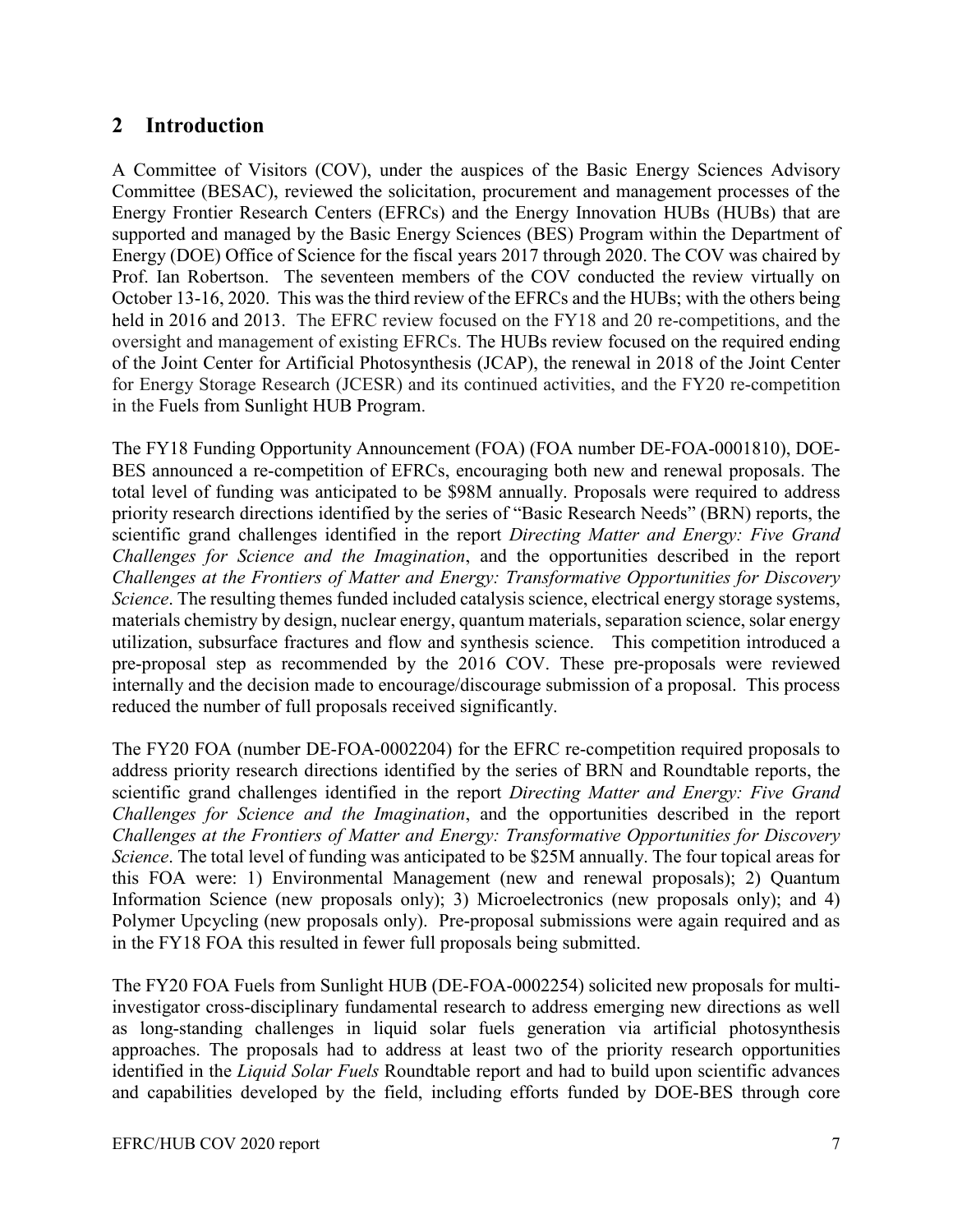programs, EFRCs, and JCAP. The outcome was the awarding of two HUBs, the Liquid Sunlight Alliance (LiSA), led by California Institute of Technology, and the Center for Hybrid Approaches in Solar Energy to Liquid Fuels (CHASE), led by the University of North Carolina at Chapel Hill. The total funding for the two HUBs over five years, pending appropriations, is \$100M.

JCESR was launched in December 2012 and in FY18 following appropriations language, DOE-BES requested a renewal proposal from JCESR. This renewal emphasized the science questions identified in the BRN on *Next Generation Electrical Energy Storage* as well as those identified by JCESR at the end of the first five years. Following review, DOE announced the renewal of JCESR at \$24 million annually, pending appropriations, for a total of \$120 million over the five years.

## <span id="page-8-0"></span>**3 Charge to the Committee of Visitors**

The charge to the COV was established in a letter from the Chair of BESAC, Dr. Marc Kastner, to Prof. Ian Robertson, who had agreed to chair the COV. The letter is attached as Appendix I. The charge was to provide an assessment of the processes used to solicit, review, recommend, and document proposal actions and to monitor active projects and programs from FY17 through FY20. In addition, the panel was asked to review both procurement and management activities for the EFRC program and the BES-supported HUBs for Fuels from Sunlight and for Batteries and Energy Storage.

The COV was asked to focus on the following major elements:

- 1. For both EFRCs and HUBs, assess the efficacy and quality of the processes used to:
- a) solicit, review, recommend, and document proposal actions; and
- b) monitor active projects and programs.
- 2. Within the boundaries defined by DOE missions and available funding, comment on how the award process has affected:
	- a) the breadth and depth of portfolio elements; and
	- b) the national and international standing of the portfolio elements.

## <span id="page-8-1"></span>**4 The Committee Membership**

The co-chairs of the COV were selected by Prof. Ian Robertson in consultation with the chair of BESAC and the DOE-BES leadership. The co-chairs were Prof. Polly Arnold OBE FRS, UC-Berkeley and Lawrence Berkeley Laboratory; Dr. Hans Christen, Oak Ridge National Laboratory; and Prof. Gary Rubloff, University of Maryland. The other members of the COV were selected by the chair and co-chairs in consultation with the chair of BESAC and the DOE-BES Leadership. The members of the COV and their affiliation are provided in Appendix II. The thirteen members were chosen to represent a cross-section of experts in scientific fields relevant to the EFRCs and HUBs. The members of the committee were from academia (12), Federal laboratories (2), Federal Agencies (2), and industry (1), with two of the academic members having previous industry experience. Of the COV members three had recently served on a COV for DOE BES. Three of the committee members are current members of BESAC and three had served on BESAC previously.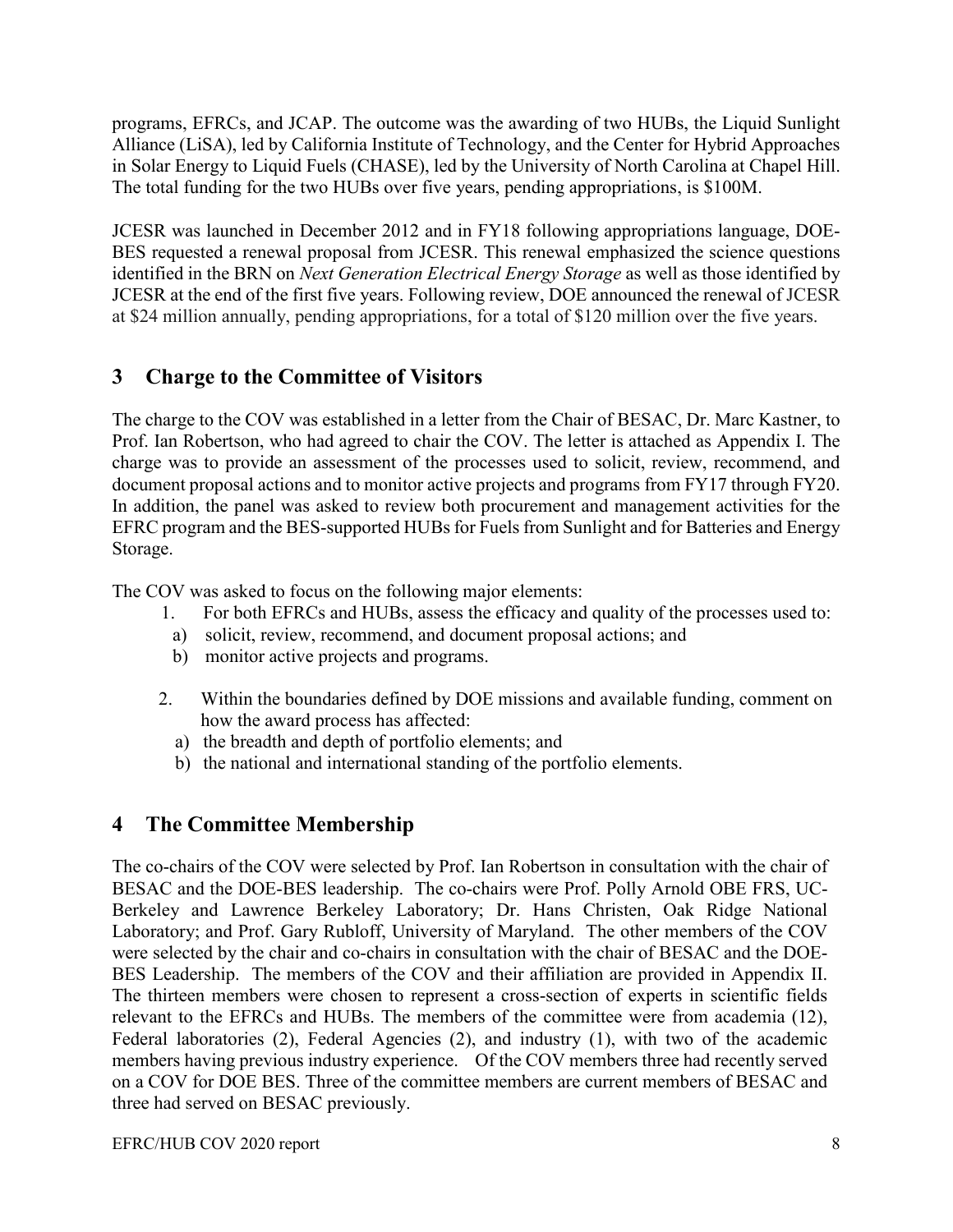Given the scope of materials to be reviewed, the COV members were divided into two panels, with the co-chairs serving as leads: Prof. Polly Arnold and Dr. Hans Christen led the EFRC panel and Prof. Gary Rubloff the HUB panel.

| Table 1. Distribution of COV members between EFRCs and HUBs. |                     |  |
|--------------------------------------------------------------|---------------------|--|
| <b>EFRC</b>                                                  | <b>HUBS</b>         |  |
| Polly Arnold                                                 | Gary Rubloff        |  |
| Hans Christen                                                | Carol Bessel        |  |
| Jim Coleman                                                  | Phil Britt          |  |
| Patricia Dove                                                | <b>Shirley Meng</b> |  |
| Greg Girolami                                                | Abbas Ourmazd       |  |
| Mike McKittrick                                              | Chris Palmstrom     |  |
| Nag Patibandla                                               |                     |  |
| Yue Qi                                                       |                     |  |
| <b>Frances Ross</b>                                          |                     |  |
| Theresa Windus                                               |                     |  |

The membership of the panels is given in Table 1.

Table 1. Distribution of COV members between EFRCs and HUBs.

## <span id="page-9-0"></span>**5 The Review Process**

The COV was originally scheduled to take place October 14–16, 2020 at the Rockville Hilton Hotel, but due to the COVID19 pandemic the meeting was held virtually between October 13-16. The additional day was added to the schedule and the length of each day was optimized to accommodate COV members who live on the west coast. The agenda for the COV is provided in Appendix III; after the first day, the agenda was modified to provide sufficient time to complete each section of the review and for meetings of the COV to discuss progress.

Prior to October 14, each COV member was supplied with a link to access the COV documents in PAMS that included a comprehensive set of information. For the EFRC program, this included general information about the EFRC; FOA FY18, pre-proposals, reviews and outcomes, proposal reviews and outcomes, annual reports, management reviews FY17 and FY19, midterm reviews FY18 and FY20; FOA FY20, pre-proposal process, proposals and outcomes. For the JCESR HUB this documentation included management documents, quarterly reports, annual reports, final report of the original program; renewal process, reviews and outcome that renewed JCESR, management documents, quarterly reports and annual reports. For the Solar Fuels HUB, the documents provided included JCAP management documents, quarterly reports FY17-20; annual reports FY17-20; annual review FY18-20; and FY20 Fuels from Sunlight re-competition, review and award process. In addition to these documents, DOE-BES management made their overview presentations available to the panel members and asked for them to be reviewed prior to the start of the COV. COV members were encouraged to submit questions to DOE-BES about the presentations and the COV process in general. This process reduced the amount of time needed for the overview presentations at the start of the COV.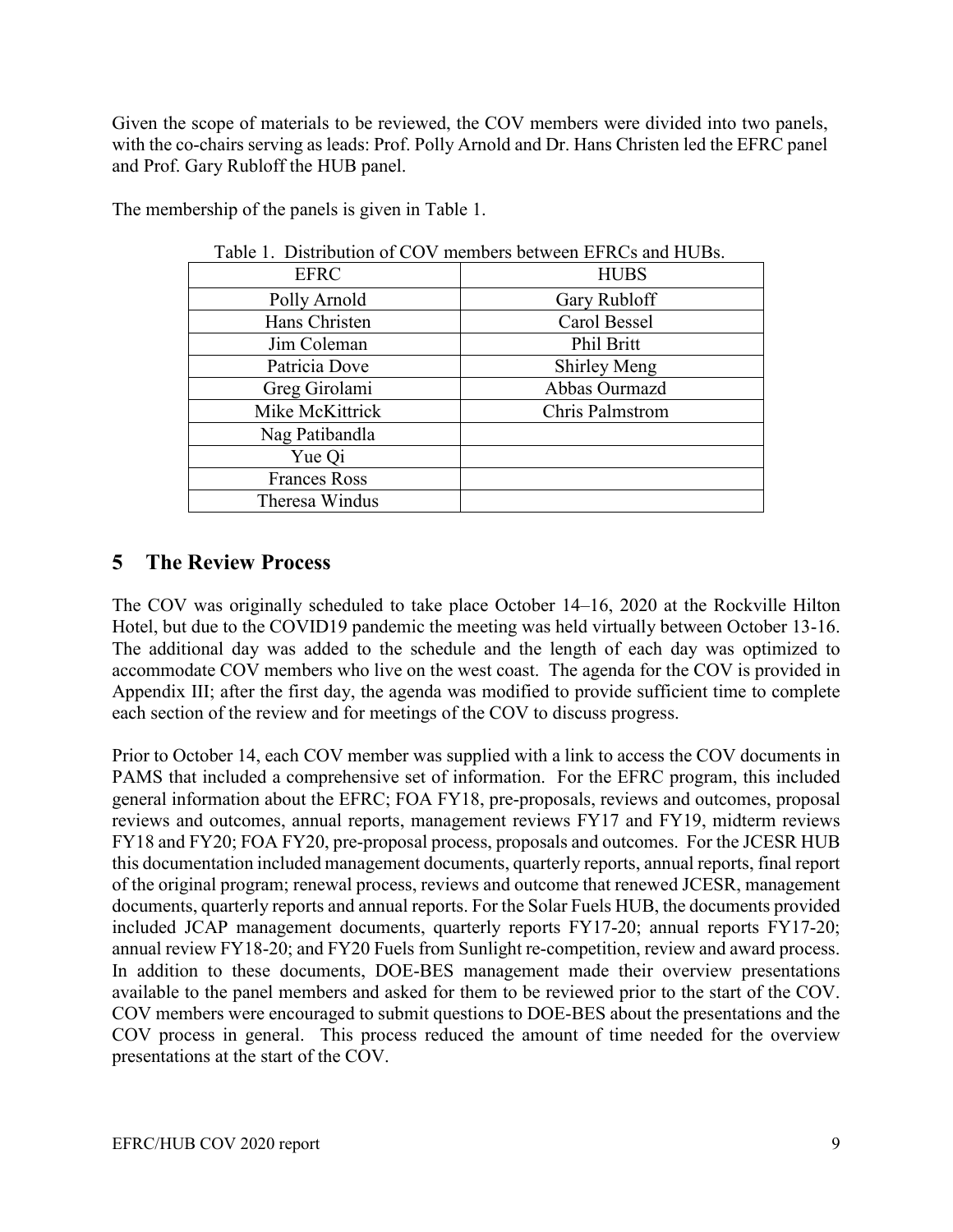To familiarize the COV panel members with the use of Zoom for holding such a meeting, navigating PAMS and the ORISE SharePoint site, DOE-BES and ORISE staff held two learning sessions. These were extremely valuable in helping the COV start and run smoothly.

The first day started with the COV formally being charged by the BESAC chair, Dr. Marc Kastner. Dr. Linda Horton, the Director of DOE-BES, followed with a brief overview of BES, and then Drs. Andrew Schwartz, John Vetrano and Gail McLean presented overviews of EFRC, JCESR and Solar Fuels, respectively. The panel members were then presented with some details of the overall COV review process by the COV Chair, Prof. Ian Robertson, before adjourning to their panel breakout rooms. Following a review of the PAMS systems, the COV members used the remainder of the day to review the documents.

For much of the second and third days, the panel members continued reviewing documents and preparing their comments and drafting their preliminary findings to address the points listed in the panel checklist documents; these checklists are provided in Appendix IV. The COV met in executive session at the end of the third day for an initial discussion of the major findings and recommendations from the EFRC and HUB panels. The morning of the last day, the panels finalized the findings and prepared materials for the final report. The entire COV then met in executive session to discuss and reach consensus on the major findings and recommendations. Finally, the entire COV met with DOE-BES management and staff to provide a preliminary debrief of the major findings and recommendations.

The written reports from the panels are provided as sections 8 and 9 for the EFRCs and HUBs, respectively. The conclusions and recommendations drawn from these reports and the executive session discussions provided the basis for this report.

# <span id="page-10-0"></span>**6 Major Findings of the COV**

With respect to the charge to the COV, the committee responds as follows:

- Concerning the efficacy and quality of the processes used to solicit, review, recommend, and document proposal actions, the committee finds that the EFRCs and HUBs follow best practices and that overall the processes are exemplary.
- Concerning the efficacy and quality of the processes used to monitor active projects and programs, the committee finds that the overall level of active management and engagement is appropriate and are contributing factors to the overall success of the EFRC and HUB programs.
- Concerning how the award process has affected the breadth and depth of portfolio elements, the committee finds that the scope of efforts within the EFRCs and HUBs are appropriate, and are driven by the community through their contribution and input to the BRN reports, workshops, roundtables etc.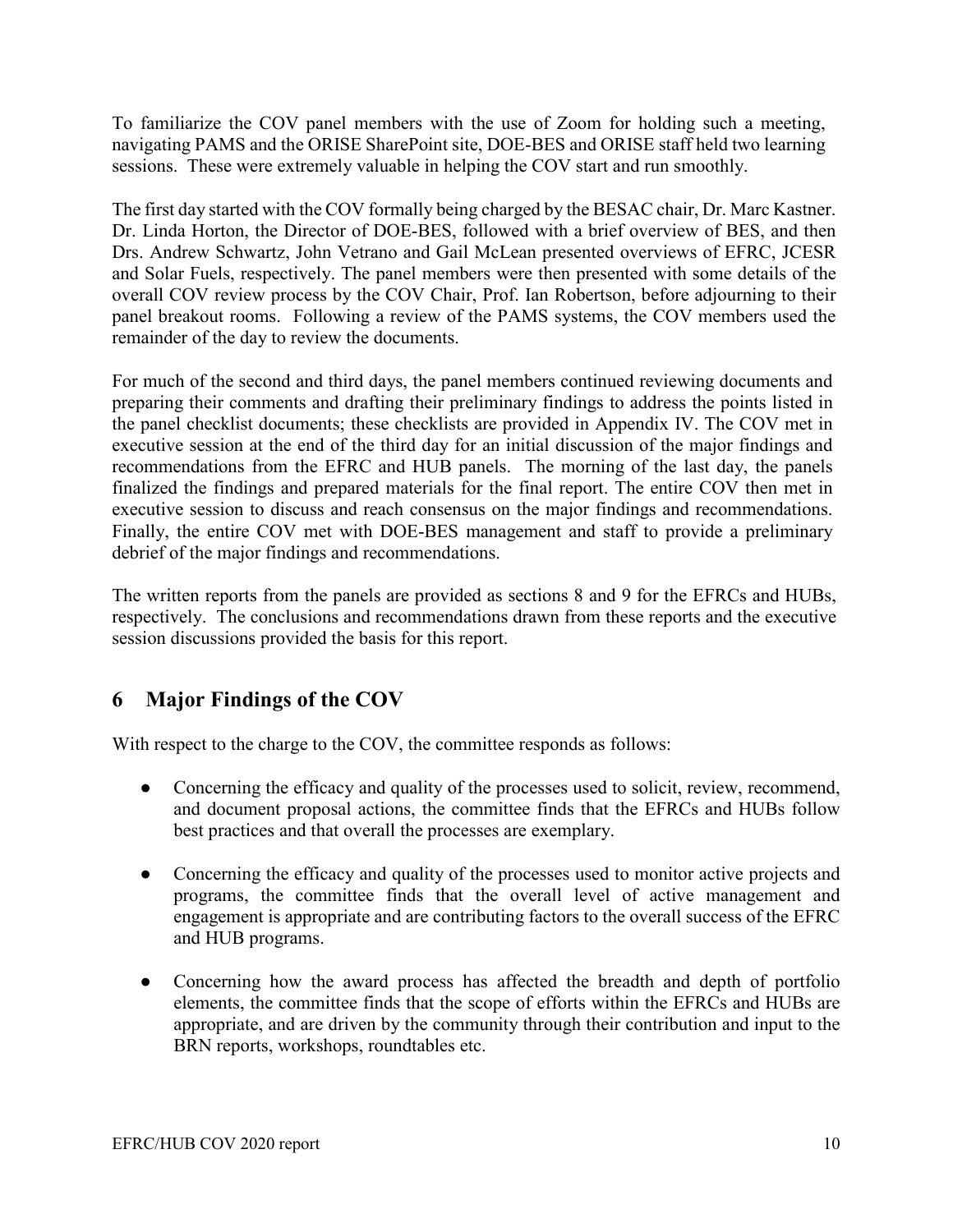Concerning how the award process has affected the national and international standing of the portfolio elements, the committee found this to be a challenge to assess because of the lack of readily available comparative benchmarking data. It is recognized that such comparative data are difficult to collect. The committee was made aware that BESAC is looking into international benchmarking of other areas of the DOE-BES portfolio and hope their report will provide guidance for future COVs. In any case, it was noted that the EFRCs and HUBs have members with outstanding national and international reputations, and are publishing in appropriate journals, generating intellectual property, and generating spin-off companies in some cases. In this regard, the EFRCs and HUBs are highly regarded nationally and internationally, which brings distinction to DOE-BES.

The COV highlights the following findings:

- a. For both EFRCs and HUBs, the process employed by DOE-BES in the review, management and oversight of the programs is exemplary. The processes leading up to the negotiation of the budgets to be awarded are transparent and well documented, allowing for the decision-making process to be followed and assessed. These processes were also deemed excellent. Documentation could be clearer regarding the negotiation of the change in scope of work due to a reduction in the requested budget. Similarly, the use of advisory boards by EFRCs and HUBs could be better documented in the reports to DOE-BES. The improvement needed is considered relatively minor overall, but it will aid program management continuity at DOE-BES and permit future COVs to assess the entire life-cycle from the solicitation to award.
- b. DOE-BES is commended for its significant and concerted efforts to disseminate information about topics of priority that could be represented in future funding opportunities. Such early guidance to the community is important given the short time windows that often occur between the release of BRN, Roundtable, workshop reports, and related FOAs, as well as between the release of some FOAs and the pre-proposal deadline, leaving too little time to build multi-disciplinary and multi-institutional teams to develop and submit pre-proposals and proposals.
- c. The reporting requirements for the EFRCs and HUBs, and, hence, the review and management effort on the DOE-BES side, could be made more effective and efficient by, where possible, streamlining the requirements and utilizing available or new tools for collection of standard data. For example, rather than being cumulative, management reports should be more informative, emphasizing the management changes made between reporting periods and the rationale for making them.
- d. For the JCESR renewal, there were concerns that, given the scope and funding levels, that too few reviewers were used, with insufficient balance of reviewers between national and international reviewers, and between academia, Federal Laboratories, Federal Funding Agencies, and industry reviewers. The COV recognizes this was a renewal proposal as opposed to a re-competition, which is an important distinction. The re-competition of the Fuels from Sunlight HUBs used more reviewers. The challenge of identifying experts who do not have a conflict of interest to serve on reviews of large-scale multi-institutional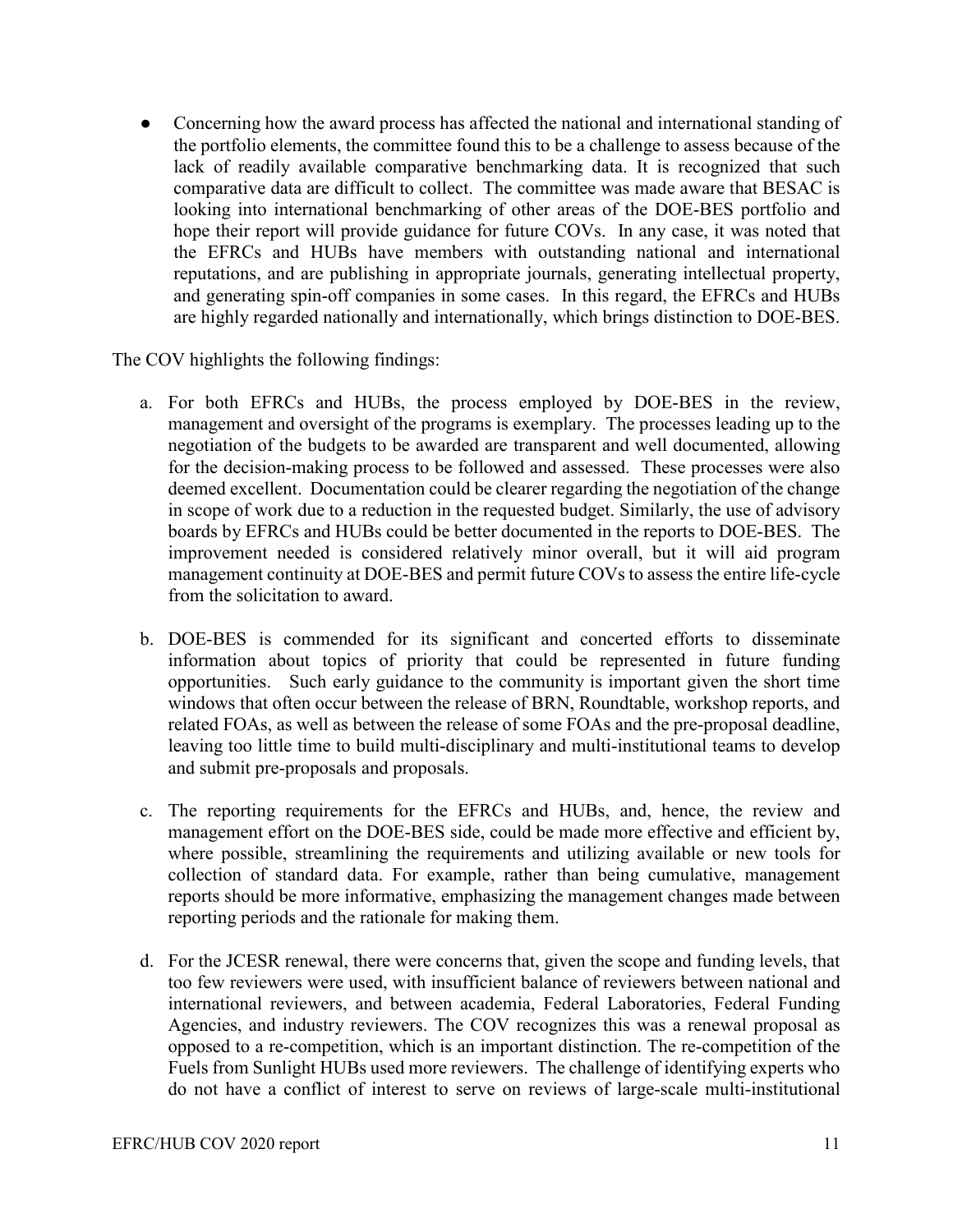proposals is recognized. The COV noted that Fuels for Sunlight re-competition renewal review was held with an anonymous virtual panel - a different format from past panel reviews.

e. DOE-BES strives to achieve a balanced and diverse group of reviewers for panels and COVs. During the mid-term reviews, DOE-BES appropriately encourages diversity, in the broadest sense, at all levels in the EFRCs.

## <span id="page-12-0"></span>**7 Major Recommendations of the COV**

The COV recommends that DOE-BES:

- Document the processes leading to a reduction in the scope of work when the requested budget is reduced. Such documentation will provide an archival record of the process, which will provide continuity should a change in program manager occur and will enable future COVs to assess the entire award process.
- Continue to communicate about future funding directions and opportunities, proposal submission, etc., extensively with the community at large and to use the communication strategies learned from the COVID19 pandemic to further broaden their reach and impact.
- Streamline where and when they can the management and oversight reporting requirements for EFRCs and HUBs. In this regard, the reports should be informative rather than cumulative, duplication of reported material should be minimized, and strict, specified page limits should be introduced. It is recognized that the project scopes vary between EFRCs and HUBs and even across HUBs, and the management and oversight requirements should be balanced to reflect the funding level and scope of the project.
- Continue to have a diverse and balanced representation of reviewers from academia, industry, Federal Funding Agencies, and Federal Laboratories. In addition, the number of reviewers selected should correlate with the scope and complexity of the project and the level of funding. The use of virtual panel reviews presents an opportunity to enhance the overall diversity of the panel.
- Should have the flexibility to determine the best practices for conducting panel reviews both for in-person and virtual panels.
- Continue to ensure the EFRCs and HUBs, and all other DOE-BES activities, are inclusive in the broadest sense, welcoming manifestations of diversity including scientific expertise (discipline, research expertise, career stage), institutional (academia, industry, government laboratories), and people (gender, race, ethnicity, etc.).

Finally, the COV recommends that BESAC:

• Consider the aim, purpose and usefulness of charge 2(b): "*Within the boundaries defined by DOE missions and available funding, comment on how the award process has affected the national and international standing of the portfolio elements."* This COV, similarly to previous COVs, recognizes that this is a complicated and demanding analysis if done comprehensively, and not one that can realistically be addressed with the time and resources allotted to a COV.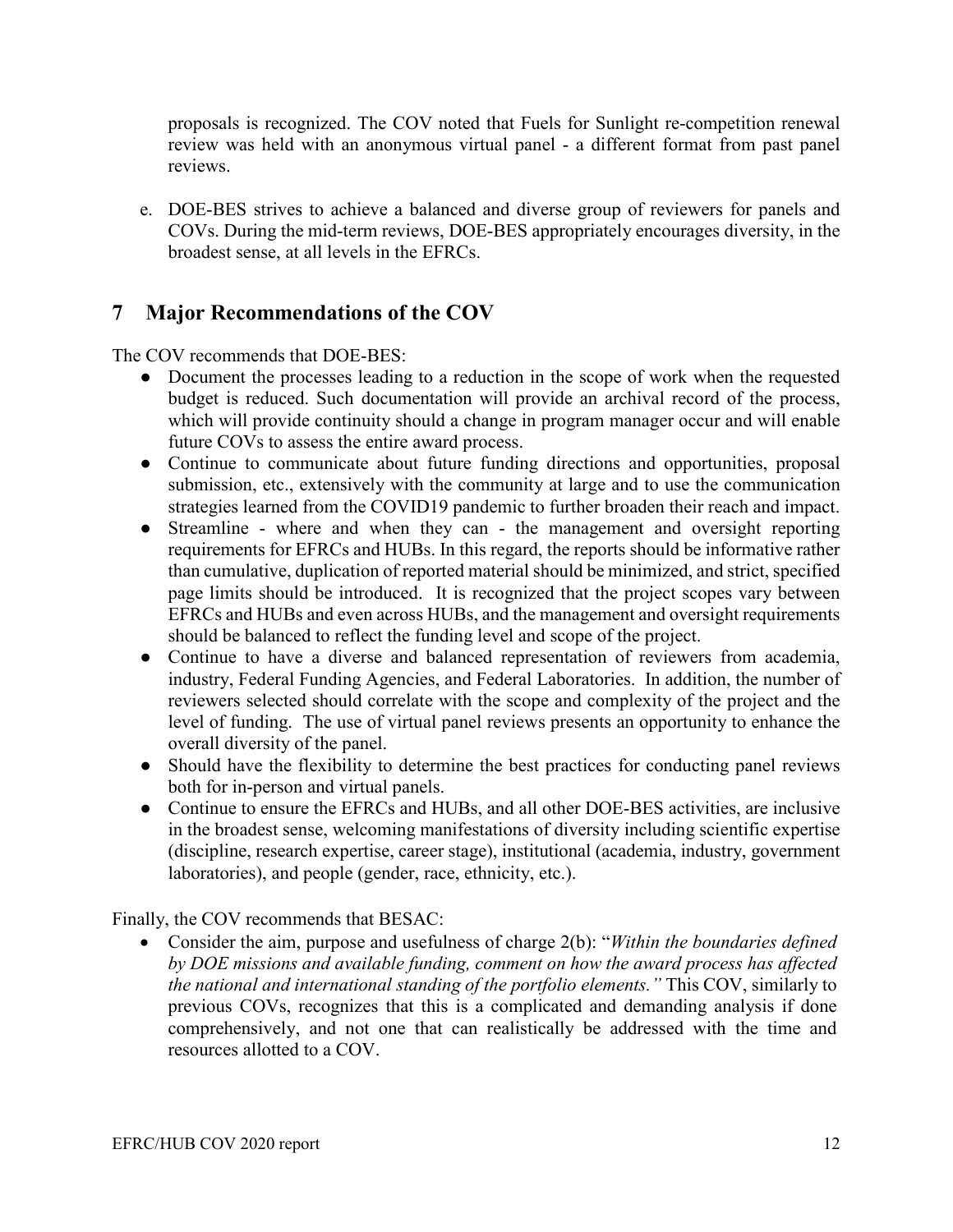## <span id="page-13-0"></span>**8 EFRC Panel Report**

#### <span id="page-13-1"></span>**8.1 DOE-BES Response to The Recommendations of the 2016 COV**

This COV evaluated the responses of DOE-BES to the recommendations of the 2016 COV.

- a. The 2016 COV clearly and unanimously recommended that the minimum time period for maximal output from the EFRCs be increased from four to five years. This COV largely agrees with that assessment, but recognizes that the constraints of funding, and the 2/4-year periodicity of the EFRC calls, have led instead to the current implementation of 4-year EFRCs, with 2- or 4-year renewals. This clearly simplifies the management of new proposals, mid-terms, and renewals to a rigorous and transparent schedule with 2-year increments. This approach, in which EFRCs can last 4, 6, 8 or more years is, in the view of this COV, consistent with the spirit of the previous COV's recommendation. DOE-BES is encouraged to continue with this approach.
- b. The 2016 COV recommended that the EFRCs, HUBs and reviewers produce concise and clear report and review documents, respectively. Although DOE-BES did take actions to address this recommendation, this COV recommends that further action is needed to streamline the reporting requirements by reducing duplication of material and setting strict page limits.
- c. In response to the recommendation from the 2016 COV that DOE-BES explore mechanisms to reduce the number of full proposals received and evaluated in response to the FOAs, a pre-proposal step was introduced. The pre-proposals were reviewed internally using most of the DOE-BES program managers. Each pre-proposal was reviewed by three program managers and evaluated in the following categories: responsiveness to the objectives of the FOA; scientific and technical merit; appropriateness of the proposed research approaches and likelihood of scientific impact. The review process developed by DOE-BES for these pre-proposals was reviewed by this COV. It was found to be appropriate, well executed and well documented. A more detailed assessment of this new process is provided in section 8.3

## <span id="page-13-2"></span>**8.2 Efficacy and Quality of Processes Used for EFRC Selection**

#### <span id="page-13-3"></span>**8.2.1 Findings**

This COV found that the EFRC procurement processes resulted in the funding of research centers of extraordinary quality, echoing comments made by the 2016 COV for the previous time frame. The centers are led by internationally recognized and highly accomplished teams of scientists and have high potential for substantive scientific impact in areas relevant to the DOE-BES mission. The quality and productivity of the centers selected for funding are clearly evident in the documentation of the initial review process and, more importantly, in the mid-term reviews of centers selected for support.

The COV evaluated two different FOAs: a broad call in FY18 and a more focused one in FY20. Overall, the FOAs are well written and contain the needed information. Many aspects are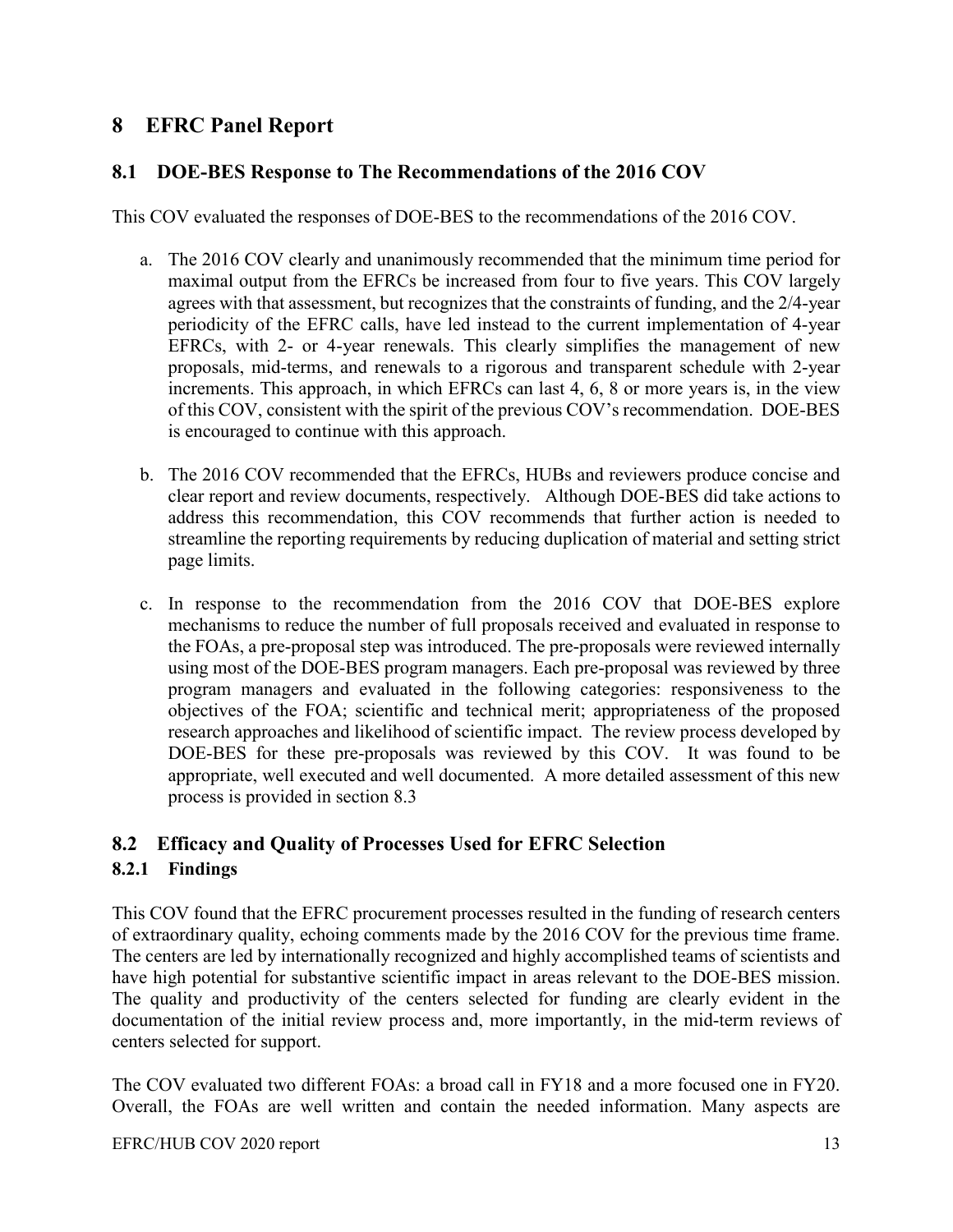particularly useful such as the list of DOE definitions, descriptions of areas that are outside of the scope of the call, and areas that are de-emphasized with respect to a previous call. To identify the topics to be funded, DOE-BES uses a well-established process that involves the scientific community, Councils, BRN workshops, and topical Roundtables. In addition, the FOAs require the proposals to link to the content of the *"Grand Challenges"* and the "*Transformative Opportunities"* reports. Workshops and Roundtables produce documents that guide the community and illustrate what topics will be the subject of forthcoming calls.

The COV finds that the FOAs scope is well-managed within the limits of the strategic DOE goals, programmatic limitations, and available funds, and encourages DOE-BES to continue doing so. Limiting the scope of the calls is a way to limit the number of proposals being written and evaluated, and thus focus efforts toward DOE needs, both of which are needed for a finite funding amount. The FOAs clearly reflect DOE priorities, and the narrow topics make it possible to change priorities between calls.

The two EFRC calls were the first to employ a 2-stage review process, which had been recommended by the 2016 COV; The purpose of establishing a new pre-proposal stage was to reduce the number of full proposal submissions, and thus the burden on DOE-BES and the reviewer community.

The FY18 and FY20 FOAs, encouraged *"topical diversity", "diversity of research activities", and "diverse teams of scientific and technical professionals…",* and the FY20 FOA added "*diverse group of world-class scientists from different disciplines."* It was noted that self-reporting of diversity information by the applicants was not encouraged in the call documents.

It was discussed that the time from the release of the FOA, and some relevant BRNs and Roundtable reports, to pre-proposal deadline is short, and by itself is too short to form broad teams. At the same time, it is recognized that there are many opportunities for researchers to gain insight into likely future funding opportunities – DOE-BES budget request documents, conference presentations by DOE-BES staff, BESAC presentations, as well as in-person and more recent virtual visits by DOE-BES staff to universities and national laboratories. These efforts are critical in communicating upcoming opportunities to enable multi-institutional and multi-disciplinary teams to form.

#### <span id="page-14-0"></span>**8.2.2 Comments**

The COV welcomes the practice of defining excluded areas outside the scope of the call but notes it is not uniformly implemented throughout the two evaluated FOAs.

Although a list of acronyms is provided in the FOA, the use of acronyms and DOE-BES specific terms (e.g., PRD versus PRO) should be minimized where possible, to encourage responses from the widest range of institution, and PIs.

It was noted that DOE-BES could more broadly circulate potential new topics and ask for feedback, so as to engage a larger and intellectually more diverse community.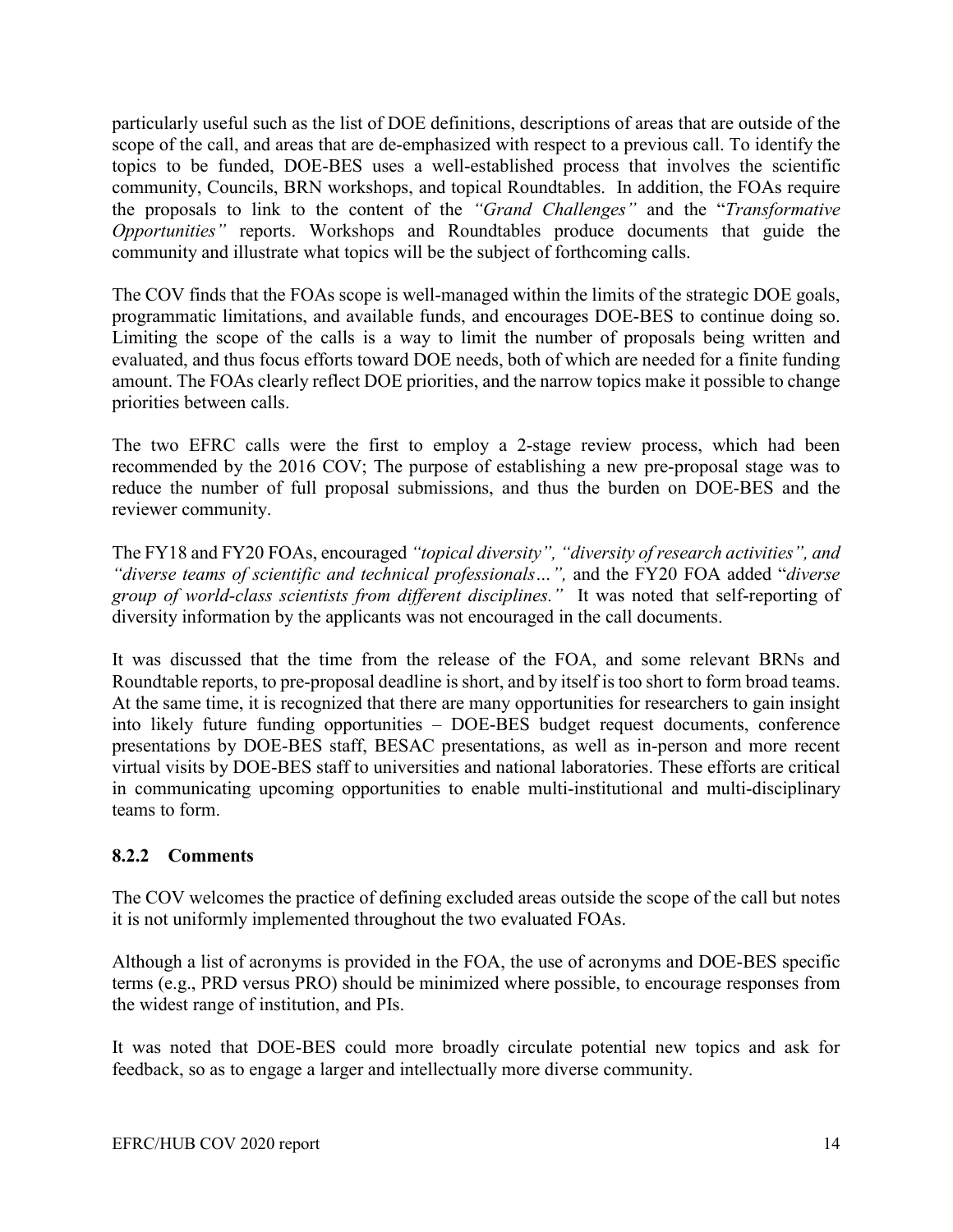While it is recognized that there are clear benefits to limiting the number of pre-proposals per institution, there is also a downside that internal selection processes at institutions may favor established teams and ideas over emerging, frontier opportunities. DOE-BES might reconsider what this number should be, and what advantages or disadvantages would result from any changes.

### <span id="page-15-0"></span>**8.2.3 Recommendations**

It is recommended that DOE-BES:

- Strive to minimize the use of acronyms and DOE-BES jargon in FOAs.
- Continue to communicate new research directions and funding opportunities as broadly and early as possible.
- Continue the practice of clearly articulating the areas of research that will be funded and, equally importantly, will not be funded in response to a particular FOA. They should continue the practice of limiting the research scope of a FOA to mirror the appropriated budget.

## <span id="page-15-1"></span>**8.3 Pre-Proposal Process Established In 2018 As A Result of the 2016 COV**

## <span id="page-15-2"></span>**8.3.1 Findings**

The pre-proposal review process is well thought-out and appropriate for handling the large number of potential applications. At least three program managers review the pre-proposal and provide scores and comments. The presented panel summaries are generally reflective of the individual reviews.

The COV found the FY18 process to be more comprehensive and easier to assess than the process used in FY20. There were two key differences. First, in FY18 the reviewers were identified with their comments and scores. The COV was able to evaluate the consistency of the review of each reviewer across all pre-proposals; this was found to be remarkably consistent. Second, the documentation for FY18 had the reviewers' separate their comments for each criterion; whereas in FY20 all comments from a reviewer were captured together. The aggregated comments made it more difficult to distinguish how the reviewers' comments aligned to the review criteria.

The scientific/technical merit and impact review criteria were clear and appeared to be interpreted similarly by reviewers across the pre-proposal reviews. However, the appropriateness criteria were less well-defined.

Overall, this is a well-executed and appropriate process and is one DOE-BES is encouraged to continue.

## <span id="page-15-3"></span>**8.3.2 Recommendations**

This COV recommends that DOE-BES

• Consider opportunities to improve consistency and clarity of the internal review process by better articulating instructions to reviewers related to the criteria of appropriateness, and by evaluating best practices for aggregating reviewer comments and scores.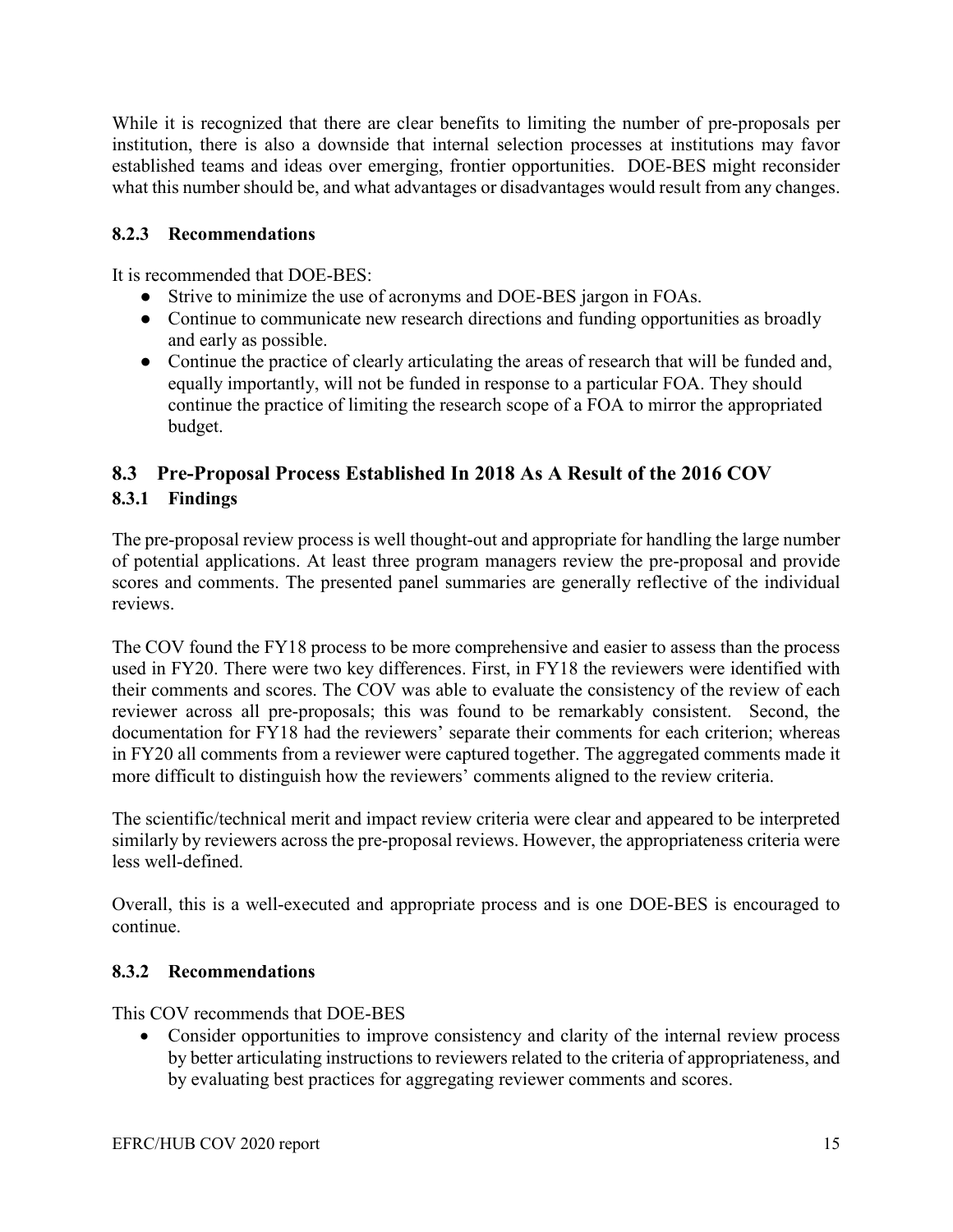• Ensure that reviewers assess the scope of proposed research to confirm its novelty and need for a team approach.

## <span id="page-16-0"></span>**8.4 Reviewers**

## <span id="page-16-1"></span>**8.4.1 Findings**

The reviewers are chosen to be diverse in terms of location of institution and gender, although possibly less so in terms of the institutional size. The number of reviewers varies from four to six. Four reviews seem to be the minimum number obtained, but the program managers have shown this to be sufficient to make a recommendation on the merits of the proposal. Overall the reviewers selected are well-qualified and have the appropriate expertise to review the proposals. While it is obvious that finding enough reviewers for EFRC proposals is challenging because of conflicts of interest, the program managers are still able to find enough highly-qualified reviewers from national and international institutions.

The quality of the reviews is uniformly, and pleasantly surprisingly, high. Some reviews are more thorough than others, with only a few having insufficient quality.

The program managers demonstrated considerable skill in extracting the correct sense of the quality of the proposal from the written portion of the reviews, and clearly go beyond simply considering numerical (or E/VG/G/P) scores.

For renewals, the COV did not find a clear indication of the extent program managers considered past performance as a component of renewal decisions. This is clearly an important aspect.

## <span id="page-16-2"></span>**8.4.2 Comments**

Clear and careful guidance from DOE-BES in the instructions to the reviewers is important and leads to thorough responses.

## <span id="page-16-3"></span>**8.4.3 Recommendations**

This COV recommends that DOE-BES:

- Consider, where possible and permissible, using reviewers from international National Research Laboratories to expand the pool of potential reviewers.
- Consider providing in the instructions to proposers and reviewers of proposals the approximate relative weighting given to each section of the proposal.

## <span id="page-16-4"></span>**8.5 Efficiency/Time to Decision**

#### <span id="page-16-5"></span>**8.5.1 Findings**

The COV notes that DOE-BES has implemented a highly efficient process that allows decisions to be made and communicated quickly.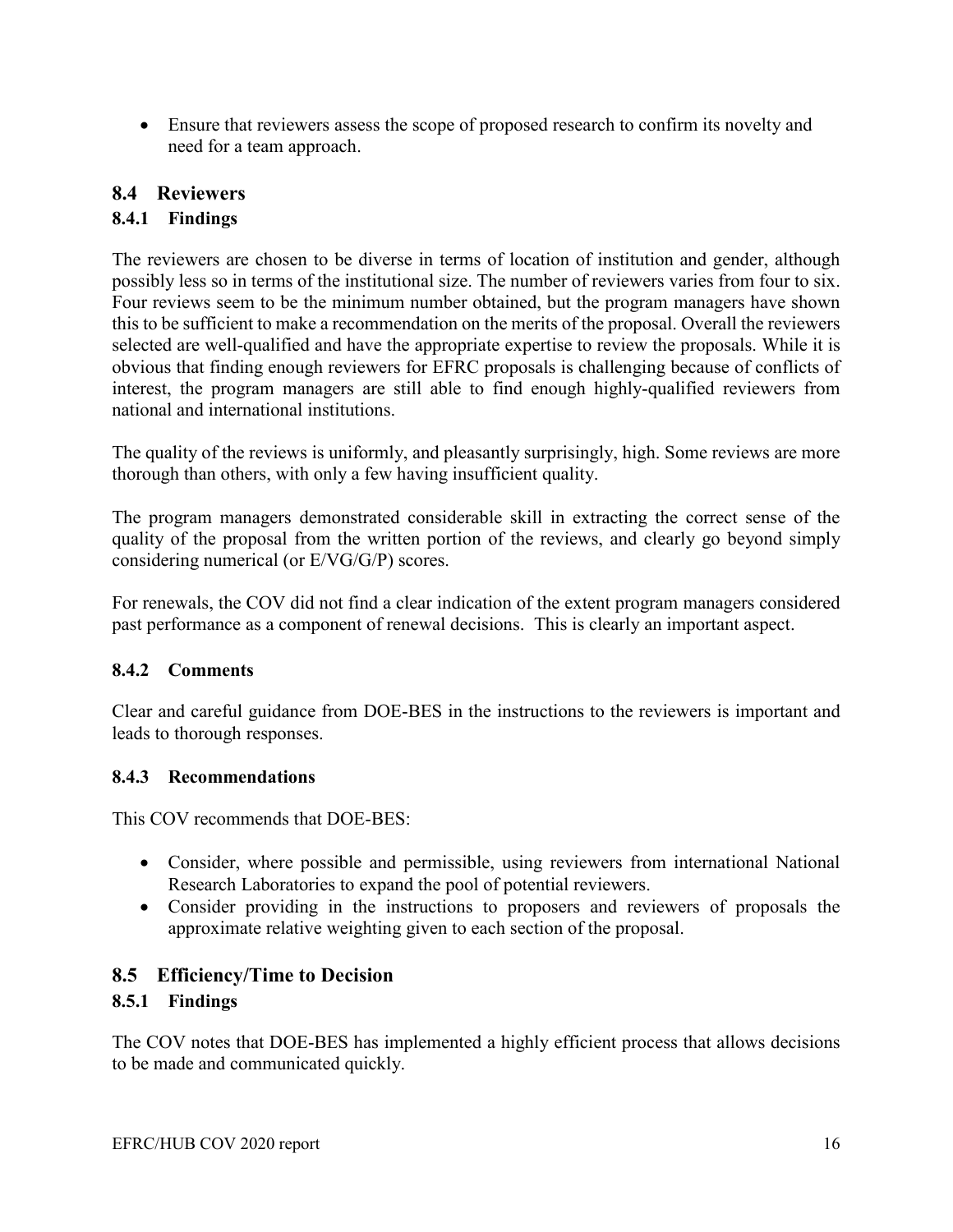## <span id="page-17-1"></span><span id="page-17-0"></span>**8.6 Completeness of Documentation for Making Recommendations 8.6.1 Findings**

The decision-making process from the written reviews through the panel debrief statement is clearly documented, and the program managers do a very good job at compiling the reviewer reports into the panel debrief summaries. The process, including strategic considerations, is very clearly documented in information that was made available to the COV. It is noted, however, that no such documentation exists for the last, and understandably most strategic, final selection step based on the panel debriefs. The COV understands that this gives DOE-BES Management the needed flexibility to choose which proposals are awarded with decisions based on the reviews, the program manager evaluations, as well as on the program policy factors listed in the FOA. This is entirely appropriate.

The COV noted that the FOA required proposals to address a substantial number of primary research directions/opportunities in BRN and Roundtable reports as well as in grand challenge documents.

It was observed that the vast majority of awarded EFRCs ultimately receive reduced budgets, usually around 75 % of the requested level.

#### <span id="page-17-2"></span>**8.6.2 Comments**

It is understood that the decision to reduce the budget can be based on the recommendations from the review, and a programmatic decision to support more EFRCs. This is a challenging decision for DOE-BES Management, as it keeps the award success rate at an appropriately high level, but reduces the scope of work that was originally proposed by most centers. While the negotiation on the reduction of scope of work to meet the reduced budget involves communication between the program manager and the EFRC director, these negotiations are not documented in PAMS.

The high likelihood of a reduction in the budget is not well-known across parts of the wider research community. This can place a new EFRC director in a challenging situation as their first action is to reduce the scope of work. It would be helpful for the less DOE-BES-cognizant community to be made aware that most funding awards are lower than the request.

Center Leads could be encouraged to make greater use of the program managers and their own advisory board structures to stand by their rescoping actions.

In some instances, it appeared that the work being carried out by some EFRC members was similar to their already funded research, or an extension of old work, rather than new, collaborative work that the EFRCs are designed to support.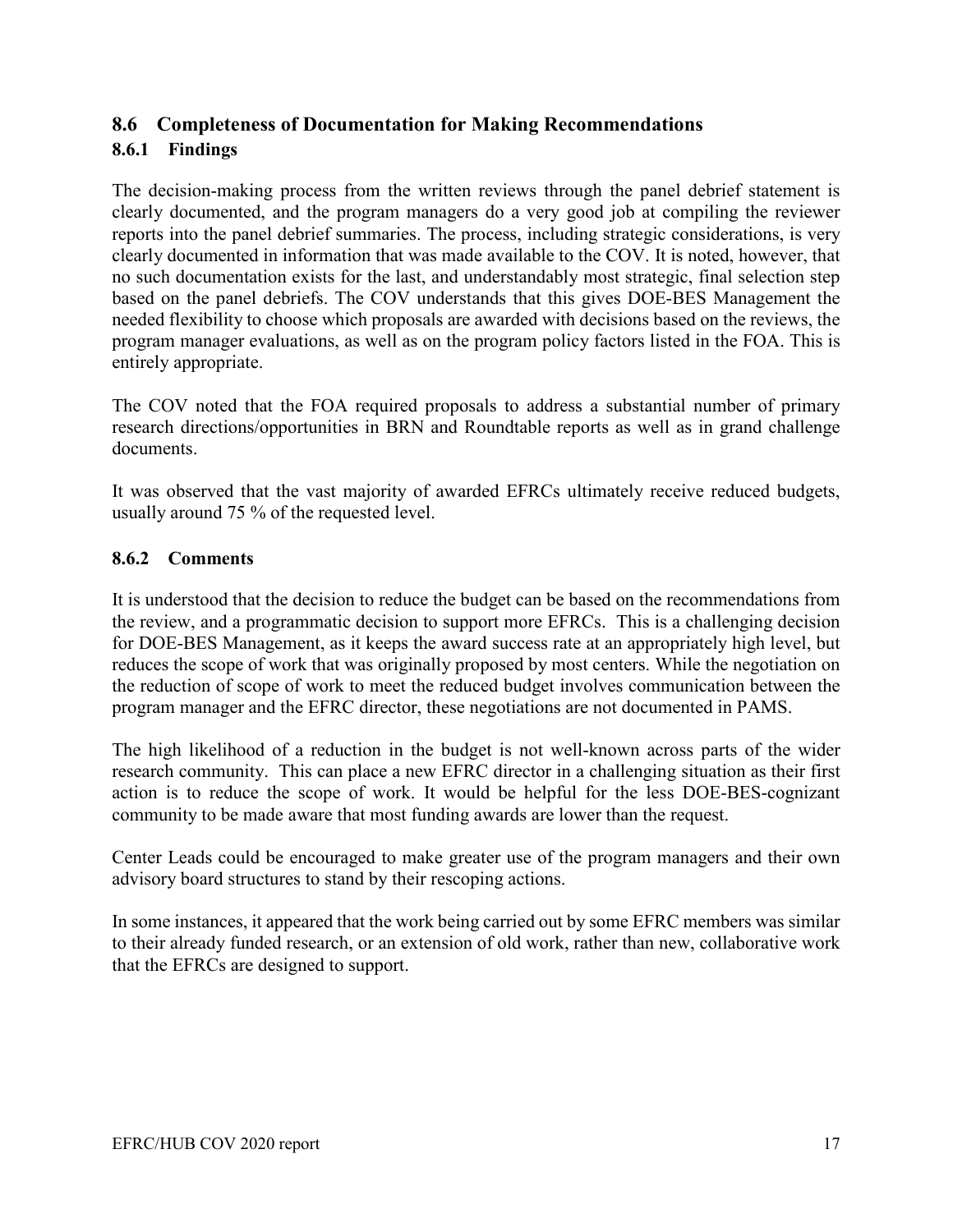### <span id="page-18-0"></span>**8.6.3 Recommendation**

This COV recommends that DOE-BES:

- Consider strategies to inform the community that with limited funding available and the number of proposals selected for funding, the budget of each selected EFRC may be lower than the requested level.
- Consider simplifying how the required elements of BRN brochures and reports, Roundtable reports, and grand challenge documents that must be addressed in a proposal are expressed in FOAs.

## <span id="page-18-1"></span>**8.7 Scientific and Institutional Diversity**

### <span id="page-18-2"></span>**8.7.1 Findings**

The EFRC portfolio in the different thematic areas is appropriately broad, covering the spectrum of research identified in the BRN and Roundtable reports. The range of institutions is broad, and distributed across the US. The partnerships between academia and DOE National Laboratories are appropriate and increasing in number. The EFRCs also engage and use the DOE User facilities.

The efforts that DOE-BES takes to ensure EFRCs have a welcoming, inclusive and diverse scientific environment can be observed in the solicitation, review, recommendation, and management steps throughout the life-cycle of the EFRCs. The panel found that on average the gender ratio of the principal investigators in the EFRCs was about the same as in the subject area as a whole, and that there had been an increase in the percentage of female center directors from 2018 to 2020. However, much remains to be done in the broader area of diversity. The EFRCs should continue to improve the diversity among the principal investigators and of all participants. The latter effort is considered of high importance as the EFRCs educate and train many postdoctoral fellows, graduate students and scientists.

#### <span id="page-18-3"></span>**8.7.2 Comments**

The panel noted that program managers chart some diversity data and encourage diversity in the broadest sense. This is important, and the panel notes that a welcoming and inclusive culture makes a center more effective and accomplished. Diversity in the science, institutions, and participants should continue to be emphasized throughout the EFRC process.

The EFRCs are viewed by the panel as an excellent opportunity to promote inclusivity and diversity in research, to help launch the career of early stage scientists and engineers, to provide leadership training opportunities, and to extend collaboration networks.

#### <span id="page-18-4"></span>**8.7.3 Recommendation**

This COV recommends that DOE-BES:

- Consider asking reviewers to assess the appropriateness of the proposal's concerted and coordinated team effort to address the proposed science.
- Continue to encourage EFRCs to create and maintain an environment that is welcoming and inclusive to all.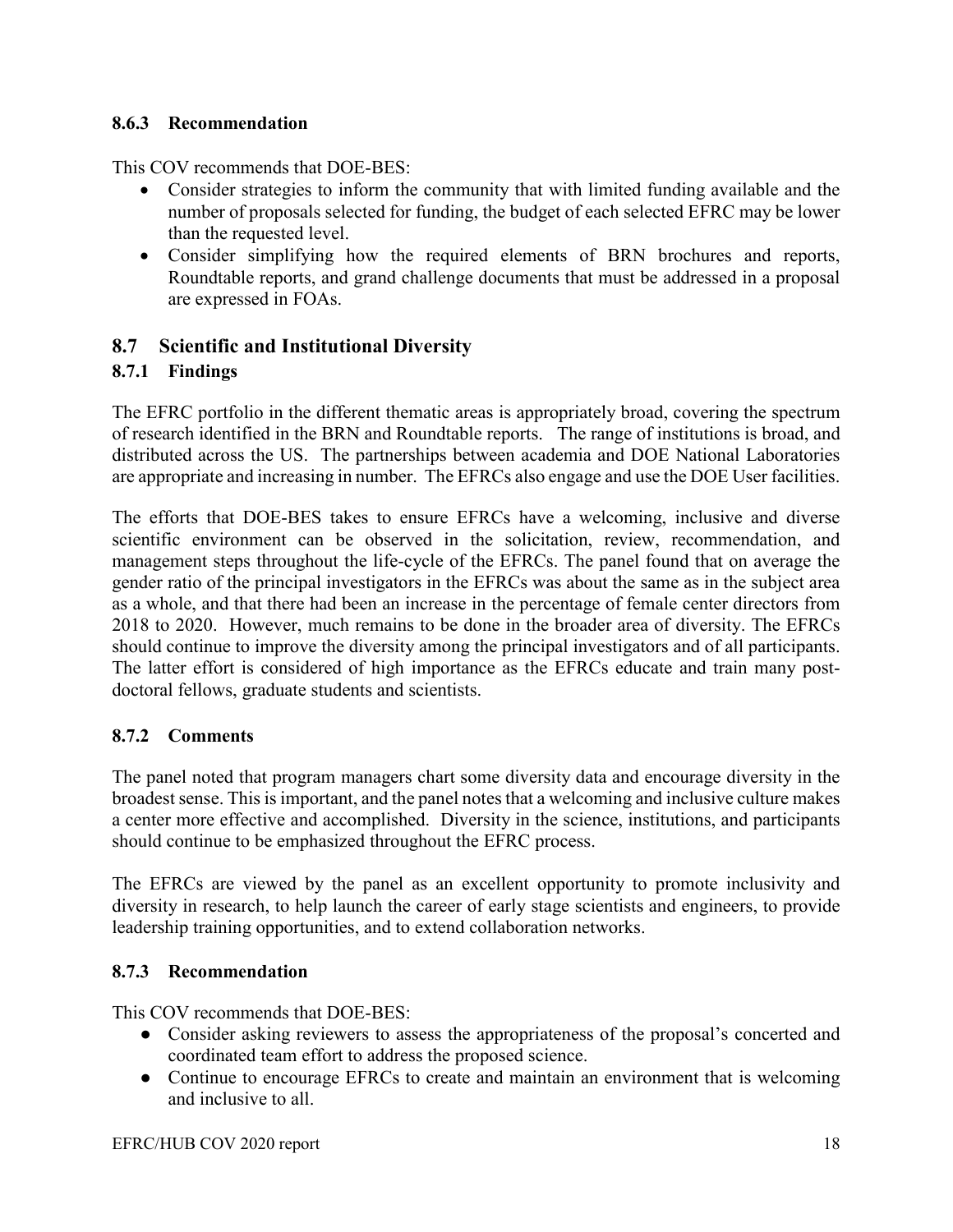## <span id="page-19-0"></span>**8.8 Efficacy and Quality of Processes used for Center Management Oversight: Management Processes**

### <span id="page-19-1"></span>**8.8.1 Findings**

The EFRCs are evaluated very thoroughly during their tenure and the DOE-BES program managers do an excellent job of facilitating a very successful program. The oversight encompasses management and scientific excellence – with management reviews, mid-term reviews, annual reports, and monthly directors' meetings. The quality of the information collected is outstanding and very complete. This provides DOE-BES with a wealth of information about the performance within the portfolio – but also creates a significant amount of work for the EFRC directors as well as the program managers. Although the collection of information is thorough, it was not clear how outcomes/decisions based on this information were communicated back to the EFRC director.

#### <span id="page-19-2"></span>**8.8.2 Recommendation**

This COV recommends that DOE-BES:

- Streamline the technical and administrative reporting requirements to the extent possible.
- Consider establishing strict page limits for reports, ensuring they are informative rather than repetitive.
- Reduce workload for both EFRC directors and DOE-BES staff through the use of automated data collection and analysis tools to the extent possible, and eliminate duplicate requests for the same data in different formats.
- Continue to provide and document feedback to EFRC directors, through guidance emerging from formal reviews, discussions in monthly EFRC color groups, and *ad hoc* discussions with individual directors.

## <span id="page-19-3"></span>**8.9 Management Reviews Including Guidance Provided, Documentation Received, Reviewer Qualifications, BES Feedback, EFRC Response to Feedback**

## <span id="page-19-4"></span>**8.9.1 Findings**

Some EFRCs have an exceptional management structure that distributes the workload amongst the PIs. It seems clear that DOE-BES recognizes that strong management is correlated with strong EFRC outcomes and scientific excellence. DOE-BES provides clear guidance on best practices for EFRC management, but leaves the decision on how to implement these practices to each EFRC. This panel sees this latitude as important since uniform approaches do not necessarily achieve the best outcomes.

It is clear that there is a robust process with extensive, detailed information for the EFRC directors and the reviewers, and that DOE-BES continues to fine-tune the process. For example, comparing the 2017 and 2019 Management review documents shows a presentation that provides the EFRC directors in 2019 with clear advice on what to do and what not to do. This addition is seen as a positive response to help EFRC directors prepare for the management review.

The panel found that the management review after one year is well-organized and effective with useful comments from the reviewers.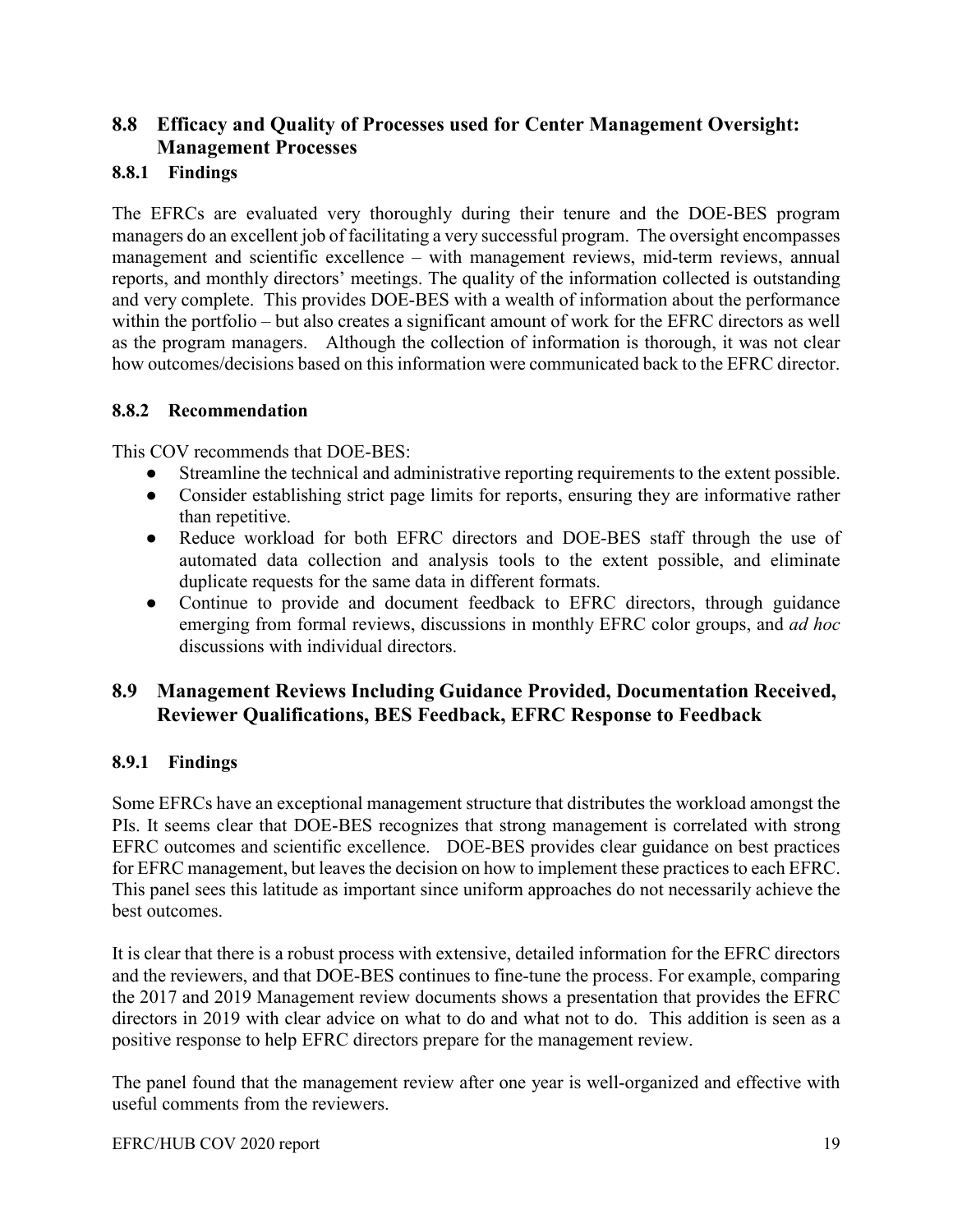The process for making significant changes to an ongoing project based on reviews and other project activities is important, and much information was provided to the COV that documents this oversight actively occurs. This applies to both the Management Review at the early stage of the project, as well as the mid-term review. In most cases, DOE-BES has done an excellent job of documenting processes and addressing questions from the community related to those documents. In other situations, it appears that communication likely occurred via emails or phone calls, which are not documented in PAMS, and thus the COV found no evidence that recommended changes were implemented.

Network analyses to identify the number and range of collaborative research publications have been carried out by the program managers. This analysis is interesting and insightful.

### <span id="page-20-0"></span>**8.9.2 Comments**

The scientific and management skills of the team are critical to strong outcomes. DOE-BES recognizes this and has a good understanding of management issues and how to 'see the bigger picture' of activities.

Centers will likely benefit from seeing their, and others', network analysis.

#### <span id="page-20-1"></span>**8.9.3 Recommendations**

It is recommended that DOE-BES

Continue to share best-practices about how to manage centers and encourage EFRC directors who are new to leadership and management positions to find a mentor.

### <span id="page-20-2"></span>**8.10 Mid-Term Reviews Including Guidance Provided, Documentation Received, Reviewer Qualifications, BES Feedback, EFRC Response to Feedback 8.10.1 Findings**

<span id="page-20-3"></span>The panel debriefs for the Midterm FY20 reviews were very useful. Information regarding the publication networks provide a useful indicator of the excellence and the correlation between topranked centers and top-quality progress reports. The length and requirements of some of the reports appear to be overly burdensome for the program scope and award size.

The panel noted that the midterm review for FY20 required a report on the "practices that promote a diversity of ideas and people" in the EFRC. This panel applauds DOE-BES for requesting this and notes that it has resulted in the charge to some centers to address shortcomings in diversity of ideas, people, and institutions.

#### <span id="page-20-4"></span>**8.10.2 Comments**

Most of the EFRCs are demonstrating remarkable productivity and evidence of excellence: they have extensive and collaborative publication records, their research is impactful and sometimes leads to spin-off companies and products, and they organize meetings in diverse fields that span from discipline-specific to broader contributions to basic science, facilities-focused conferences,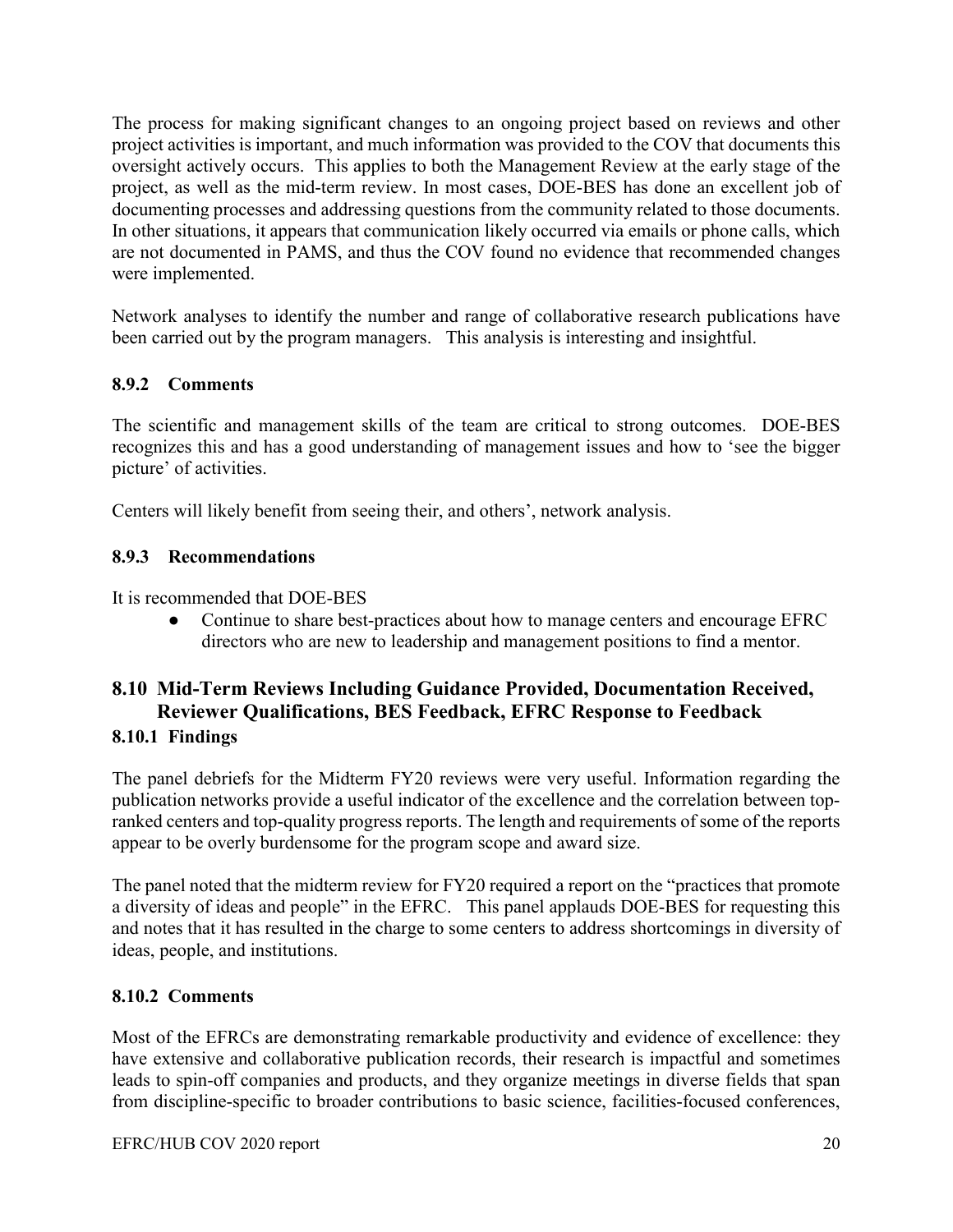as well as the PI meetings. These presentations demonstrate the excellence and national/international impact of the EFRC program. DOE-BES feedback during the 4-year review demonstrates that the leadership is alert to these contributions.

#### <span id="page-21-0"></span>**8.10.3 Recommendations**

It is recommended that DOE-BES

● Consider ways to document the communications regarding outcomes of midterm reviews to EFRC directors. If changes are required in EFRC operation, it should be documented that the EFRC has successfully addressed any concerns in a timely manner.

## <span id="page-21-1"></span>**8.11 Principal Investigator Meeting**

## <span id="page-21-2"></span>**8.11.1 Findings**

The COV learned that DOE-BES has received positive feedback about the value of the EFRC PI meeting, particularly for students and postdocs. Having such early career scientists in attendance distinguishes the EFRC PI meeting from other DOE-BES PI meetings, and DOE-BES is to be commended for this aspect of workforce development. These early career scientists are provided opportunities to learn about new science, to place their research into the larger context of energy science, and to network with others. The presentations given by DOE-BES program managers to the COV indicate that new collaborations have resulted from interactions at the PI meeting. Another significant outcome is the exchange of ideas and awareness of complementary research across EFRCs.

#### <span id="page-21-3"></span>**8.11.2 Comments**

Given that the declared goal of the PI meeting is to foster collaboration between EFRCs, can this be measured? How does it compare to collaborations that result from other (topical) meetings?

#### <span id="page-21-4"></span>**8.11.3 Recommendations**

It is recommended that DOE-BES

● Consider surveying participants to quantify the value of the PI meeting and gather feedback that can be used to further document the impact of the EFRC program.

## <span id="page-21-5"></span>**8.12 Web Resources**

#### <span id="page-21-6"></span>**8.12.1 Findings**

The EFRC program website [\(https://www.energyfrontier.us/](https://www.energyfrontier.us/) ) contains good information. The three newsletters per year are well done and must take time to put together. The information about the logistics and science being presented in the PI meetings is up-to-date and is a useful resource for others in the broader community. The COV was unable to see the resources that were private to the EFRC Members.

All EFRCs reviewed by the COV have websites. However, the quality of the websites was highly variable. Some of the websites were current, communicating discoveries made within the EFRC,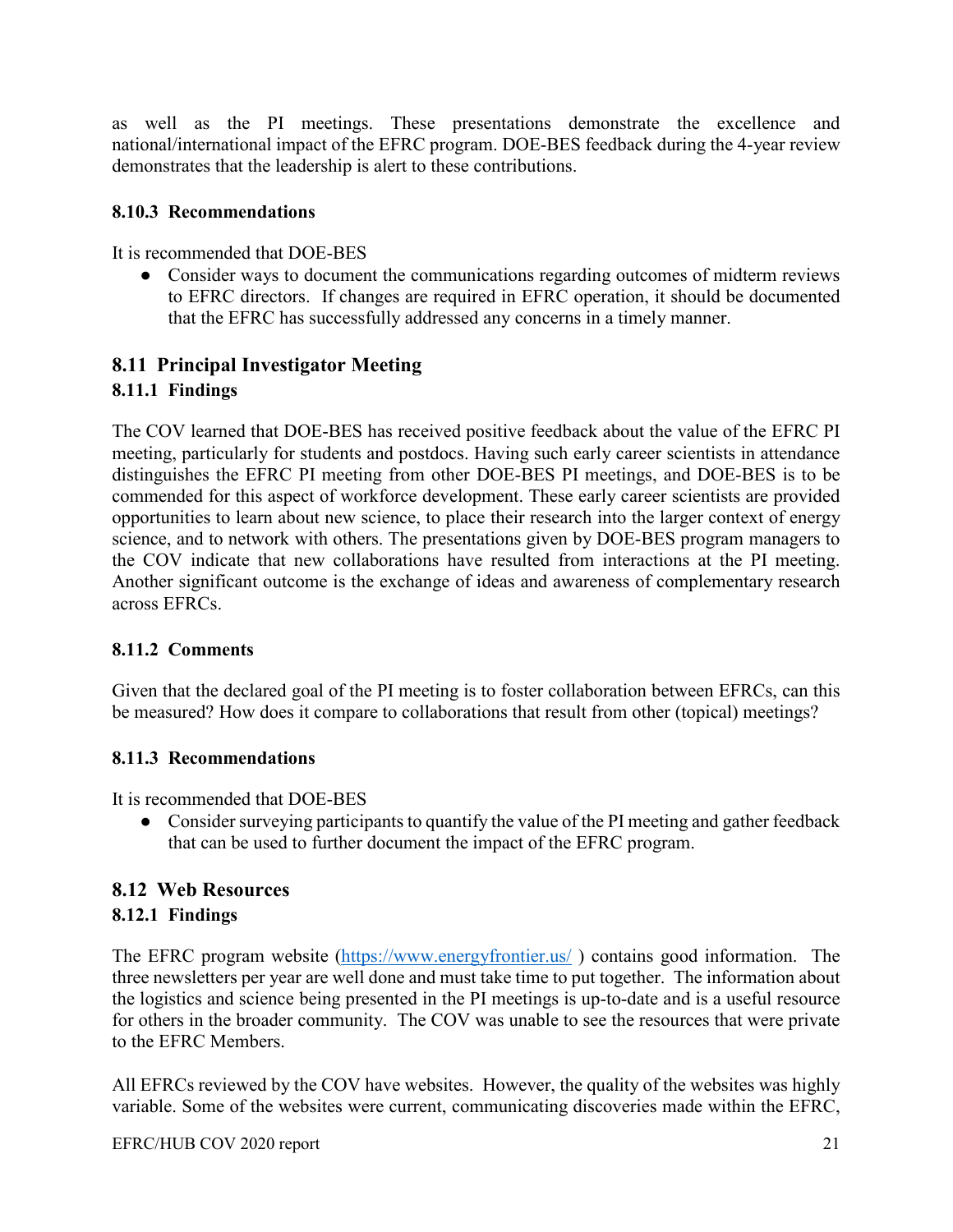highlighting the achievements and recognitions of the personnel involved in the EFRC, and providing a current list of publications. Other websites were static and appeared to be largely unchanged since the award was made.

#### <span id="page-22-0"></span>**8.12.2 Comments**

There was no evidence that the EFRCs have any presence on other social media. This might be useful for some broader dissemination of information to those who extensively use that media to get information.

## <span id="page-22-2"></span><span id="page-22-1"></span>**8.13 Effective Interactions Between BES Program Managers and EFRCs 8.13.1 Findings**

Many of the interactions between program managers and EFRC directors are informal, and thus not documented in PAMS and therefore not accessible for review by the COV. However, based on discussions with DOE-BES program managers, the COV understand that the interactions are often very fruitful. Moreover, it was noted by the COV members who had prior experience with EFRCs that the interactions with the program managers were of high quality and useful.

### <span id="page-22-4"></span><span id="page-22-3"></span>**8.14 Advisory Boards and Management Structure 8.14.1 Findings**

Many EFRCs have advisory boards which lack a clear definition of their function and the EFRC leadership may not be taking full advantage of the outside perspective of people that comprise this important resource. The COV also noted that modes of implementing advisory boards are EFRCdependent.

#### <span id="page-22-5"></span>**8.14.2 Comments**

The DOE-BES Good Practices document provided to the Centers contains specifics about the purpose and nature of the advisory board.

#### <span id="page-22-6"></span>**8.14.3 Recommendations**

This COV recommends that DOE-BES

● Ensure each Center is making best and appropriate use of their advisory board.

## <span id="page-22-7"></span>**8.15 Monthly Directors' Meeting**

#### <span id="page-22-8"></span>**8.15.1 Findings**

The COV was unable to find detail on the regular (phone) meetings of the center directors with DOE-BES. It is hoped that these conversations are enabling strong communication and effective management with timely updates.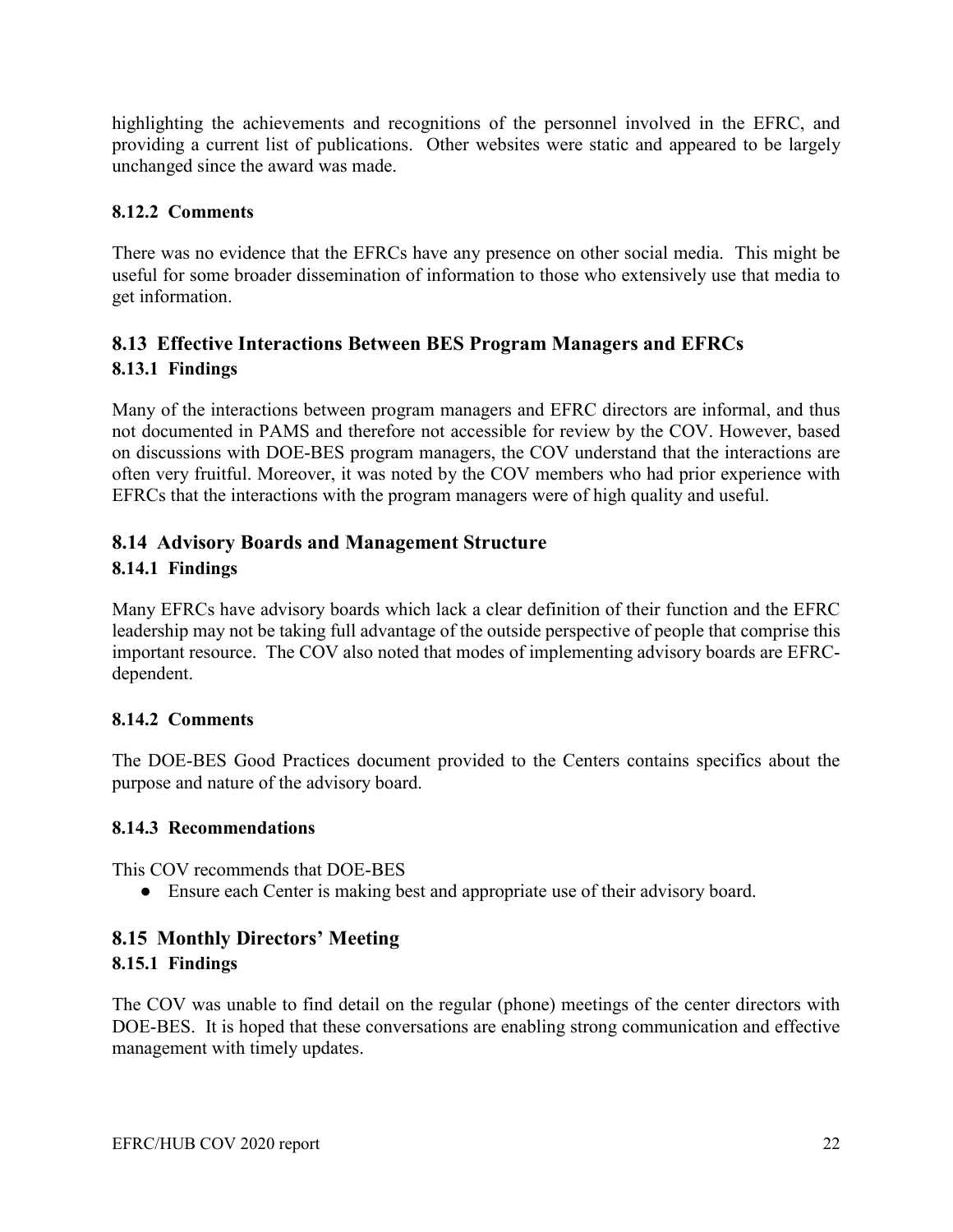#### <span id="page-23-0"></span>**8.15.2 Comments**

The COV suggests that DOE-BES consider the value of the monthly director's meetings and should assess the frequency of these meetings.

## <span id="page-23-3"></span><span id="page-23-2"></span><span id="page-23-1"></span>**8.16 Impact and Standing of the EFRCs 8.16.1 Breadth and depth of EFRC awards 8.16.2 Findings**

The funded EFRCs represent a considerable breadth of topics, being addressed with the engagement of numerous world-class researchers, including NAS-level directors, at a diverse set of institutions. The EFRC concept also has been a remarkable catalyst for getting universities and DOE National Laboratories to work together.

Funded centers clearly address the FOAs, and by extension, the DOE-BES mission and priority areas. Some aspects of EFRCs have additional relevance beyond the DOE-BES or even DOE missions.

There is strong evidence of uniqueness, significance, and scientific progress and impact across the portfolio, with some EFRCs having impactful publications and achieving synergy within the center. Often these EFRCs seem to have extensive publication networks within their EFRCs.

The track record of the EFRCs demonstrates that they clearly provide a mechanism to perform research that goes beyond single-PI or small-team efforts that are funded through different channels.

#### <span id="page-23-4"></span>**8.16.3 Comments**

Since 2009, the program has launched the careers of many early career researchers as graduate students, postdocs, and many of these individuals are now faculty and industry leaders. The EFRC concept and the opportunities to work across institutions have exposed a large number of early career researchers to high-level interdisciplinary and collaborative research. DOE-BES should consider ways to publicize the remarkable contributions of the EFRC program to the development of the scientific workforce including, in particular, the exceptional opportunities given to students and postdocs to work within world-class teams.

#### <span id="page-23-6"></span><span id="page-23-5"></span>**8.16.4 National and international standing of the EFRCs 8.16.5 Findings**

Key personnel represent scientific leaders in their respective fields. Multiple reviews of the proposals pointed to the assembly of "star-studded teams." There is also evidence the EFRCs are dynamic in PI recruitment with some renewed projects including new PIs that strengthen the EFRC capabilities.

Many of the EFRCs have a healthy mix of investigators from different career stages. This is seen as a positive and contributes to the future success of the early career scientists and engineers.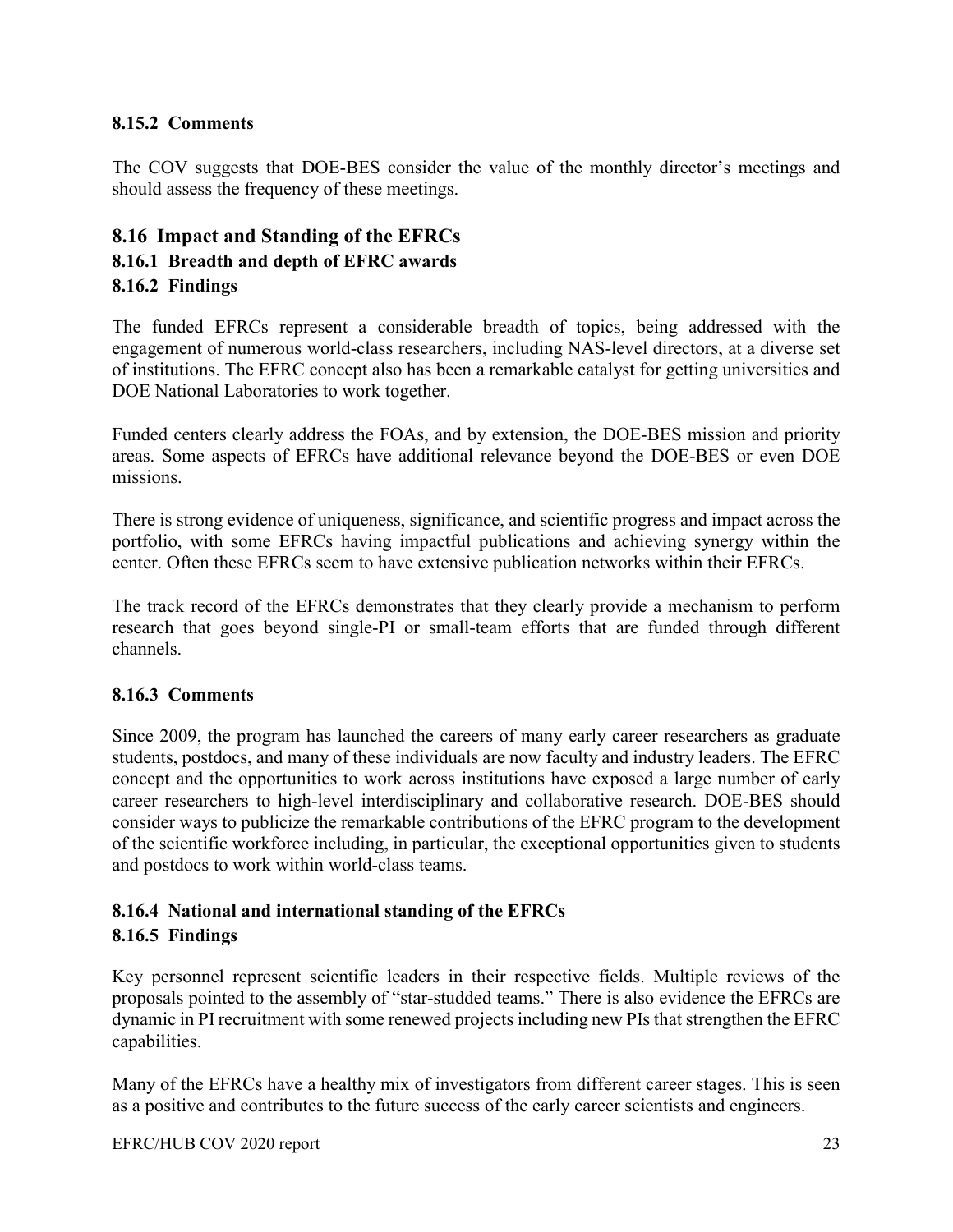The publication information that was provided, the extensive annual reports and the mid-term review documents make it very clear that the vast majority of the EFRCs are highly productive.

We also note that many of the EFRCs are considered international leaders in key areas, represent the best places in the US to do this type of multi-disciplinary research, and fill critical voids in the scientific community. Much of this observation is confirmed in the documentation related to the reviews of proposals and the mid-term evaluations, including input from a significant number of international reviewers who assess the national and international standing of the EFRC efforts.

However, it was difficult for the COV to assess the international standing of the EFRCs with the information provided, especially when it comes to comparing their output with other efforts of similar size and scope, both within the US and internationally.

#### <span id="page-24-0"></span>**8.16.6 Comments**

The extensive amounts of data collected at annual and mid-term reviews could be a significant part of any standard metrics-based benchmarking, while components of the reviewers initial and midterm reports could be a part of a peer-reviewed benchmarking activity.

In the future, perhaps a reorganization of these components could provide enough information for a COV to draw some brief conclusions.

#### <span id="page-24-1"></span>**8.16.7 Recommendations**

This COV recommends that DOE-BES

● Continue to explore light-touch approaches to benchmarking the international standing of the EFRCs, possibly as part of BESAC's ongoing analyses, or through liaison with midterm reviewers with knowledge of the broader international community.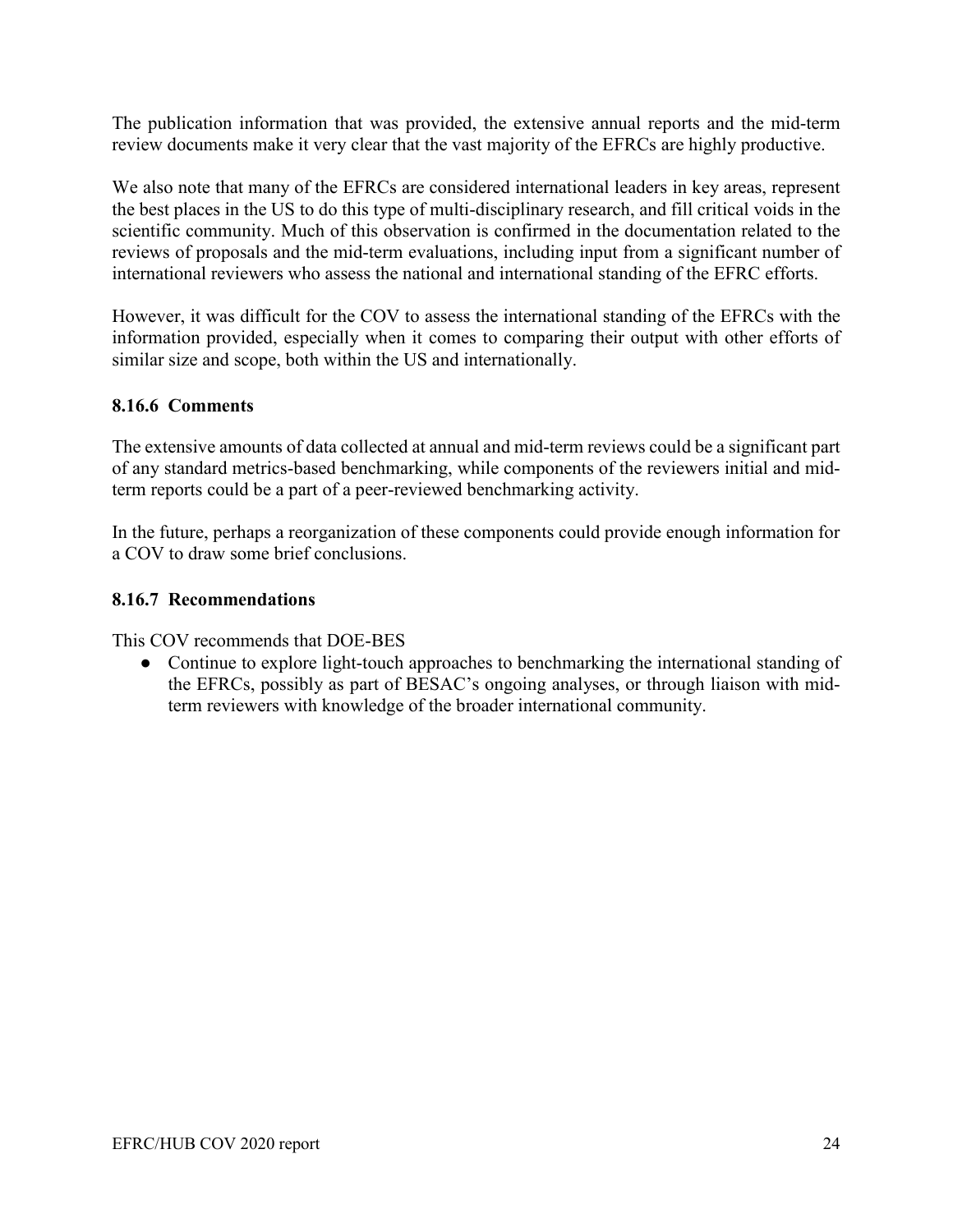## <span id="page-25-0"></span>**9 HUBS Panel Report**

### <span id="page-25-1"></span>**9.1 DOE-BES Response to the Recommendations of the 2016 COV**

This COV evaluated the responses of DOE-BES to the recommendations of the 2016 COV.

- a. The 2016 COV recommended that a final 5-year summary, written in language that is widely accessible, be required after the end of a HUB award, irrespective of renewal. The final report should focus on the "retroactive measure of transformational impact," as urged in the Secretary of Energy Advisory Board HUBs+ report [\(https://www.energy.gov/seab/downloads/report-hubs-task-force\)](https://www.energy.gov/seab/downloads/report-hubs-task-force). This recommendation was implemented by DOE-BES, e.g. in its Guidance for the JCESR-1 Final Report 2012- 2018, which specified a succinct summary as a high-level executive summary, including an assessment of the impact of the project and a summary of the scientific gaps remaining at the end of the project. The resulting JCESR 5-year summary contained a high-level Executive Summary and assessment of Scientific Impact. Similarly, the JCAP FY19 Progress Report included descriptions of achievements at a high level, along with statements that convey the impact of the work.
- b. The 2016 COV also recommended that the EFRCs, HUBs and reviewers produce concise and clear report and review documents, and particularly with emphasis on executive summaries of accomplishments and impact. Although DOE-BES did take actions to address this recommendation, this COV recommends that further action is needed to streamline the reporting requirements, reduce duplication of material, and to set strict page limits.

## <span id="page-25-2"></span>**9.2 Efficacy and Quality of Processes used for the HUB Awards Selection and BES Management Oversight**

#### <span id="page-25-3"></span>**9.2.1 Findings**

*2020 Fuels from Sunlight*. The COV found that the decision to hold a Solar Fuels Roundtable in August 2019 to obtain scientific input from the community on the changing landscape of solar energy was appropriate and needed, recognizing that it had been 14 years since the topic was addressed by the *Solar Energy* BRN Workshop in 2005. The Roundtable report provided the scientific direction (i.e., priority research opportunities) for the new proposal call for Fuels from Sunlight (DE-FOA-0002254). The FOA was considered adequate but the short timeframe between FOA release and submission deadline for pre-proposals (5 weeks) might have limited the number of responses.

The approach to the merit review of the pre-proposals and full proposals was thorough and appropriate. A two-tier process was used for the merit review of the full proposals. First *ad ho*c mail reviewers each reviewed 1-2 written proposals. Then panel reviewers studied all proposals, and participated in a virtual panel review with the representatives of the applicants to obtain answers and clarification on the proposal content. The number of reviewers per proposal for the competition was excellent (12 reviewers per proposal) considering the breadth and complexity of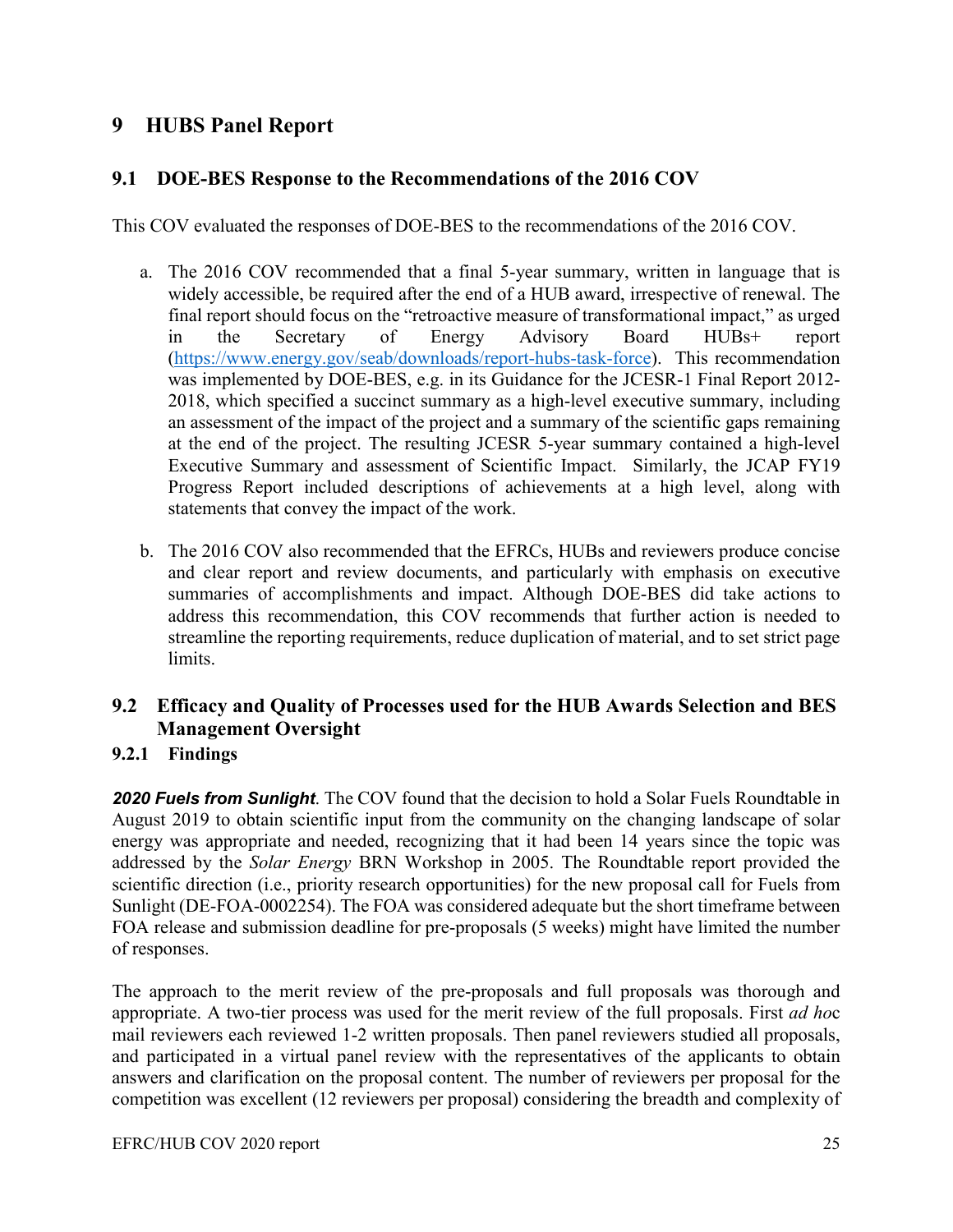the proposals. There was a very good balance between international (25%) and US domestic (75%) reviewers. However, the reviewer pool lacked Federal Laboratory representation and only one panelist had industrial expertise. It was difficult to determine if this was a consequence of conflict of interest but the COV believes that other agencies and their labs (e.g., NIST, Air Force, Navy, Army, etc.) should be included even if DOE labs are conflicted.

DOE-BES provided detailed instructions to reviewers. The questions supplied in the review template were insightful and it is clear that the reviewers were engaged and thoughtful in their feedback. Overall, the reviews were found to be well-prepared, extensive (4-5 pages each), and consistent. DOE-BES leadership accurately summarized the reviewers' comments in a briefing to the Associate Director of BES. The presentation also provided valuable analysis of the characteristics of the proposing teams, the strengths and weaknesses of the proposals, and recommendations for funding. The DOE-BES leadership is commended for considering not only the reviewers' comments but alignment of the proposed research to the scope of the proposal call when making funding recommendations.

It was stated in the initial presentation to the COV that DOE-BES was informed that panel reviewers had to remain anonymous even though the FOA indicated that the merit review panel may be conducted as in-person meetings with representatives from the applicants. This decision is at odds with precedent and does not enable the fruitful back and forth discussions between PIs and reviewer/panelists.

*2018 JCESR.* DOE-BES convened a *Next Generation Electrical Energy Storage* BRN in March 2017 for a community assessment of the current status of electrical energy storage and identification of top priority basic science gaps and opportunities. With the ending of JCESR's first five years in 2018, the BRN was particularly timely. This timing also reflects the careful strategy DOE-BES usesto focus the community and inform DOE-BES. The BRN report identified five priority research directions which were all addressed in JCESR's renewal proposal in 2018.

The FY18 appropriations provided guidance to move forward with the review and renewal process for JCESR. Using input from the 2017 Assessment of JCESR and science gaps identified in the *Next Generation Electrical Energy Storage* BRN report, DOE-BES requested a renewal proposal from JCESR. DOE-BES worked closely with JCESR to define a second phase program with formidable strategic goals. A review panel was convened after the renewal proposal was submitted by JCESR. The COV noted that the number of reviewers for the renewal review was five: considering the breadth and complexity of the proposal the number was viewed as less than ideal even for a renewal. All reviewers were US domestic reviewers, but the reviewer pool was balanced between national laboratory and academic institutions. It was difficult to determine if the limited number of reviewers was a consequence of conflicts of interest for too many potential reviewers, but some leading international and industry experts should have been included to fill out important areas in, for example, theory and computation.

DOE-BES provided high quality instructions to reviewers, preparing reviewers with clear review criteria and an organized review agenda that elicited excellent, extensive, and consistent reviewer comments. A shortcoming was that the review format had no ranking in terms of quality. Subsequently, DOE-BES leadership provided significant guidance to the applicant to address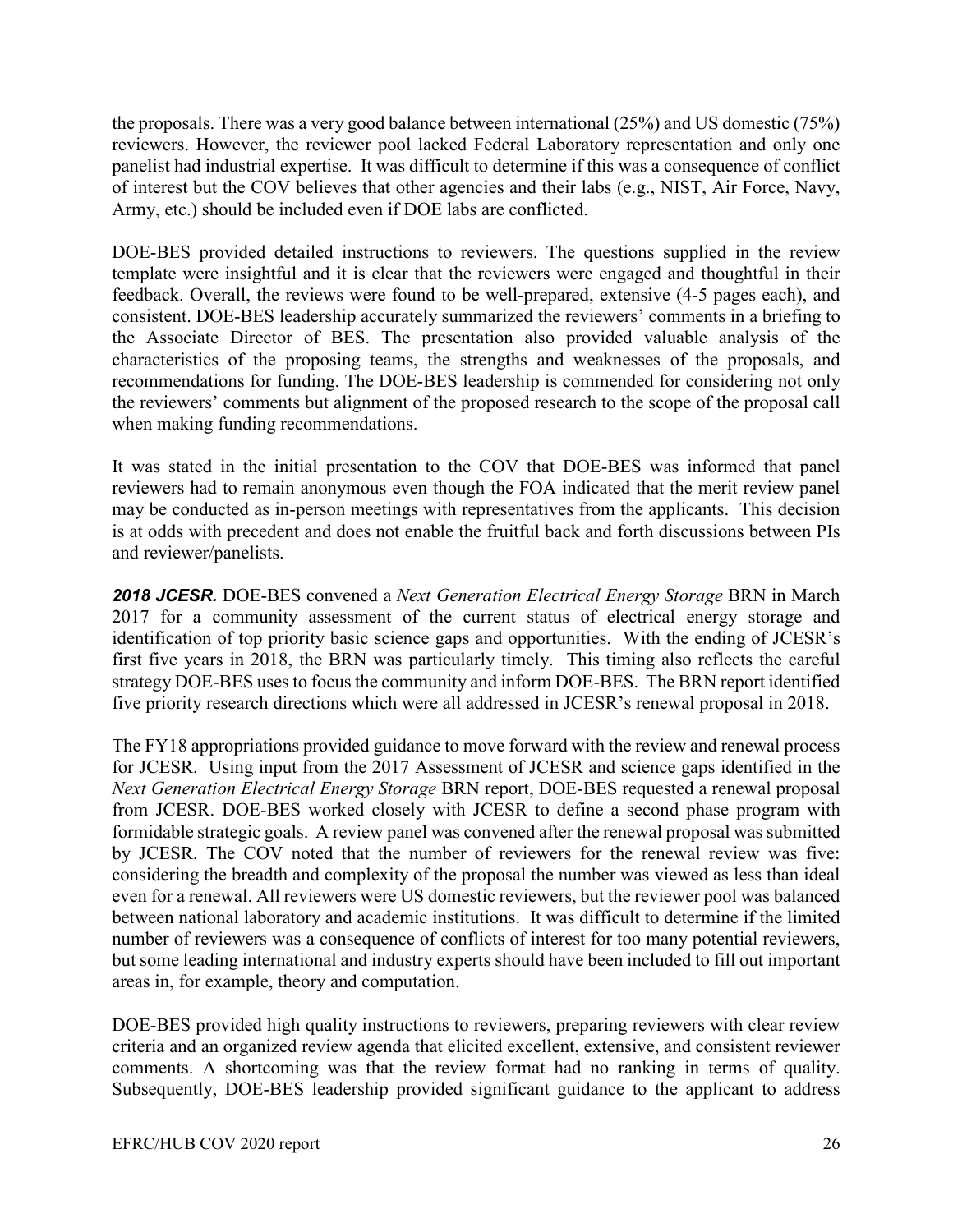shortcomings in the proposal. The DOE-BES briefings summarized the action items and the reviewers' comments along with a valuable analysis of the strengths and weaknesses of the proposal and recommendations for funding.

The international representation and connectivity of JCESR are very important. Assessing the posture of JCESR research on an international scale - a DOE-BES and COV challenge - may be facilitated because of JCESR's extensive use of major DOE-BES facilities at ANL and elsewhere; The COV believes that international representation is important in DOE-BES reviews, particularly those as large as a HUB.

JCESR uses three advisory committees - governance, institutional leadership, and energy storage advisory committees, with membership of the third composed of half or more from industry. Without relevant documents, the COV cannot evaluate the extent and quality of feedback JCESR is getting from its advisory committees. The COV recognizes that advisory boards need to have confidence that they may speak frankly, honestly, and privately in giving advice to the HUB, but it is a worthy question how a HUB might respect this feedback and still convey some sense of the activity level, contributions, and benefits that arise from an advisory board.

## <span id="page-27-0"></span>**9.2.2 Comments**

*2020 Fuels from Sunlight.* With regard to the Fuels from Sunlight FOA, the COV is concerned that there was insufficient time between the release of the FOA and the pre-proposal deadline for proper development of teams and proposals. Release of the Roundtable brochure (January 2020) defining priority research opportunities and the release of the proposal call (FOA, February 18, 2020) left only 5 weeks until the deadline for pre-proposals (March 24, 2020). Furthermore, this short time frame may have disadvantaged all but the most experienced teams from submitting compelling pre-proposals. The COV appreciates that DOE-BES does not have full control of the timetable related to the release of a FOA. DOE-BES should continue to apprise the community as soon as possible about the scientific directions that may lead to new proposal calls, providing as much time in the schedule as possible for teams to form and develop innovative ideas.

With the award of two new Fuels from Sunlight HUBs, the funding level of HUBs considered by this COV varies substantially, from \$8 to \$24M/year. It was unclear how DOE will tailor the metrics and expectations to the size of the HUB. In addition to publications, expectations for generation of intellectual property and industrial engagement should be defined. Since a solar fuels industry currently does not exist, these HUBs have an opportunity to make scientific advances to lower the barrier for industry to engage in these technologies. In addition, HUBs will be the training grounds for this new industry in energy sustainability. Thus, workforce development should be considered as a metric for assessing the impact of the HUBs.

The level of funding of one of the HUBS at \$8M raises an important question about the distinction between such a HUB and two well-funded EFRCs. Answering this question was outside the scope of this COV, but the question may be worth some consideration by DOE-BES Management.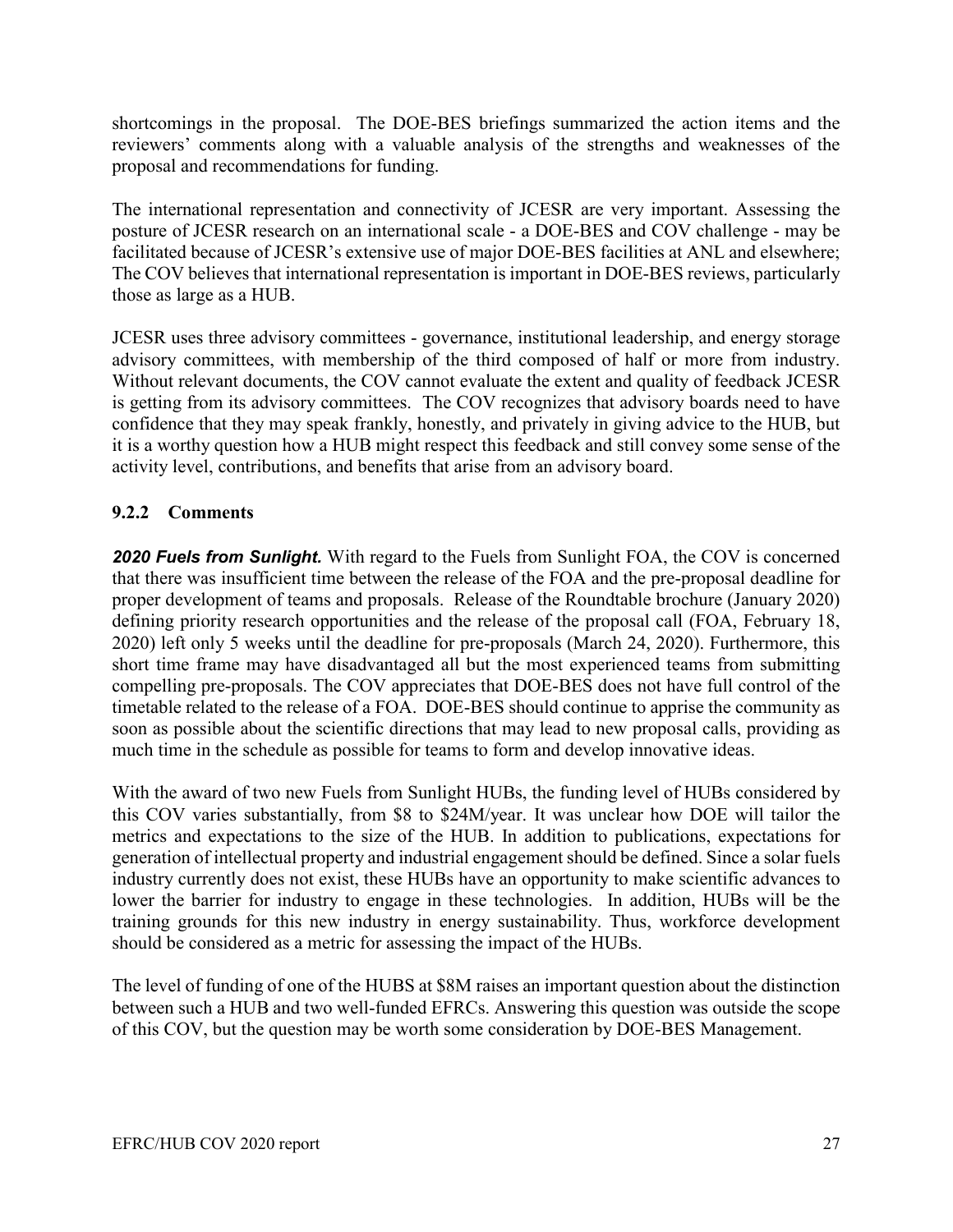#### <span id="page-28-0"></span>**9.2.3 Recommendation**

This COV recommends that DOE-BES:

- Retain the flexibility to convene review panels as DOE-BES sees fit to enable thorough and complete reviews that provide them with the input needed to make award decisions.
- Convene review panels that provide a broad range of perspectives particularly including topical representation but also industrial and international representation.
- Encourage HUBs to use external advisory boards as venues for advice from academia, national laboratories and industry (as JCESR has).

## <span id="page-28-1"></span>**9.3 Oversight and Management of HUBs**

## <span id="page-28-2"></span>**9.3.1 Findings**

*JCAP.* The comprehensive HUB Oversight Plan as presented in 2016 after the Fuels from Sunlight Hub competition process was an impressive and comprehensive description of the approach DOE-BES uses to manage the HUB. This facilitated management of the HUB with few if any surprises, particularly as the JCAP administrative staff were responsible for following the plan's goals and milestones.

On-site JCAP reviews in 2017, 2018, and 2019 were very well managed by DOE-BES, from prescribing the requirements of the review document to providing reviewers with context and criteria for the reviews. Review teams of 5-6 highly qualified members sometimes included an international member. The reviews themselves were extensive (4-5 pages per reviewer), thorough, very positive overall, and carefully written, suggesting that reviewers regarded JCAP and DOE-BES highly. DOE-BES' orientation stated that critiques from previous reviews should be addressed in the review document. Review documents appropriately included comments addressing concerns from prior reviews. Given the extensive feedback from all reviewers on a handful of review criteria, it would be helpful to ask them for brief indication of rating for the different criteria and overall - either a short summary, or a simple rating like E/VG/G/M.

DOE-BES Program Managers prepare an analysis of the reviews for their management which included summaries of reviewer perceptions and conclusions, enhanced by reviewer quotes. The review documents had no Table of Contents and only a crude Navigation Pane, making it difficult to find specific topics or to see the overall document organization - a shortcoming which DOE-BES instructions can easily overcome.

The JCAP annual reports are overwhelming, over 300 pages, the bulk of which is simply content that appears largely duplicated each year. Duplicative material, if needed, should be kept disconnected as an Appendix. The requirement for quarterly reports and monthly phone conferences pose a workload that seems somewhat overbearing. The COV feels that streamlining the reporting requirements to obtain the necessary information in an efficient, easy to access report would benefit the program.

*JCESR.* At a high level, JCESR underwent a significant change in emphasis with its 2018 renewal, moving to a stronger focus on fundamental science and prioritizing grid storage over transportation as its primary use-inspired motivation. The COV supports this change in vision, particularly given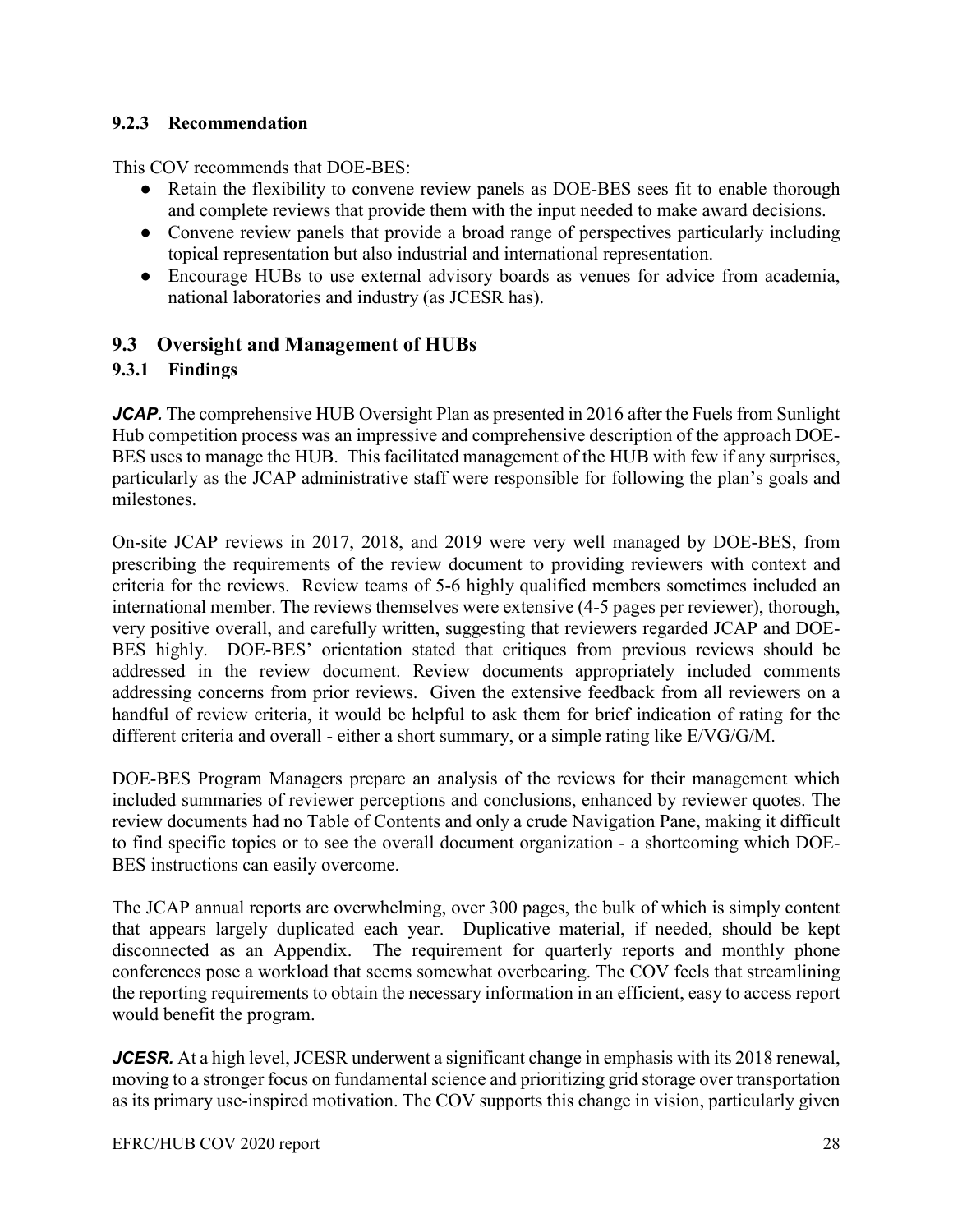the significant discussions between JCESR and DOE-BES to develop the mission and plans for the renewal. The guidance given to JCESR regarding the preparation of their renewal proposal was clear and well considered, providing well-defined criteria for the assessment. The COV wondered whether the number and depth of exchanges between DOE-BES and JCESR before the proposal submission may have blurred the line between management and oversight. However, after talking with DOE-BES staff, the COV understands and concurs with the DOE-BES view that the JCESR renewal was a joint effort which contributes to good management and the attainment of joint goals and objectives.

The COV found that the oversight of JCESR was well documented, clearly laying out the roles, responsibilities, authorities, accountabilities, and performance metrics for the JCESR participants and DOE. The Oversight Plan includes periodic teleconferences (on at least a monthly basis with JCESR management), DOE internal coordination (including EERE and ARPA-E), quarterly written progress reports, programmatic change controls, an initial HUB review in the first year, annual HUB review in years 2-5, coordination of HUB public affairs with DOE, and informal, annual, on-site visits and monthly monitoring. The instructions from DOE-BES regarding the management expectations of JCESR were found to be highly detailed, organized, and well considered.

JCESR's Quarterly Reports and Milestone Schedule are replete with excellent scientific content, highlights, and budget and personnel information. The quality of the written reports is high and the COV finds that the introduction of a detailed list of outside collaborations indicating domestic and international collaborators was useful for assessing the impact of the HUB on an international scale. While the 2016 COV found the biweekly teleconferences and templated reports to be an improvement over previous management practices, this 2020 COV found the reports may now be too lengthy and repetitive to fully digest the changes, quarter-after-quarter. Quarterly reports of  $\sim$ 75 pages per report require significant attention and resources to produce. Shorter reports with greater focus on changes may be more efficient and effective. Given the full complement of formal and informal meetings, reports, visits, and other communications, JCESR is under a heavy reporting burden. Thus, the COV urges DOE-BES to consider ways to alleviate some of this burden without sacrificing the quality of their management and oversight. One proposed way to reduce reporting burden would be to rely on automated reference collection.

#### <span id="page-29-0"></span>**9.3.2 Comments**

*JCAP/FS.* Descriptions of JCAP and follow-on Fuels from Sunlight (FS) HUBs emphasize the vision of direct creation of fuels from sunlight, i.e., an intimate integration of photon capture, charge management and transport, and electrochemical conversion of feedstocks to fuels. The potential benefits to society could be enormous, but the COV understands that no such industry exists today. While that is an impediment for connecting JCAP or the new FS HUBs to industry, the COV believes such a connection to be important. With  $\sim$ 50 invention disclosures, JCAP clearly has potential for technology impact. Indeed, JCAP had such a mission. The 2016 DOE Oversight Plan states "*The HUB is expected to foster and encourage robust interactions with private industry beyond the scope of the research and development directly funded through the DOE JCAP award. These interactions should aim at accelerating technological innovation and reducing barriers to the movement of new technologies to the marketplace."* The COV feels that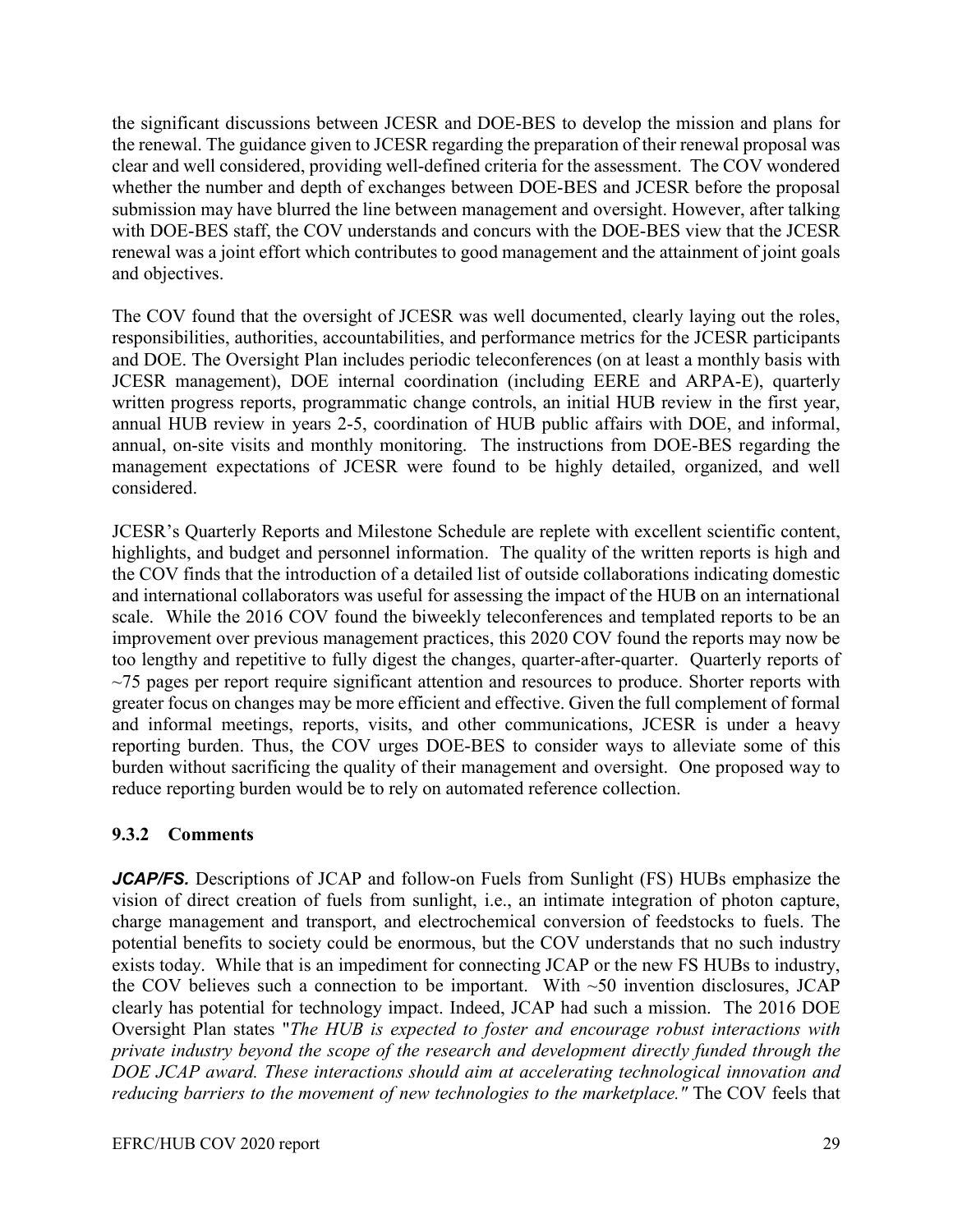increasing representation from industry is a worthy exercise, e.g. as advisory board or review panel members.

*JCESR.* Unlike JCAP and the FS HUBs, JCESR should benefit from a vibrant energy storage community even if at-scale grid storage has not yet been achieved. The COV was not convinced that JCESR was receiving and/or acting on sufficient feedback from the energy storage industry, which could be highly beneficial not only for their science and technology transfer but for workforce development.

#### <span id="page-30-0"></span>**9.3.3 Recommendations**

The COV recommends that DOE-BES:

- Consider ways to streamline the reporting requirements without sacrificing the quality of their management and oversight. Additionally, the HUB reporting requirement should be commensurate with the size and scope of the particular effort – especially now the HUBs are funded from \$8 - \$24 M per year.
- Work to ensure the number of reviewers is commensurate with the size and scope of HUB awards. The challenges associated with finding a sufficient number of highly-qualified reviewers who do not have a conflict of interest is recognized as is the distinction between a renewal and a re-competition.
- Consider how to ensure a connection to industry and technology for the new LiSA and CHASE HUBs. This connection is important for technology perspective and to interact with students whose future careers lie there. The COV recognizes that this is a challenge where an industry does not yet exist, but industry perspectives could be provided from those in related industries.

## <span id="page-30-1"></span>**9.4 Impact and Standing**

## <span id="page-30-2"></span>**9.4.1 Findings**

*JCAP.* JCAP and the newly funded LiSA and CHASE HUBs are led by top research institutions in the world with a number of the participants having outstanding international research reputations. Many of the players from JCAP are also participating in the LiSA HUB.

The COV found that the emphasis of JCAP-I changed after the first five years from hydrogen production, with notable device orientation, to the more scientifically challenging goals of  $CO<sub>2</sub>$ reduction and oxygen evolution for JCAP-II. Water splitting is a crowded field and the shift to the more challenging problems is supported by the COV.

JCAP is having a significant impact not only from the standpoint of scientific output but also in workforce development. The 619 publications are in a good mix of journals including society journals with >50% being in high impact journals. The JCAP team is well cited. Typically, at any one time  $\sim$ 50 graduate students,  $\sim$ 40 postdocs, and  $\sim$ 6 undergraduate were involved in JCAP projects. There are 140 alumni who are having significant impact in the US and internationally. About 29% of JCAP alums have been hired in faculty positions predominantly in the US but also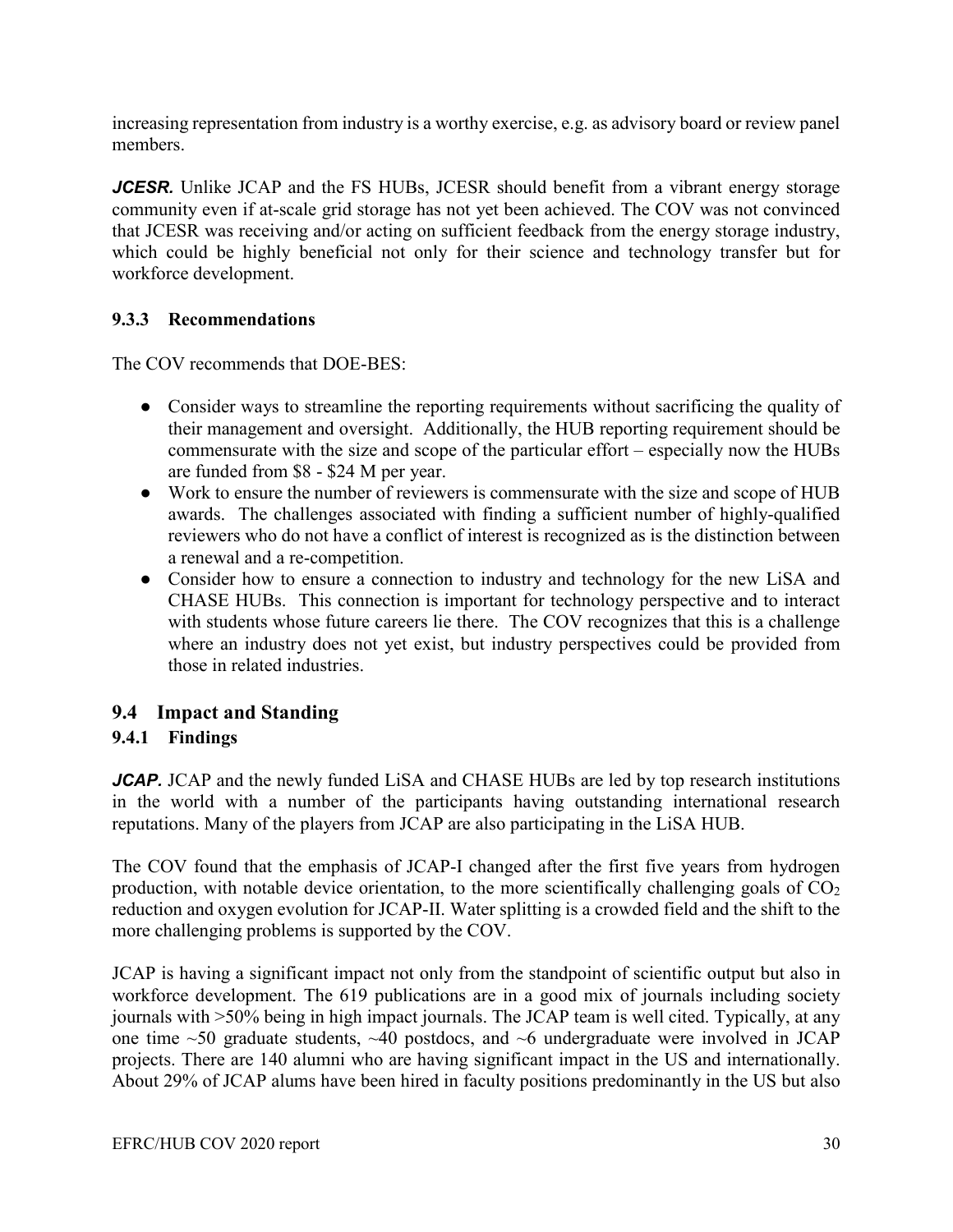around the world,  $\sim$ 36% in industry,  $\sim$ 4% in permanent positions in national labs and  $\sim$ 20% as postdocs in academia or national labs. One has created a new startup company.

*JCESR.* The COV bases its assessment of impact and standing on the reviews of experts in connection with the 2018 renewal, as well as on the annual and quarterly reports and high-impact publications generated by JCESR. The 2017 review of JCESR specifically addressed the question of whether JCESR's scientific results were strongly impacting the energy storage community, concluding that JCESR had significant impact in a number of areas. The COV agrees with the assessment of the 2017 review and views that JSECR is pursuing a scientifically exciting, high risk research portfolio requiring significant effort due to the multiplicity and variety of technical challenges. Innovation and risk are balanced, and the likelihood of scientific advancement is high.

Examples of the novelty and impact of the work being pursued include:

- Computational materials genome for electrolytes and multivalent electrodes;
- New concepts in flow batteries;
- Understanding sparingly solvated Li-S systems;
- Data-driven machine learning materials science, which is likely to gain further in significance and use; and,
- Dynamic interface characterization using major user facilities.

JCESR is an international leader in important areas, particularly electrolyte discovery and development and conceptualization of solvation as a key to electrochemical properties. The important benefits of JCSER's work are shared through a public portal at the Materials Project hosted by UC Berkeley. JCESR-II is continuing to pursue the full five-component spectrum of primary research directions identified in the 2017 *Next Generation Energy Storage* BRN report, resulting in significant breadth of scientific activities. The depth of the portfolio varies area to area, and is particularly strong in the primary research directions linking complex phenomena across time and space.

#### <span id="page-31-0"></span>**9.4.2 Comments**

*JCAP/FS.* Funding reductions have had and will continue to have a significant adverse effect on the productivity and impact of the JCAP, CHASE and LiSA HUBs. JCAP funding went from its original \$25M/year to \$15M/year for the first and second 5-year phases respectively. It was not clear to the COV what mechanism was used to do this, nor the extent to which the modality of such "smaller" Hubs may differ: at some point, smaller HUBs resemble large EFRC's.

JCAP has had significant industrial partnerships with Panasonic, Toyota Central Research and development Laboratory, Sempra Energy – Southern California Gas Company, Honda Research Institute (USA), Siemens, and Toyota Motor Engineering and Manufacturing North America (TEMA). While this is commendable, it is surprising that energy and catalysis companies have not been involved.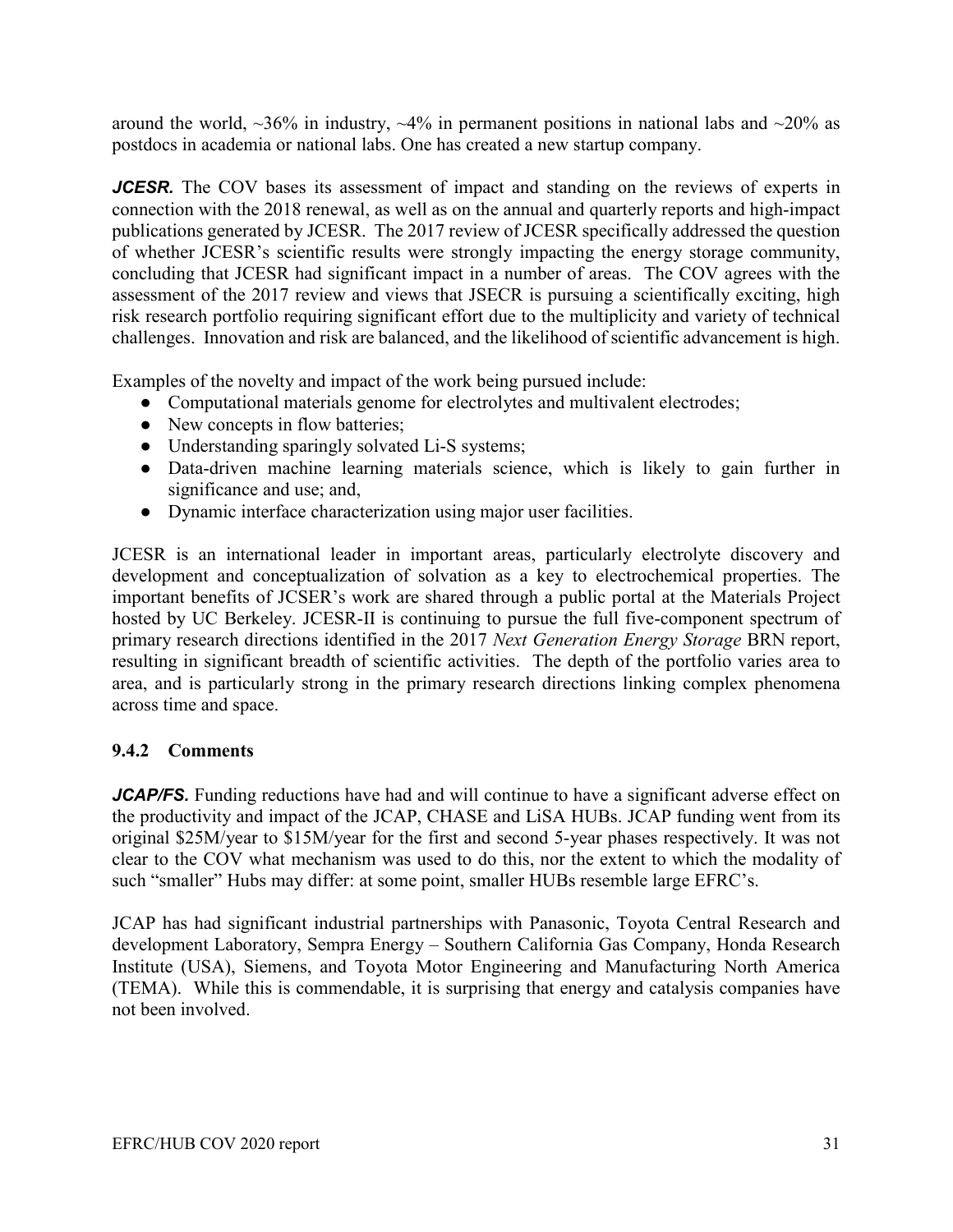#### <span id="page-32-0"></span>**Appendix I. Charge to the Committee of Visitors**



Marc A. Kastner<br>Donner Professor of Physics, Emeritus, Former Dean of Science mkastner@mit.edu

February 4, 2020

Professor Ian Robertson Dean, College of Engineering **University of Wisconsin** Madison, Wisconsin 53706

Dear Prof. Robertson:

The Basic Energy Sciences Advisory Committee (BESAC) has been charged by the Department of Energy Office of Science to assemble a Committee of Visitors (COV) to review the management processes for the following two programs within the Basic Energy Sciences (BES) Energy Frontier Research Centers (EFRC) and Energy Innovation Hubs (Hubs) programs. Thank you for agreeing to chair this BESAC COV panel. Under your leadership, the panel should provide an assessment of the processes used to solicit, review, recommend, and document proposal actions and monitor active projects and programs.

The panel should assess the operations of the program elements during the fiscal years 2017 through 2020. The panel may examine any files from this period for both DOE laboratory projects and university projects. The COV is being asked to review both procurement and management activities for the EFRC program and the BES-supported Hubs for Fuels from Sunlight and for Batteries and Energy Storage.

BES will provide background material on these program elements prior to the meeting. The COV is scheduled to take place October 14-16, 2020 at the Rockville Hilton Hotel. A presentation to BESAC to summarize the COV is requested for the Spring 2021 meeting (not yet scheduled). Following acceptance of the report by the full BESAC committee, the COV report with findings and recommendations will be presented to the Director of the Office of Science.

The Basic Energy Sciences Advisory Committee has given the panel the following charge:

- 1. For both EFRCs and Hubs, assess the efficacy and quality of the processes used to:
	- (a) solicit, review, recommend, and document proposal actions; and (b) monitor active projects and programs.
- 2. Within the boundaries defined by DOE missions and available funding, comment on how the award process has affected:
	- (a) the breadth and depth of portfolio elements; and
	- (b) the national and international standing of the portfolio elements.

If you have any questions regarding BESAC or its legalities, please contact Katie Runkles (301-903-6529; katie.runkles@science.doe.gov). Logistical support for the meeting will be provided by Kerry Hochberger (301-903-7661; kerry hochberger@science.doe.gov). Technical questions

Plit

Massachusetts Institute of Technology 77 Massachusetts Avenue, Building 13-2142, Cambridge, MA 02139-4307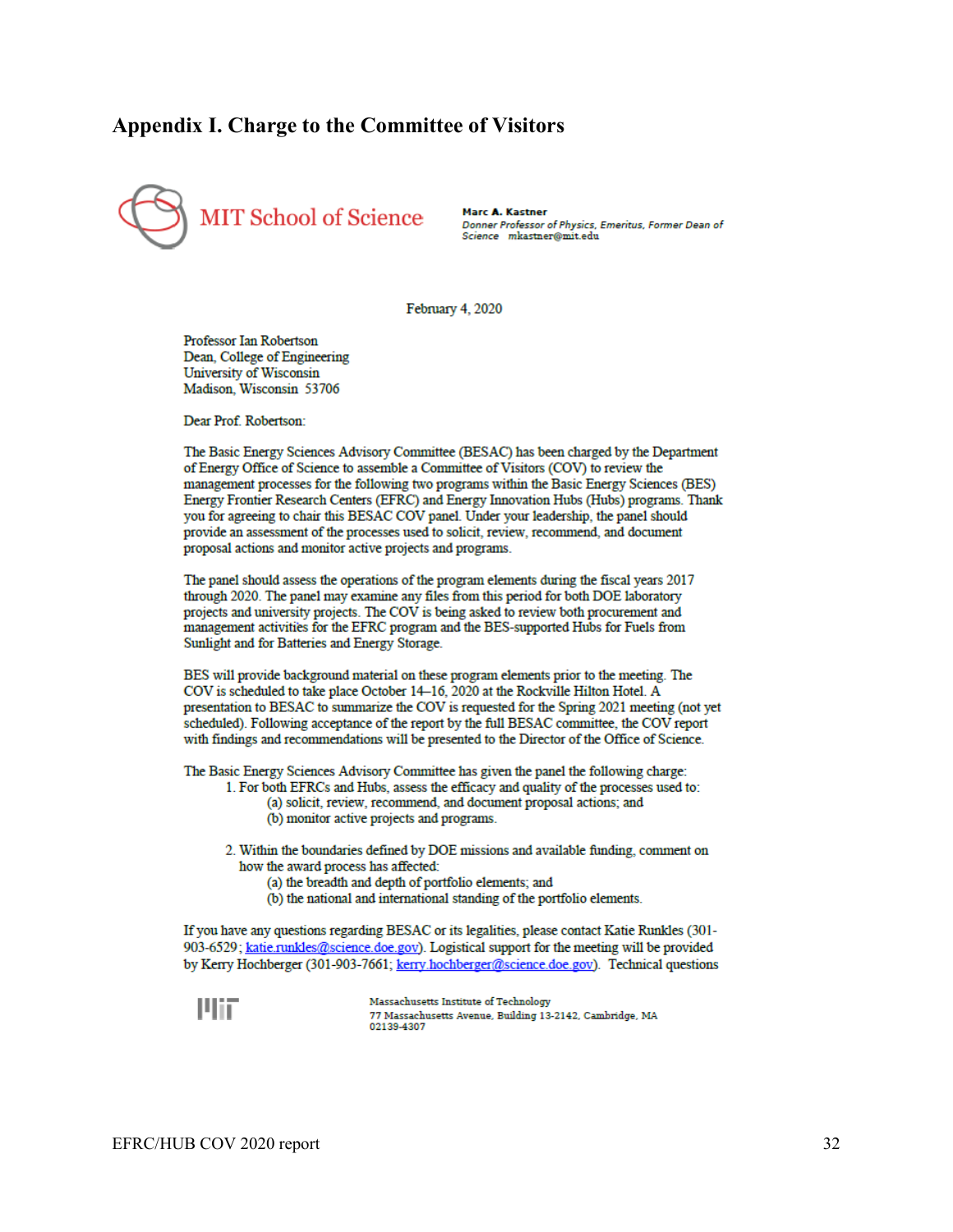related to the programs being reviewed should be referred to Andy Schwartz (301-903-3535 or andrew.schwartz@science.doe.gov).

Sincerely,

Marc Kasto

Marc Kastner, Chair **Basic Energy Sciences Advisory Committee** 

H. Kung  $cc$ : L. Horton **B.** Garrett A. Schwartz K. Runkles K. Hochberger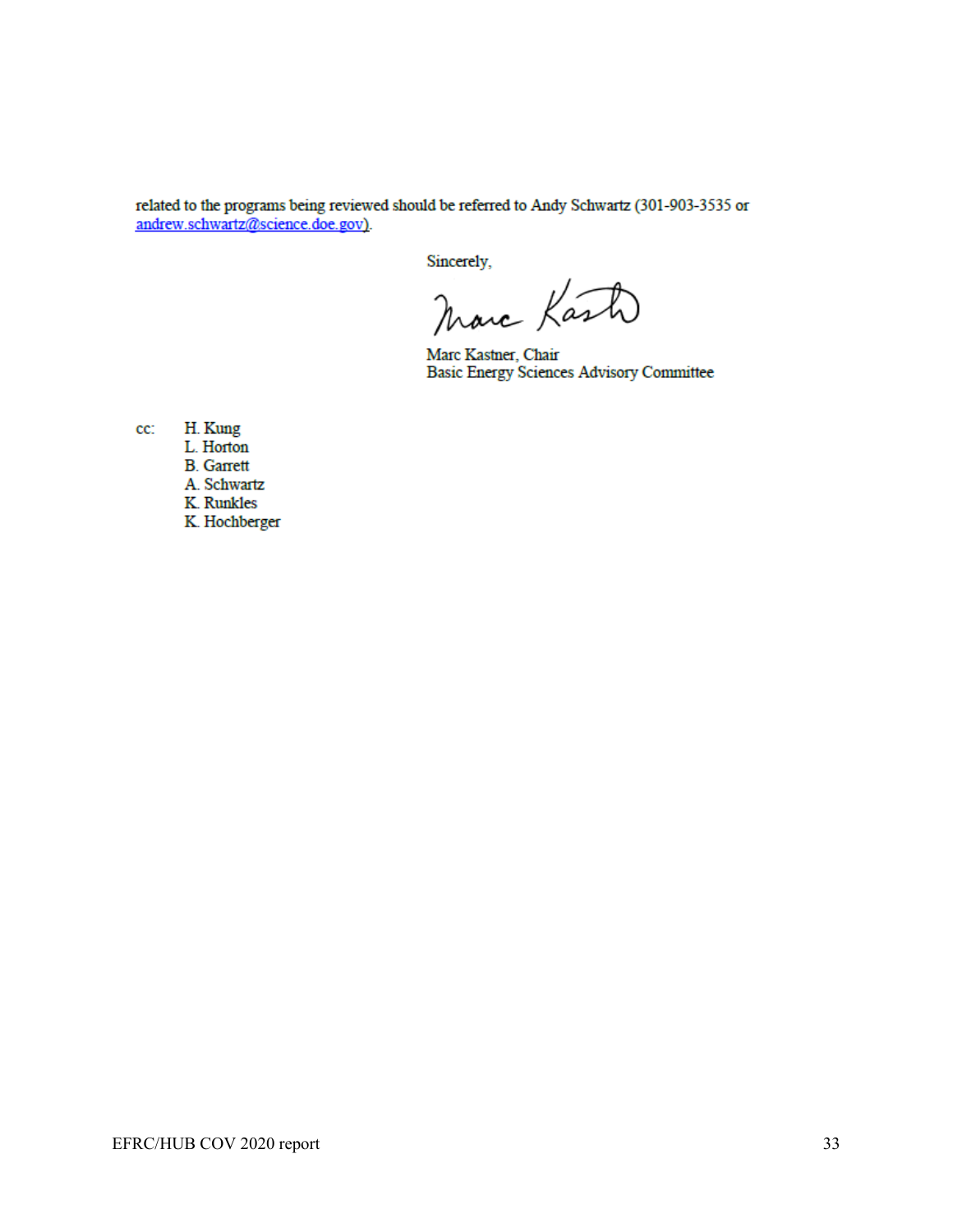| <b>Name</b>    |                          | <b>Institution</b>                                                                                         | <b>Title</b>                                                                              |
|----------------|--------------------------|------------------------------------------------------------------------------------------------------------|-------------------------------------------------------------------------------------------|
| Ian            | Robertson                | Univ. Wisconsin-Madison                                                                                    | Grainger Dean of the College of<br>Engineering                                            |
| <b>Polly</b>   | Arnold OBE<br><b>FRS</b> | <b>LBNL</b><br><b>UC</b> Berkeley                                                                          | Director, Chemical Sciences Division<br>Professor of Chemistry                            |
| <b>Hans</b>    | Christen                 | <b>ORNL</b>                                                                                                | Director, Neutron Scattering Division                                                     |
| Gary           | Rubloff                  | Dept. of Materials Science and<br>Engineering<br>Univ. of Maryland                                         | Distinguished University Professor<br>and Minta Martin Professor of<br>Engineering,       |
|                |                          |                                                                                                            |                                                                                           |
| <b>Phil</b>    | <b>Britt</b>             | <b>ORNL</b>                                                                                                | Acting Associate Laboratory Director for<br>Physical Sciences                             |
| <b>James</b>   | Coleman<br><b>NAE</b>    | Dept. of Electrical Engineering<br>Univ. Texas at Arlington                                                | Presidential Distinguished Professor,                                                     |
| <b>Mike</b>    | McKittrick               | DOE-AMO                                                                                                    | R&D Consortia Program Manager                                                             |
| <b>Abbas</b>   | Ourmazd                  | Dept. of Physics<br>Univ. of Wisconsin-<br>Milwaukee                                                       | Distinguished Professor                                                                   |
| <b>Frances</b> | Ross                     | Dept. of Materials Science and<br>Engineering<br><b>MIT</b>                                                | Ellen Swallow Richards Professor                                                          |
| Carol          | <b>Bessel</b>            | <b>NSF</b>                                                                                                 | Deputy Division Director (acting),<br>Division of Industrial Innovation &<br>Partnerships |
| Patricia       | Dove                     | Dept. of Geosciences and<br>Dept. of Chemistry.<br>Virginia Tech                                           | University Distinguished Professor and<br>C.P. Miles Professor of Science                 |
| Greg           | Girolami                 | Department of Chemistry<br>University of Illinois                                                          | William and Janet Lycan Professor                                                         |
| <b>Shirley</b> | Meng                     | Dept. of NanoEngineering<br>Univ. California- San Diego                                                    | Professor, Zable Endowed Chair in<br><b>Energy Technologies</b>                           |
| <b>Chris</b>   | Palmstrom                | Dept. of Materials and Dept. of<br>Electrical & Computer<br>Engineering,<br>Univ. California-Santa Barbara | Distinguished Professor                                                                   |
| Nag            | Patibandla               | <b>Applied Materials</b>                                                                                   | VP, Advanced Deposition Products;<br>Office of the CTO                                    |
| Yue            | Qi                       | Engineering,<br><b>Brown University</b>                                                                    | Joan Wernig Sorensen Professor of<br>Engineering                                          |
| <b>Theresa</b> | Windus                   | Dept. of Chemistry<br>Ames/Iowa St University                                                              | Distinguished Professor                                                                   |
|                |                          |                                                                                                            |                                                                                           |

# <span id="page-34-0"></span>**Appendix II. Members of The COV and Their Affiliation**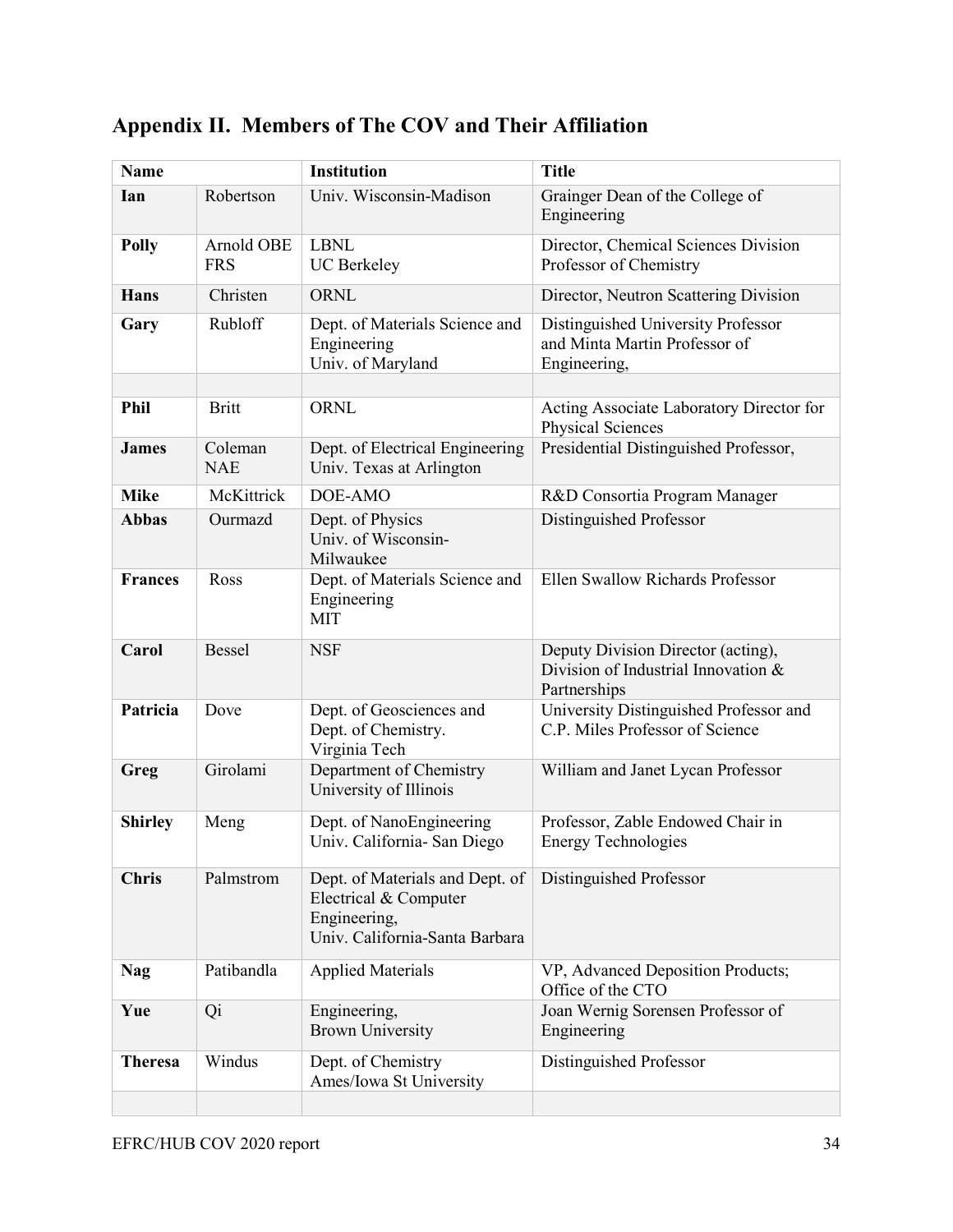## <span id="page-35-0"></span>**Appendix III. Agenda for the Virtual Meeting**

#### **DRAFT AGENDA**

**Basic Energy Sciences Advisory Committee Committee of Visitors for the Energy Frontier Research Centers & Energy Innovation Hubs** 

#### **Virtual Meeting**

#### October 13-16, 2020 Zoom sessions will be reserved for 11AM - 4PM each date (all times EDT)

https://www.zoomgov.com/j/1606625691?pwd=UzZHNIRVUGJMcUJuVmdOWU9kRzdsUT09

Meeting ID: 160 662 5691 Passcode: 686279

**Preliminary Activities (prior to COV)** 

| <b>Dates</b>       | <b>Activity</b>                                                   | <b>Description</b>            |
|--------------------|-------------------------------------------------------------------|-------------------------------|
| Week before COV    | Background material available to COV                              | Uploaded into PAMS COV module |
| 10/5/20, 4-5pm EDT | Pre-COV Meetings:                                                 | Zoom, SharePoint (ORISE)      |
|                    | 10/7/20, 11am-12pm EDT   Zoom intro, PAMS intro, SharePoint intro | <b>PAMS (BES)</b>             |

#### **ALL TIMES EASTERN DAYLIGHT TIME**

| Tuesday, October 13, 2020 |                                                                                                                                                                          |                                                                                                                                                                                              |                     |  |  |
|---------------------------|--------------------------------------------------------------------------------------------------------------------------------------------------------------------------|----------------------------------------------------------------------------------------------------------------------------------------------------------------------------------------------|---------------------|--|--|
| <b>Time</b>               | <b>Activity</b>                                                                                                                                                          | <b>Description</b>                                                                                                                                                                           | <b>Participants</b> |  |  |
| 10:45 AM                  | Zoom Login                                                                                                                                                               |                                                                                                                                                                                              | All                 |  |  |
| 11:00 AM                  | Welcome and Charge to the<br>Committee                                                                                                                                   | Marc Kastner (MIT)<br>Chair, Basic Energy Sciences Advisory<br>Committee                                                                                                                     | All                 |  |  |
| 11:10 AM                  | Introductions                                                                                                                                                            |                                                                                                                                                                                              | All                 |  |  |
| 11:25 AM                  | COV presentations/Q&A:<br><b>Basic Energy Sciences</b><br>٠<br>welcome/overview (10min)<br>EFRCs (20min)<br><b>Batteries Hub (10min)</b><br>٠<br>Solar Fuels Hub (10min) | <b>Presenters:</b><br>Linda Horton, Associate Director,<br><b>Office of Basic Energy Sciences</b><br>Andy Schwartz, Robin Hayes<br>John Vetrano, Craig Henderson<br>Gail McLean, Chris Fecko | All                 |  |  |
| 12:35 PM                  | <b>Instructions and Review of</b><br>Schedule                                                                                                                            | lan Robertson (Univ. of Wisconsin)<br><b>COV Chair</b>                                                                                                                                       | All                 |  |  |
| 12:50 PM                  | Break and move to breakout<br>sessions                                                                                                                                   |                                                                                                                                                                                              |                     |  |  |

 $\mathbf 1$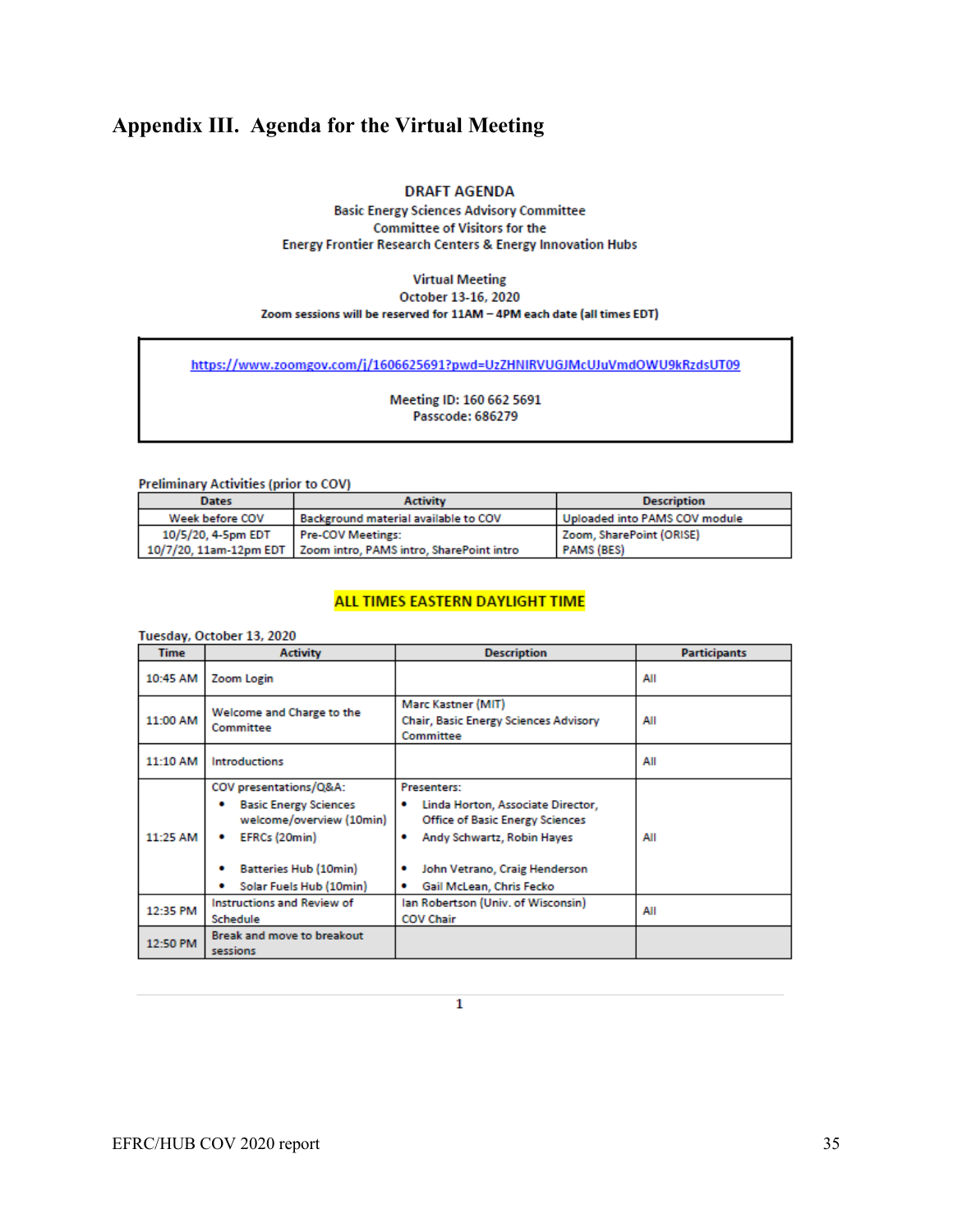| $1:00$ PM | <b>Panel breakout sessions</b>                                                                   | Further Q&A about background info<br>٠<br>with BES staff, as needed<br>BES staff provide introduction to<br>٠<br>electronic files in PAMS<br>Panel co-chairs give instructions,<br>٠<br>assignments to panelists<br>COV members begin work on<br>٠<br>reviewing material; BES staff available<br>in the zoom sessions to address<br>questions and assist with PAMS | COV, BES, ORISE                                                         |
|-----------|--------------------------------------------------------------------------------------------------|--------------------------------------------------------------------------------------------------------------------------------------------------------------------------------------------------------------------------------------------------------------------------------------------------------------------------------------------------------------------|-------------------------------------------------------------------------|
| $1:45$ PM | Panel breakout sessions continue                                                                 | Zoom continues for discussions among<br>COV members; BES staff out of zoom<br>breakout sessions, but available by zoom<br>(in DOE Breakout room), email or phone<br>to address questions                                                                                                                                                                           | COV only (DOE staff<br>available in the DOE<br><b>Breakout Room)</b>    |
| $2:30$ PM | <b>Break</b>                                                                                     |                                                                                                                                                                                                                                                                                                                                                                    |                                                                         |
| $2.45$ PM | Panel breakout sessions continue                                                                 | BES staff in breakout rooms at beginning<br>to answer any questions.                                                                                                                                                                                                                                                                                               | COV only (DOE staff<br>available in the DOE<br><b>Breakout Room)</b>    |
| 3:30 PM   | <b>Check-in Meeting between Chair</b><br>and co-chairs (panel breakout<br>sessions can continue) | Discuss relative progress in panels and<br>observations from discussions and panel<br>check lists/reports; consider any course<br>corrections                                                                                                                                                                                                                      | <b>COV Chair and Co-chairs</b><br><b>BES</b> leadership if<br>requested |
| 4:00 PM   | Adjourn breakout sessions for<br>the day                                                         | Zoom ends for the day; panelists can<br>continue to work offline; BES staff<br>available to address questions                                                                                                                                                                                                                                                      |                                                                         |

#### Wednesday, October 14, 2020 [All times EDT]

| <b>Time</b> | <b>Activity</b>                                                                              | <b>Description</b>                                                                                                                                                         | <b>Participants</b>                                                  |
|-------------|----------------------------------------------------------------------------------------------|----------------------------------------------------------------------------------------------------------------------------------------------------------------------------|----------------------------------------------------------------------|
| 11:00 AM    | Executive session for all COV (if<br>needed)<br><b>Panels breakout sessions</b><br>reconvene | COV members continue reading,<br>discussing, and completing panel check<br>lists and panel reports; BES staff available<br>by zoom, email or phone to address<br>questions | COV only (DOE staff<br>available in the DOE<br><b>Breakout Room)</b> |
| 12:45 PM    | <b>Break</b>                                                                                 |                                                                                                                                                                            |                                                                      |
| $1:00$ PM   | Panel breakout sessions continue                                                             |                                                                                                                                                                            | COV only (DOE staff<br>available in the DOE<br><b>Breakout Room)</b> |
| 2:30 PM     | <b>Break</b>                                                                                 |                                                                                                                                                                            |                                                                      |
| $2.45$ PM   | Executive Session for all COV-<br>report outs from panels leads on<br>the panel reports      | COV discusses output from panels and<br>decides if other work is needed (reading<br>new material, bringing new eyes to old<br>$material$ $)$                               | COV only (DOE staff<br>available in the DOE<br><b>Breakout Room)</b> |
| 3:30 PM     | <b>Executive Session for Chair and</b><br><b>Co-chairs</b>                                   | Discuss initial panel reports and path<br>forward                                                                                                                          | <b>COV Chair and co-chairs</b>                                       |
| 3:45 PM     | <b>Check-in Meeting with BES</b><br>Leadership                                               | Brief discussion of progress and<br>opportunity to ask questions and obtain<br>clarification on any issues                                                                 | COV Chair, co-chairs, BES<br>leadership                              |
| 4:00 PM     | Adjourn for the day                                                                          | Zoom ends for the day, panelists can<br>continue to work offline, BES staff<br>available by email or phone                                                                 |                                                                      |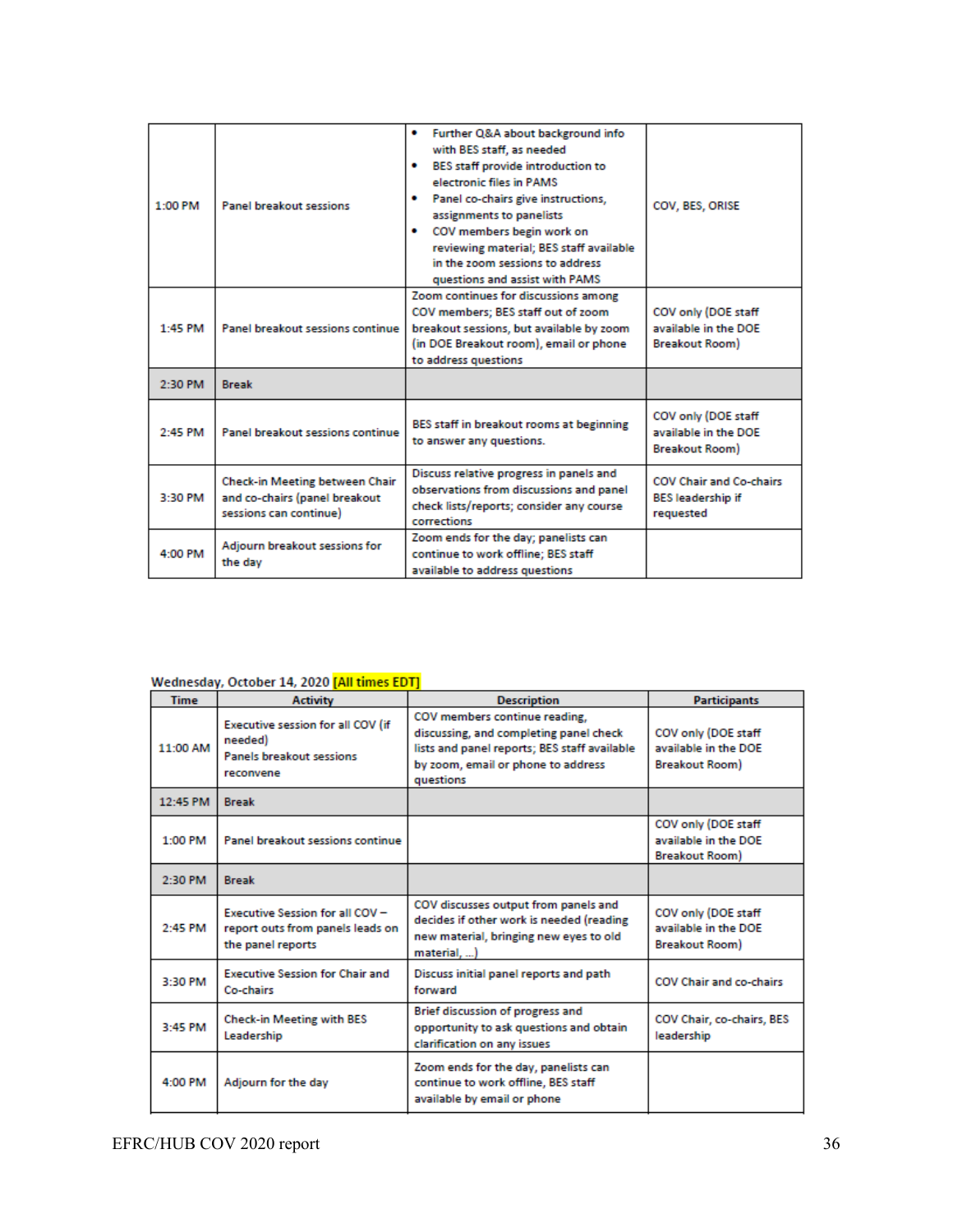| <b>Time</b> | <b>Activity</b>                                                                                                | <b>Description</b>                                                                                                                                                                             | <b>Participants</b> |
|-------------|----------------------------------------------------------------------------------------------------------------|------------------------------------------------------------------------------------------------------------------------------------------------------------------------------------------------|---------------------|
| 11:00 AM    | <b>COV Executive Session (if</b><br>needed)                                                                    | Discuss plan for the day - more time for<br>additional reads to resolve any issues<br>arising from panel reports or move on to<br>finalizing panel reports, summary report<br>and presentation | COV                 |
| 11:30 AM    | <b>Panel breakout sessions</b><br>(details to be determined by COV<br>co-chairs based on previous<br>progress) | Continue reading/writing if to<br>finalize/update panel reports; BES staff<br>available by zoom, email or phone to<br>address questions                                                        | COV                 |
| 12:45 PM    | <b>Break</b>                                                                                                   |                                                                                                                                                                                                |                     |
| 1:00 PM     | <b>Panel breakout sessions</b><br>(details to be determined by COV<br>co-chairs based on previous<br>progress) | Continue reading/writing if to<br>finalize/update panel reports; BES staff<br>available by zoom, email or phone to<br>address questions                                                        | COV                 |
| $2:45$ PM   | <b>Break</b>                                                                                                   |                                                                                                                                                                                                |                     |
| 3:00 PM     | <b>COV Executive Session</b>                                                                                   | Discuss panel reports, identify key findings<br>and recommendations                                                                                                                            | COV                 |
| 4:00 PM     | Adjourn for day                                                                                                |                                                                                                                                                                                                |                     |

Thursday, October 15, 2020 (Details to be updated based on prior day progress) [All times EDT]

#### Friday, October 16, 2020 (Details to be updated based on prior day progress) [All times EDT]

| Time                 | <b>Activity</b>                             | <b>Description</b>                                             | <b>Participants</b> |
|----------------------|---------------------------------------------|----------------------------------------------------------------|---------------------|
| 11:00                | Writing Session - completion of<br>report   |                                                                |                     |
| TBD.                 | <b>Break</b>                                |                                                                |                     |
| TBD                  | <b>COV Executive Session</b>                |                                                                | COV                 |
| TBD                  | <b>Closeout Session with COV and</b><br>BES | Presentation of key findings and<br>recommendations            | COV, BES            |
| TBD                  | <b>Discussion of Download Clean-up</b>      | BES will discuss removal of downloaded<br>files from computers | COV, BES            |
| No later<br>than 4PM | Adjourn                                     |                                                                |                     |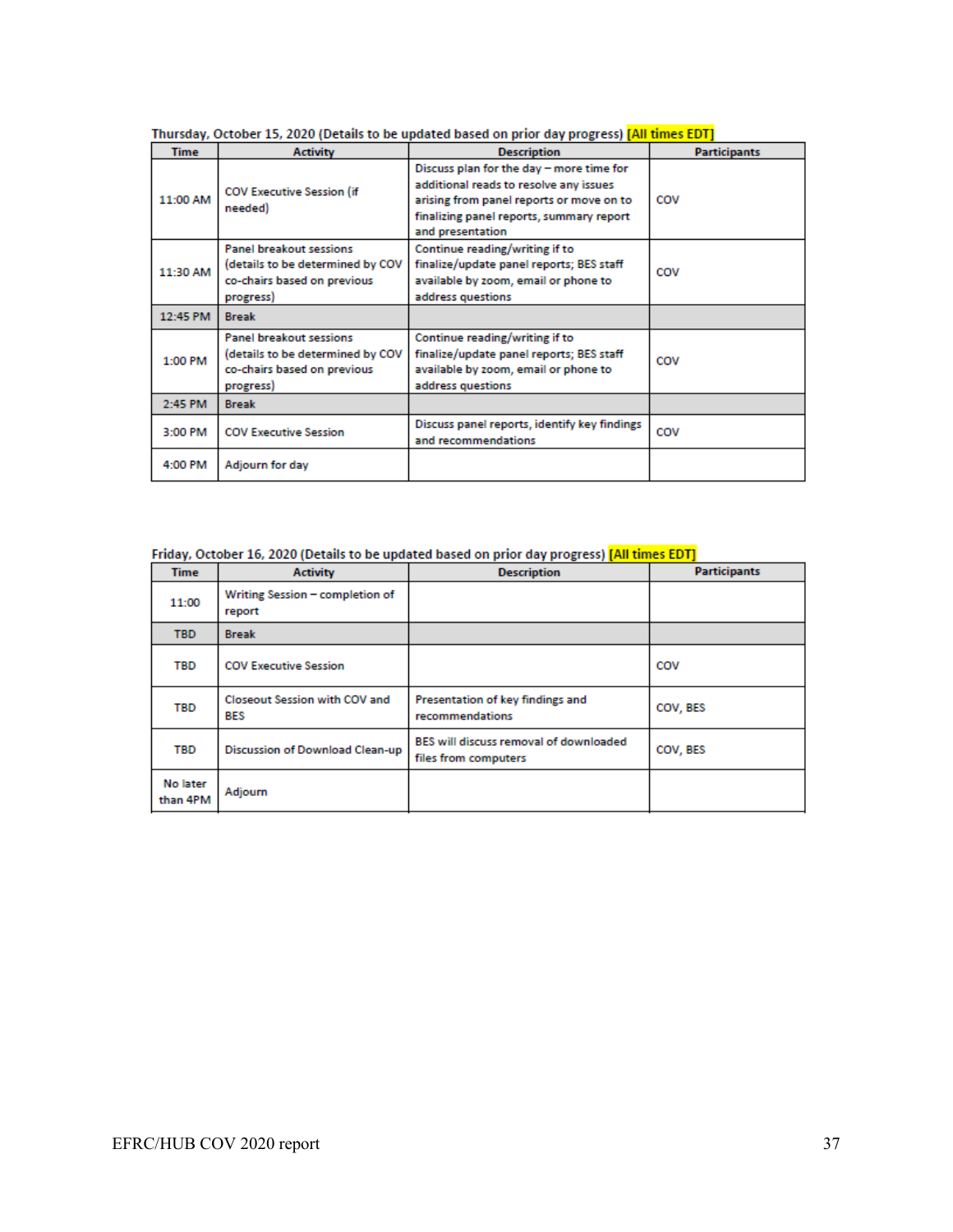# <span id="page-38-1"></span><span id="page-38-0"></span>**Appendix IV. Checklists for the Panels**

**Checklist for EFRC**

| <b>Checklist for COV Review -- EFRC Selection Process</b>                                                                                                                     |                 |  |  |
|-------------------------------------------------------------------------------------------------------------------------------------------------------------------------------|-----------------|--|--|
|                                                                                                                                                                               |                 |  |  |
|                                                                                                                                                                               | <b>Comments</b> |  |  |
| I. Efficacy and Quality of Processes used for EFRC Selection<br>(a) Solicit, review, recommend, and document proposal actions                                                 |                 |  |  |
| <b>FOAs:</b> Adequate information for potential proposers?                                                                                                                    |                 |  |  |
| 2018 FOA (broad topical breadth)<br>2020 FOA (more limited breadth)                                                                                                           |                 |  |  |
| Review process: Consider, for example:                                                                                                                                        |                 |  |  |
| Overall review process?<br>Pre-proposals process implemented in 2018?<br>Sufficient number of reviews? Qualified reviewers?<br>Quality of reviews (consistent with criteria)? |                 |  |  |
| Documentation: Consider, for example:                                                                                                                                         |                 |  |  |
| Summaries of proposals, reviews, and recommendations?<br>Award documentation?<br>Revised budgets?<br>Revised scope?                                                           |                 |  |  |
| II. Impact and Standing of the EFRCs<br>(a) Breadth and depth of awards: Consider, for example:                                                                               |                 |  |  |
| Overall quality of awarded EFRCs?<br>Balance of innovation, risk, and interdisciplinary research?<br>Scientific diversity? Institutional diversity? Other?                    |                 |  |  |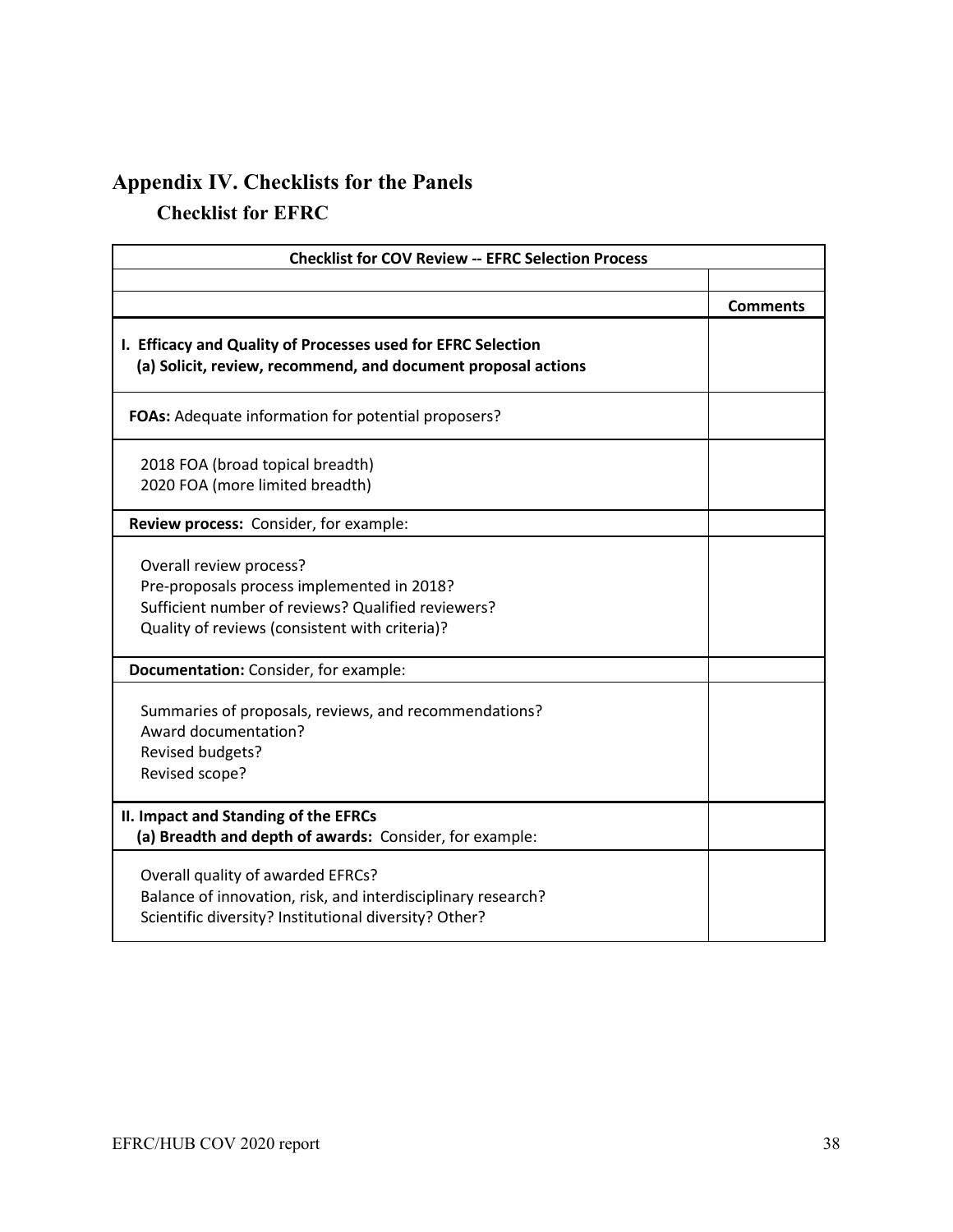| <b>Checklist for COV Review -- General EFRC Management</b>                                                          |                 |
|---------------------------------------------------------------------------------------------------------------------|-----------------|
|                                                                                                                     |                 |
|                                                                                                                     | <b>Comments</b> |
| I. Efficacy and Quality of Processes used for EFRC Management Oversight<br>(b) BES management of EFRCs              |                 |
| General Management approach: consider, for example:                                                                 |                 |
| <b>Communication to and among EFRCs:</b>                                                                            |                 |
| Interaction between BES and EFRCs?<br>Management reference documents?<br><b>Guidance for Reviews and Reporting?</b> |                 |
| Web resources: BES website, community website?<br><b>Technical summaries?</b>                                       |                 |
| PI Meetings                                                                                                         |                 |
| <b>Annual Reports:</b>                                                                                              |                 |
| Instructions? Quality of report?                                                                                    |                 |
| <b>Peer reviews:</b>                                                                                                |                 |
| Management reviews (2017 and 2019): Consider, for example:                                                          |                 |
| Guidance provided and documentation received?<br>Reviewers qualified?<br>BES feedback-EFRC response?                |                 |
| Midterm reviews (2018, 2020): Consider, for example:                                                                |                 |
| Guidance provided and documentation received?<br>Reviewers qualified?<br>BES guidance-EFRC response?                |                 |
| II. Impact and Standing of the EFRCs<br>(b) National and international standing of EFRCs                            |                 |
| Are the EFRC PIs leaders in their fields?<br>Are the EFRCs having impact?                                           |                 |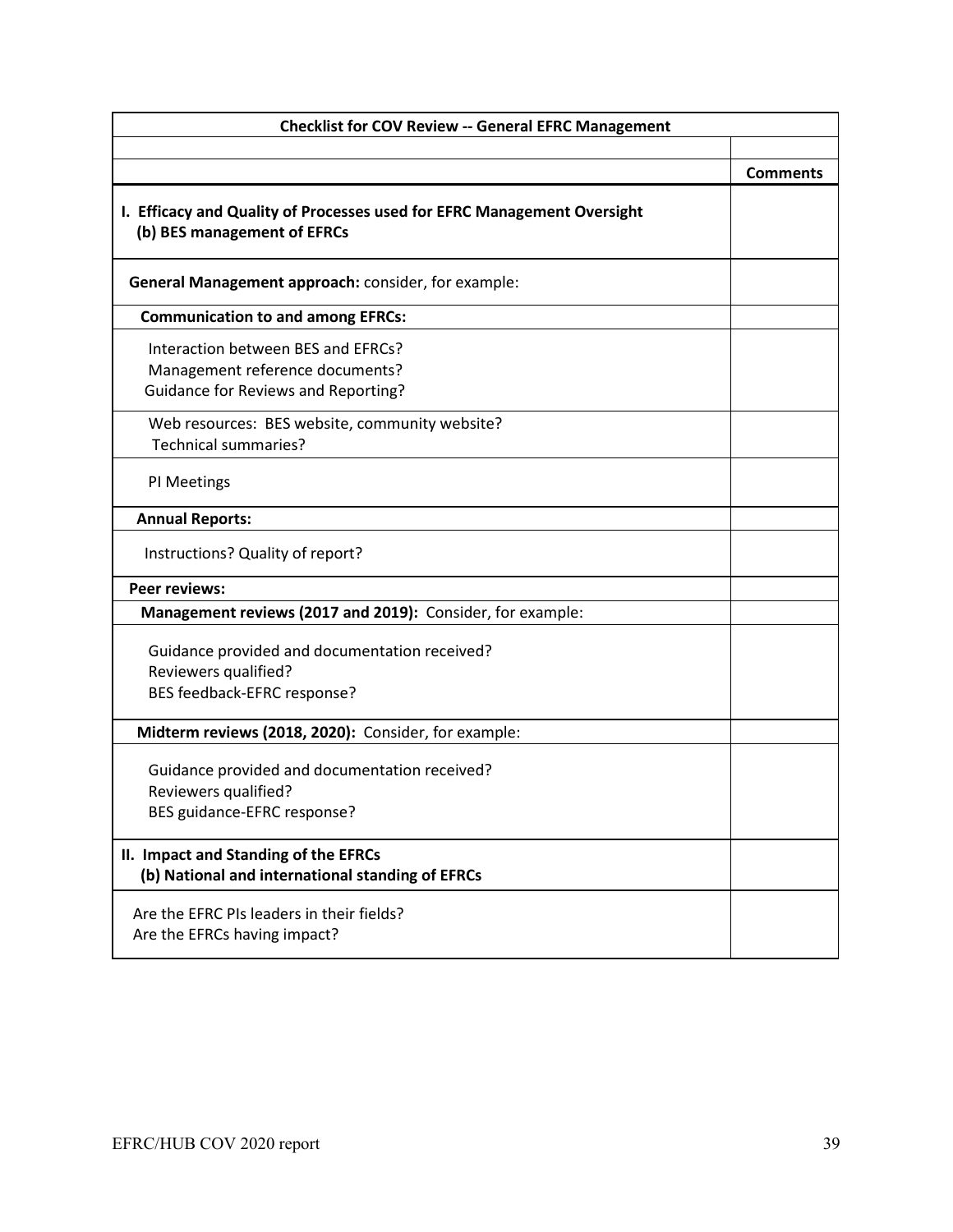## <span id="page-40-0"></span>**Checklist for Solar Fuels Panel**

| <b>Checklist for COV Review -- Selection Process</b>                                                                                                                                                                                                                                                                   |                 |
|------------------------------------------------------------------------------------------------------------------------------------------------------------------------------------------------------------------------------------------------------------------------------------------------------------------------|-----------------|
|                                                                                                                                                                                                                                                                                                                        |                 |
|                                                                                                                                                                                                                                                                                                                        | <b>Comments</b> |
| I. Efficacy and Quality of Processes used for Award Selection: Are the approaches for<br>soliciting, reviewing, and selecting awards appropriate?                                                                                                                                                                      |                 |
| <b>Solicitation and Review Process:</b>                                                                                                                                                                                                                                                                                |                 |
| Consider for example: adequacy of information provided in the FOA; approach for merit<br>review; scientific qualifications of reviewers; adequacy of information provided to<br>reviewers and to applicants; and consistency of reviews and recommendation(s) with<br>priorities and criteria stated in the FOA.       |                 |
| Documentation:                                                                                                                                                                                                                                                                                                         |                 |
| Consider for example the quality and completeness of information provided in the<br>debriefs, selection statements, and declination memos.                                                                                                                                                                             |                 |
| II. Impact and Standing of Awards: Is the quality and potential for impact of selected<br>projects appropriate?                                                                                                                                                                                                        |                 |
| <b>Quality of Awards:</b>                                                                                                                                                                                                                                                                                              |                 |
| Consider for example if the award decisions, including project selection and funding<br>level, are justified by the quality of the proposals, including the importance of scientific<br>goals, the balance of innovation and risk, the novelty of scientific and technical<br>approaches, the competency of personnel. |                 |
| <b>Potential for Impact in Energy Science:</b>                                                                                                                                                                                                                                                                         |                 |
| Consider for example: potential and/or actual impact of awards; uniqueness,<br>significance, and potential for scientific progress; the stature of the principal<br>investigators in their fields; the leadership position in the nation; and the relevance to<br>the DOE's mission                                    |                 |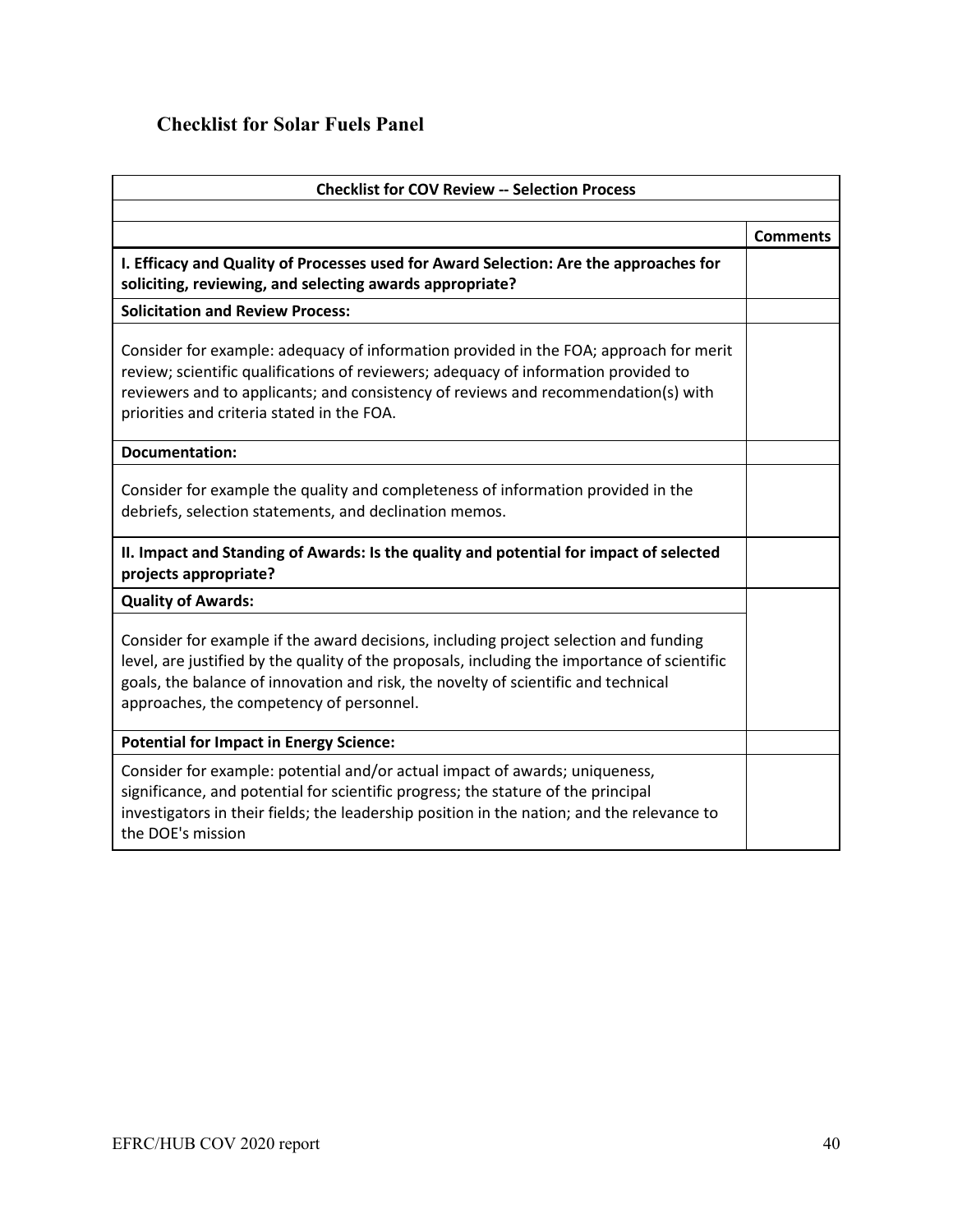| <b>Checklist for COV Review -- JCAP Management</b>                                                                                                                                                                                                 |                 |
|----------------------------------------------------------------------------------------------------------------------------------------------------------------------------------------------------------------------------------------------------|-----------------|
|                                                                                                                                                                                                                                                    |                 |
|                                                                                                                                                                                                                                                    | <b>Comments</b> |
| III. Efficacy and Quality of Processes used for JCAP Management Oversight: Are the<br>processes being used effectively for program management?                                                                                                     |                 |
| <b>Annual and Quarterly Reports:</b>                                                                                                                                                                                                               |                 |
| Consider for example guidance on the format and content of reports.                                                                                                                                                                                |                 |
| 2017 On-Site Review                                                                                                                                                                                                                                |                 |
| Consider for example: adequacy of notification and guidance for review document;<br>qualifications of the reviewers; adequacy of information provided to reviewers; format<br>of review; appropriateness of BES guidance letter and JCAP response. |                 |
| 2018 On-Site Review                                                                                                                                                                                                                                |                 |
| Consider for example: adequacy of notification and guidance for review document;<br>qualifications of the reviewers; adequacy of information provided to reviewers; format<br>of review; appropriateness of BES guidance letter.                   |                 |
| 2019 On-Site Review                                                                                                                                                                                                                                |                 |
| Consider for example: adequacy of notification and guidance for review document;<br>qualifications of the reviewers; adequacy of information provided to reviewers; format<br>of review; appropriateness of BES guidance letter.                   |                 |